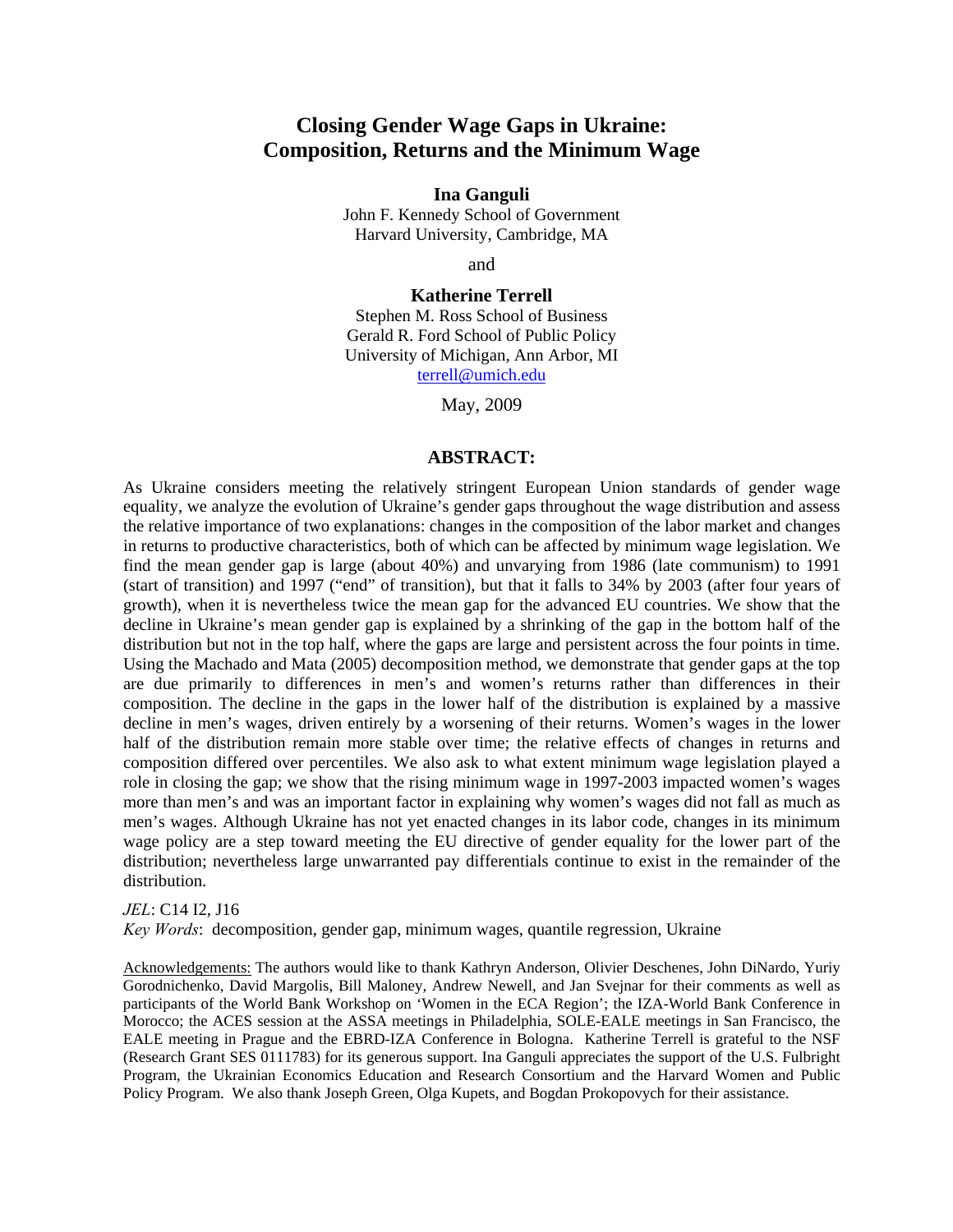### 1. **Introduction**

 $\overline{a}$ 

Together with Turkey, Ukraine is the last large European country yet to become a member of the European Union (EU). Since EU countries have a commitment to gender equality in the labor market, if it is to join the EU, Ukraine will need to pursue policies for gender equality in line with those of Western Europe.<sup>1</sup> Interestingly, recent studies of the EU have shown that gaps persist throughout the wage distribution (e.g., Arulampalam et al., 2007; de la Rica et al., 2005; Albrecht et al., 2003). This raises three interesting questions: How far off is Ukraine from the European benchmarks of gender wage equality? How much have the gender gaps at the top and bottom of the wage distribution changed since Soviet times, with the USSR's egalitarian ideals? Are the gaps moving in the "right" direction and if so, what is driving them?

This paper seeks to answer these questions as we present the first estimates and analysis of the gender wage gaps across the distribution of wages in any transition economy. We do so for four points in time: in 1986 (during Communism); in 1991(the beginning of transition); in 1997 (arguably the end of transition, when the economy was stabilized and poised for growth) and in 2003 (after the economy experienced a period of rapid growth in a fairly market oriented environment). We analyze the estimated gaps within each of these four years as well as their changes over time. First we examine the extent to which gender wage differentials in any year are based on different returns for men and women for a unit of the same productive characteristic (often referred to as discrimination) v. differences in the composition of men and women's labor force characteristics (in terms of individual productive characteristics or allocation across jobs). Next we ask about the relative role of changes in the labor force composition or changes in returns to productive characteristics in explaining changes in the gaps over time. We note that the returns (also referred to as prices) can be affected by institutions including formal policies (such as the EU Directives of equal pay and equal access to jobs or minimum wage legislation) and informal institutions (such as discrimination) as well

<sup>&</sup>lt;sup>1</sup>In September 2008, at an EU-Ukraine summit, Ukraine and the EU agreed to sign a future "Association" Agreement" in 2009/2010. This agreement is said to "acknowledge Ukraine's European aspirations." There has been deliberation on creating a new agency or ministry focused on gender rights as well as on drafting a new law on equal opportunity. For example, the law on "Equal Rights for Women and Men and Realization of Equal Opportunities," which passed its first Parliamentary hearing in January 2005, aims to ensure the equal rights and opportunities of both genders, particularly in the areas of education, professional training, employment, entrepreneurship, and the social sector.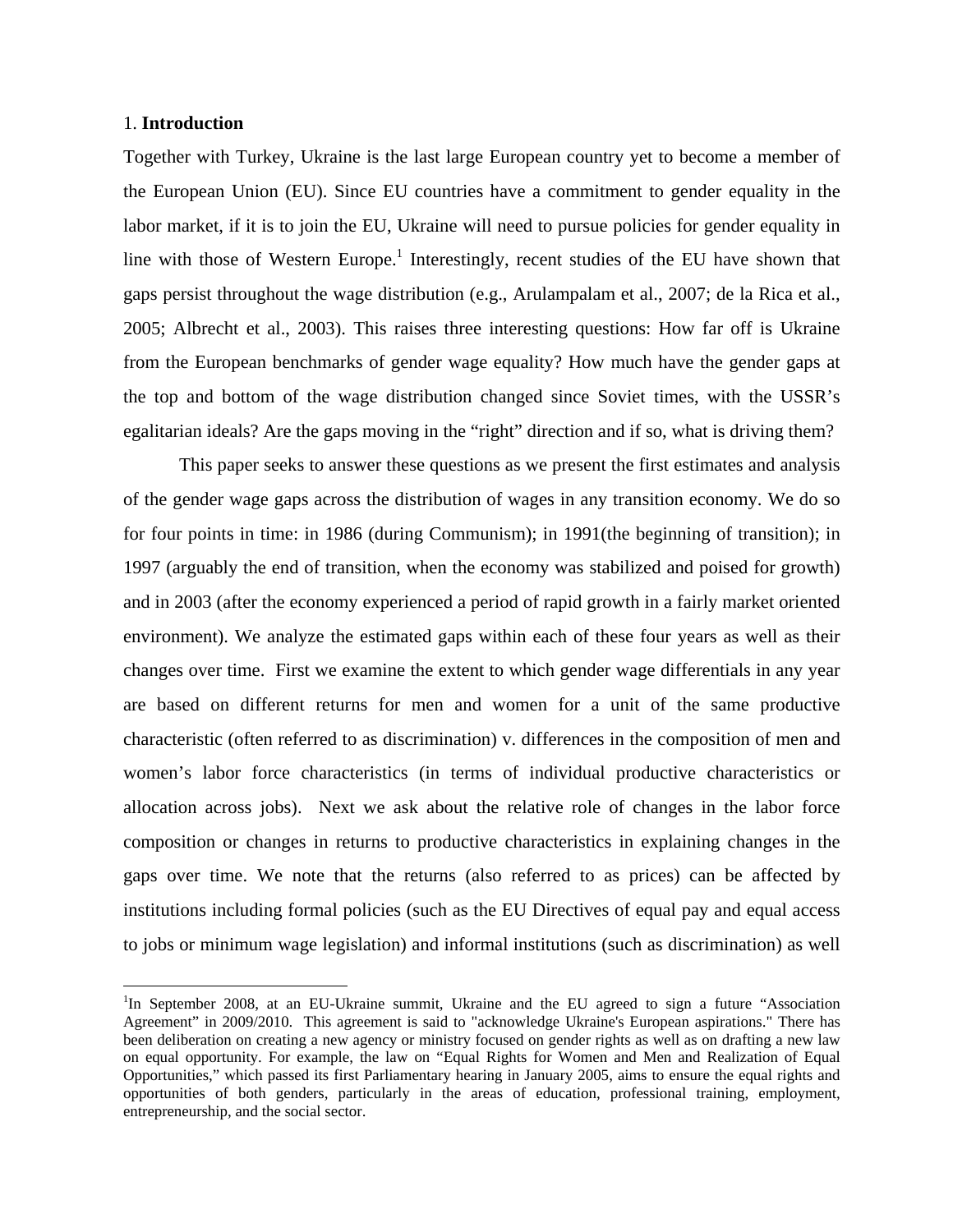as market forces. We ask which of these two factors (returns or composition) is more important in explaining the evolution of the gender gap over the transition period (1986-1997) as well as the more recent growth period (1997-2003). Finally, we delve further into the analysis of the change in prices to examine more closely whether changes in minimum wage legislation had an effect on the evolution of the gender gap through its effect on wages.

We estimate quantile regressions and counterfactual kernel density functions with the Machado and Mata (2005) – henceforth MM -- decomposition method using household data from the 2003 Ukrainian Longitudinal Monitoring Survey (ULMS) and find that: a) the gaps in the upper half of the distribution are much larger than the gaps in the lower half in all four points in time; b) the mean gap is large and constant (between 38%-41%) in the first three points in time, but it falls in 2003 (to 34%); these gaps are more than twice the average for eight EU countries in 1995-2001; c) the decline in the mean is explained by a shrinking of the gap in the bottom half of the distribution and not in the top half, where the gaps are large and persistent across all points in time; the gap in the bottom part of the distribution in 2003 is similar to the average for the eight EU countries but the gap at the top is three times as large; d) the wage gaps are due primarily and doggedly to differences in men's and women's prices rather than differences in their composition; e) the decline in the gaps in the lower half of the distribution arises because of relatively large declines in men's wages, driven entirely by a worsening in their prices; and women's wages, prices and composition changed relatively little over time.

Although Ukraine has not taken steps to comply with EU Directives of equal treatment for men and women in the labor market by enacting changes in its labor code, it has increased minimum wages dramatically (doubling them over the 1998-2003 period). Given women tend to have lower wages, minimum wages can impact women's wages more than men's wages. Hence, we evaluate to what extent minimum wage policy affected the relative prices of men's and women's labor. Our analysis shows that this policy is an important reason the gap at the bottom of the overall distribution fell from 1997 to 2003. Increases in the minimum wage over this period maintained a wage floor for women and had little to no effect on men's wages.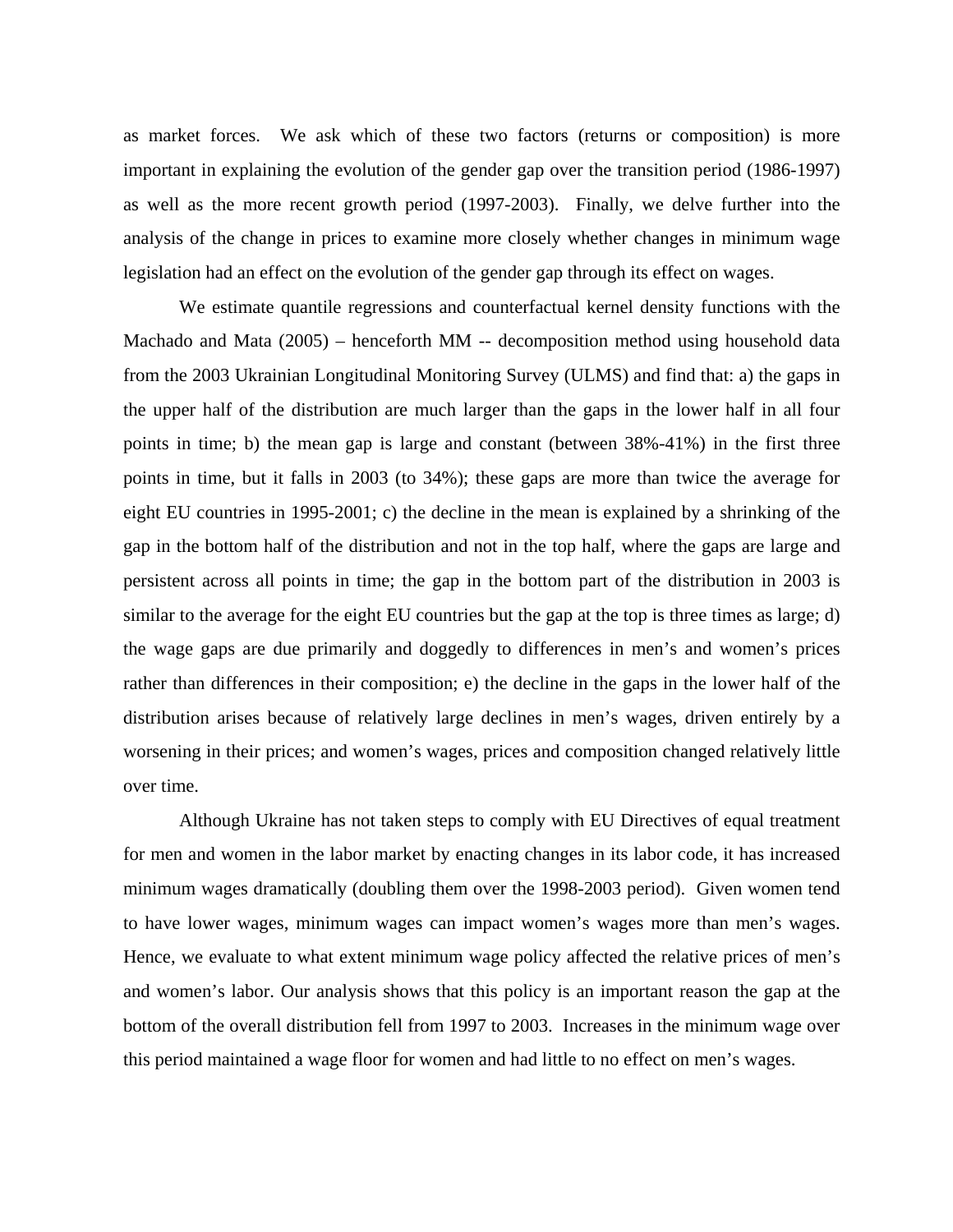The paper is structured as follows: Ukraine's transition experience is described in Section 2; a brief review of the literature is presented in Section 3; an explanation of the data source is found in Section 4; estimates of the raw wage gaps are described and analyzed with counterfactuals in Section 5; the impact of the minimum wage on the gender gap is evaluated in Section 6; conclusions follow in Section 7.

### **2. Elements of Ukraine's Transition and Labor Market Policies**

We have selected the four points in time  $-1986$ , 1991, 1997 and 2003  $-$  in order to capture the evolution of gender gaps as Ukraine transitioned from a socialist (1986) to a market economy (2003). Here we briefly outline important institutional reforms and macroeconomic indicators about this period to elucidate why these dates are selected for the analysis. We also highlight features of the labor code that will need to be reformed if Ukraine wishes to obtain membership in the EU.

Although Gorbachev took the first steps in liberalizing the centrally planned economy with *perestroika* in 1985, true transformation only began after Ukraine's independence from the USSR in August 1991. Hence this year marks the beginning of the transition to markets and the start of reforms. (See Table 1 for the key policy changes and the timing of reforms.) Many reforms were gradual, e.g., price liberalization began in 1992 but was not completed until 1995. The privatization process was initiated in 1992 with medium and large enterprises privatized through buyouts by managers and employees, and by 2003 the privatization process was nearly complete with only the largest enterprises remaining to be privatized (Elborgh-Woytek and Lewis, 2002).

Ukraine, as most of the countries of the Commonwealth of Independent States, suffered a severe recession at the end of socialism and as it transitioned to a market economy. GDP declined almost every year between 1986 and 1998. In 1991, Ukraine's economy was shrinking at a rate of 10 percent; the trough was hit in 1994 when GDP growth was -20 percent. From 1997 to 1999 the economy stabilized and during 2000-2003 it experienced strong growth. According to Ukraine's National Bank, inflation was over 390 percent in 1991 and rose to 2,000 percent in 1992 and over 10,000 percent in 1993, before it fell to 500 percent in 1994. In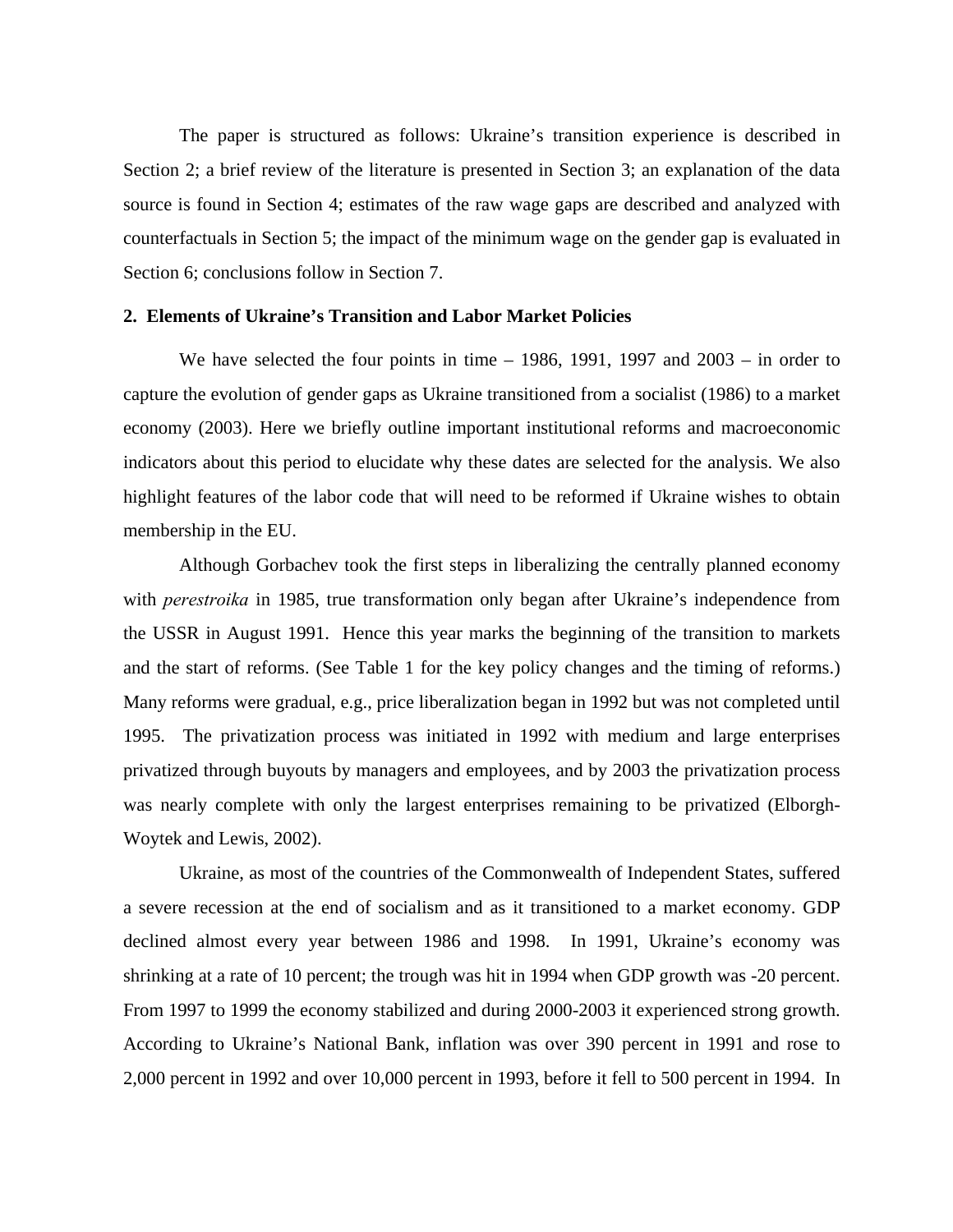1997 inflation was tamed to below 5 percent and remained stabilized at this rate through 2003. Another indication of the tumultuous macroeconomic environment is the fact that there were three currencies in use during our period of study: *Roubles* were used at the time of our first two observations (December 1986 and December 1991); in January of 1992, *karbovanets* were introduced, and then in 1996 the currency used to this day – *hryvnia –* was introduced.

Policies to liberalize the labor market lagged behind other reforms during this period. The government did fully liberalize wage setting by  $2003$ .<sup>2</sup> However, despite interest in achieving membership in the EU, Ukraine has not taken steps to revise its Labor Code to be in compliance with the *Acquis Communautaire* (Community Law). In order to enter the EU, stage I measures require that the country complies with the contents of Directives 75/117/EEC and 76/202/EEC, which contain provisions on (i) equal pay and (ii) equal treatment for men and women in access to jobs, promotion, training and working conditions. As of 2003 (the last year of our analysis), Ukraine's labor code contained a significant amount of legislation which treated women differently. Chapter XII, specifically on women's labor, included provisions prohibiting employment of women in certain occupations and in night work<sup>3</sup> and generous leaves of absence for pregnancy, childbirth and child-caring (e.g., 70 days prior to giving birth). Women were given the opportunity to take a leave-of-absence from work for child-caring until their child was three years old, during which they were eligible for state pension benefits. The labor code also forbade pregnant women and women with children under the age of three from night work, over-time work, and work on weekends. Constraints were also imposed on overtime work and out-of-town business trips for women with young or disabled children (ILO, 2009). Although meant to protect women, these laws harm their access to various job opportunities.

Ukraine is in the process of changing its labor code to meet the EU standards. A new code, still under consideration as of early 2009, includes Article 4 on the "prohibition of

 $2^{2}$  The exception being that throughout the period the Ukrainian government required compliance with a minimum wage, which will be described in more detail in Section 6.

 $3$  Prohibitions include strenuous occupations, occupations with harmful or dangerous conditions, and underground work. Women are also not allowed to lift or carry objects with a weight exceeding a certain limit. A list of dangerous and harmful occupations, as well as the weight limits for objects, is provided by the Ministry of Health. The list of the sectors of economy and occupations where night work is allowed is provided by the Cabinet of Ministers of Ukraine.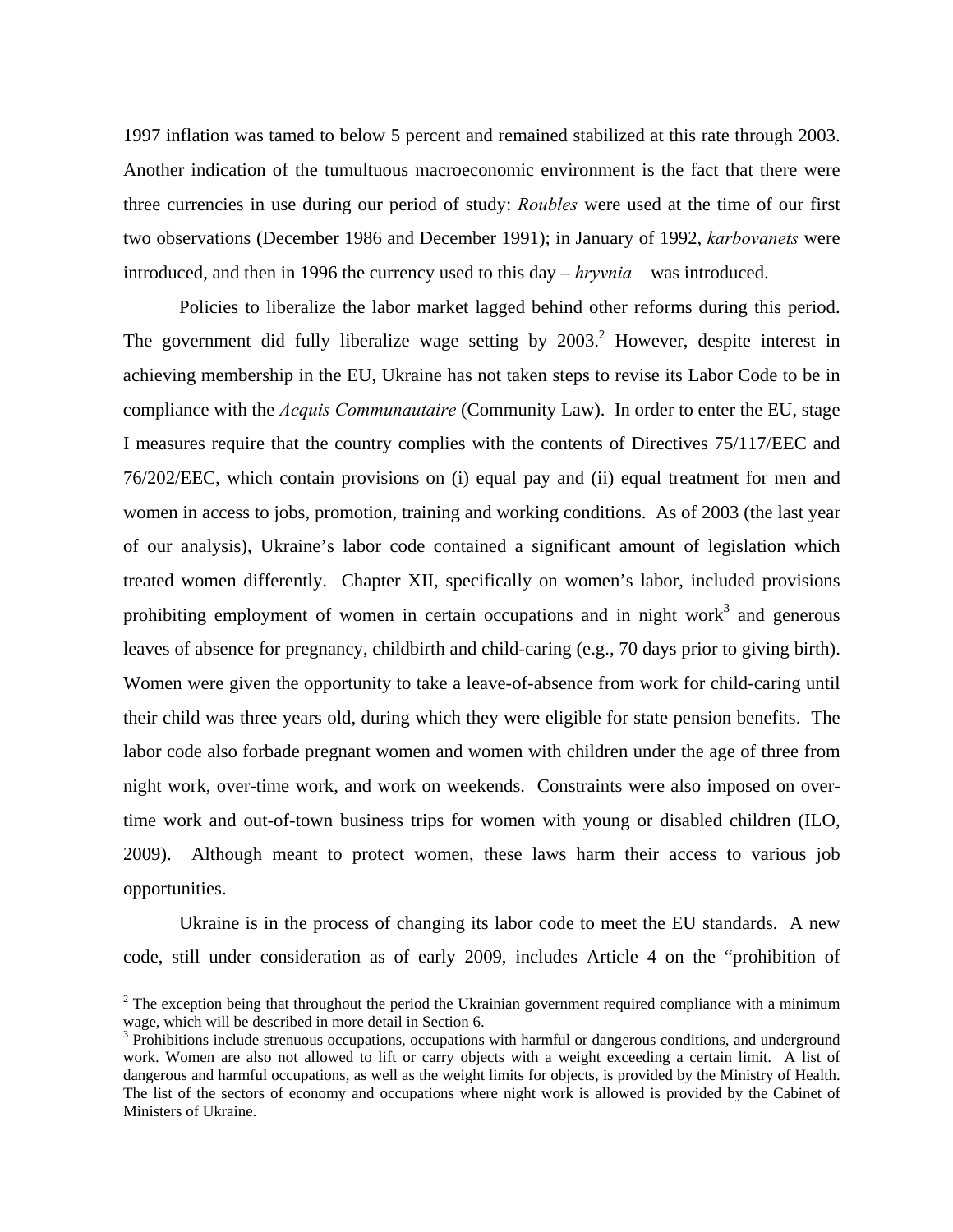discrimination in the area of labor," which among other forms of discrimination prohibits discrimination based on sex. Gender discrimination is also specifically prohibited in Ukraine's Constitution under Article 24, which guarantees freedom from all forms of discrimination, including on the basis of sex (Minnesota Advocates for Human Rights, 2005). However, according to Human Rights Watch (2003), gender discrimination in hiring was still a problem in 2002-2003. For example, vacancy announcements, especially for high-level and high-paid positions, often specified male candidates. They point out that the state employment centers had gender-specific listings among their posted vacancies (not uncommon in the countries of the former Soviet bloc during the 1990s). Such discriminatory practices would suggest that there may have been discrimination in wage setting as well. Hence, in order to comply with the EU guidelines on equal opportunities, the Ukrainian government will need to significantly revise its Labor Code, as did the eight countries of the former communist bloc which entered the EU in 2004. Such revisions will need to include the introduction of the principle of equal compensation for jobs of the same value (and ensuring the enforcement of this principle) and the prohibition of discrimination in advertisements of jobs.

### **3. Cursory Review of the Literature and Our Contribution**

There is a large body of research dealing with the extent to which the gap between men's and women's wages has grown in the transition countries as the market-based economies replaced the planned economies, although no paper has examined Ukrainian gender wage gaps. This literature was motivated by an interest in whether or not the market-based system would create wider gender differentials than the (egalitarian) socialist system or perhaps smaller differentials, if competition from markets was effective. The evidence generated by this research is inconclusive. At one end, Pastore and Verashchagina (2007) and Brainerd (2000) show the mean gender gap increased substantially in Belarus, Russia and Ukraine from communism to transition. On the other hand, Orazem and Vodopivec (1995) find that the gender gap fell (three log points) in Slovenia during early transition and Brainerd (2000) finds that it fell in the Central and East European countries.<sup>4</sup> In their study of sixteen transition

<sup>&</sup>lt;sup>4</sup> She finds the gender gap grew by 0.27 log points in Ukraine and by 0.15 log points in Russia, whereas it declined between 0.03 and 0.14 points in the Czech Republic, Hungary, Poland, Slovakia and Slovenia.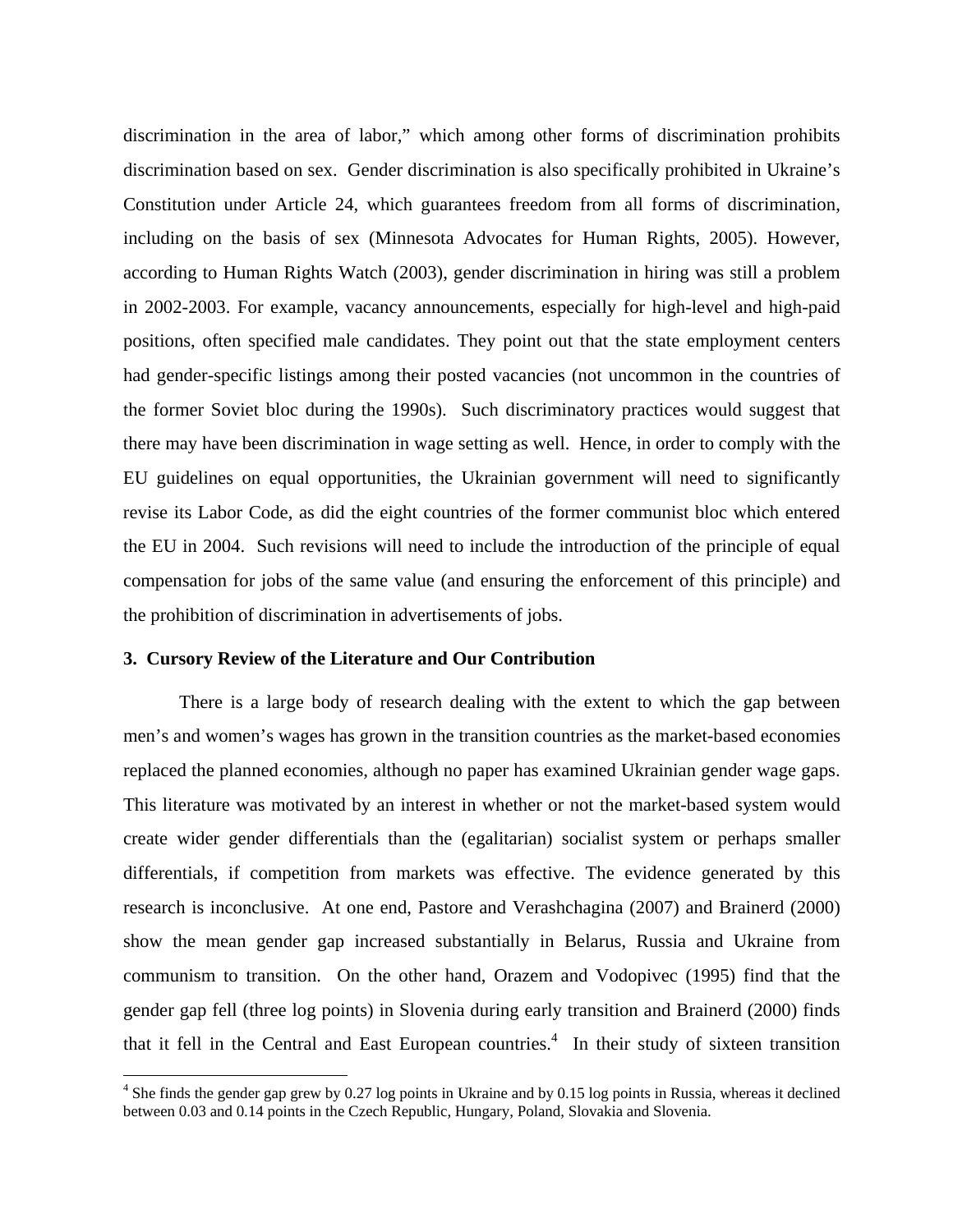economies, Newell and Reilly (2001) conclude that the average gender gap did not exhibit an upward tendency over the 1990s.

Numerous studies have tried to find explanations for these changes in the mean gender gaps over time. While they focus on specific factors associated with the transition that may have affected these gaps either through changes in returns or changes in composition, none has yet examined the relative importance of these two overarching explanations. For example, Joliffe's (2002) analysis of Bulgaria, or Joliffe and Campos' (2005) analysis of Hungary focused on changes in the level of discrimination. The role of relative changes in returns to human capital has been examined by Münich, Svejnar and Terrell (2005b) and Liu et al. (2000), among others. With the enormous structural changes in these economies, it is natural to focus on changes in the composition of the labor force. The effect of changes in occupational segmentation can be found in Jurajda's 2003 study of the Czech Republic and Ogloblin's 1999 study of Russia. Hunt (2002) shows that in East Germany, the 10-point decrease in the gender wage gap was driven largely by decreases in employment among low-skilled women relative to men. Orazem and Vodopivec (1995) indicate that the improvement in women's relative wages was due in part from the fact that women were in economic activities (sectors) that benefited from transition. Others have examined the relative impact of specific factors of the transition process, such as privatization, on men's and women's wages (Brainerd, 2002 and Münich, Svejnar and Terrell, 2005a, 2005b).

We also contribute to the literature with estimates of the effect of minimum wage legislation on the gender gap in a transition economy. Blau and Kahn (2003) provide tests for the impact of the relative level of the minimum wage on the gender gap across 22 countries, including seven transition economies from 1985-1994 (before their transition to markets was complete). They find a negative correlation between the gender gap and the "bite" of minimum wages, measured as the minimum wage as a share of the average wage.<sup>5</sup> We replicate their

 $<sup>5</sup>$  They also find that the effect of collective bargaining agreements is significantly negative and that the effect of</sup> minimum wages become smaller and not significant when controlling for collective bargaining coverage. They recognize that it may be difficult to disentangle the effects of minimum wages and collective bargaining since the level of the minimum may be influenced by the strength of unions in influencing the political process. In Ukraine, the strength of unions in this period has been relatively weak. During Soviet times, trade unions existed under the leadership of Central Party of the Communist Party. After1991, trade unions became independent from the state,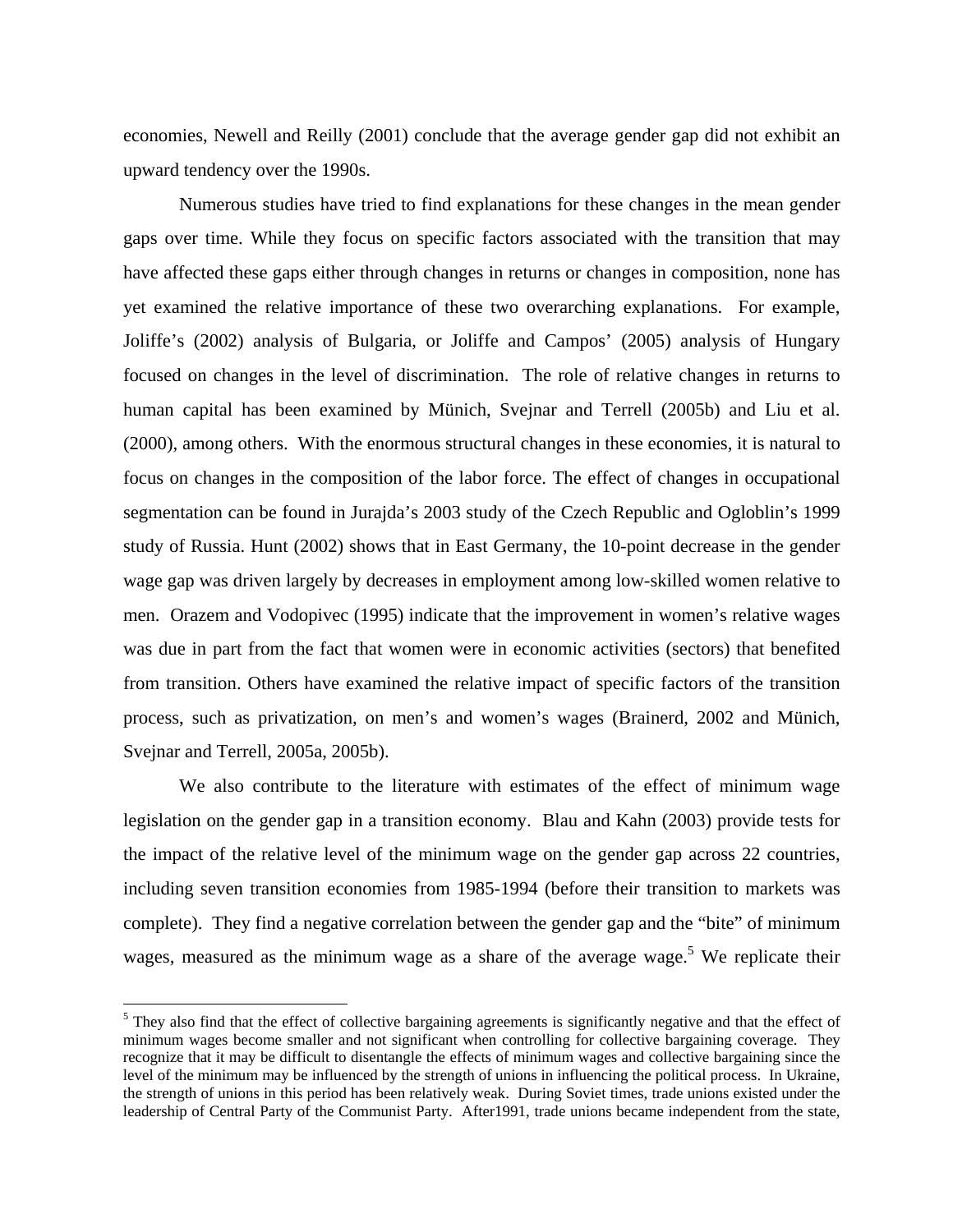mean test using data over seven years in Ukraine and also carry out a microeconomic analysis of the relative impact of minimum wages on men's and women's wages at different points across the distribution.

Finally, all of the studies using data from transition economies have examined only the average gender gap; none has measured and explained gender wage gaps across the distribution and their changes over time, as we do. We note however, that several recent empirical studies of countries in the EU have plotted actual and counterfactual distributions of the wage gap using the Machado and Mata (2005) methodology (see e.g., Albrecht et al., 2003; Arulampalam et al., 2007; and de la Rica, 2005). They show the existence of large gaps in the top quartile of the distribution (which they call a "glass ceiling") in many of these countries. Arulampalam et al. (2007) and de la Rica (2005) also find large gaps at the bottom of the distribution for some countries, calling this phenomenon "sticky floors." Arulampalam et al. (2007) note that the gaps across the entire distribution have not changed over time in the eleven EU countries they examine. Since these economies were more stable and experienced less structural change than the transition economies over this period, we would not expect the same outcome in Ukraine.

## **4. Data**

We use data from the Ukrainian Longitudinal Monitoring Survey (ULMS), the first nationally representative longitudinal survey of households, administered from April 11 until June 30, 2003. It contains demographic information on 4,056 households and 8,621 individuals as well as retrospective data on the characteristics of the jobs held by each member of the household in 1986, 1991, and each year during 1997-2003. <sup>6</sup> We use the information on both the workers' demographic characteristics and the characteristics of their main job in the reference week of each year. We use wage data from the ULMS question on the "net contractual monthly salary" for a main job.<sup>7</sup> Since we limit our analysis to changes in the wage

and have increasingly played a greater role in collective bargaining. However, their influence on the political process, and the setting of the minimum wage, appears to have been minimal.

 $6$  While there were subsequent waves of the ULMS collected after 2003, there was considerable attrition in these waves. Moreover, as noted earlier, 2003 marked the end of Ukraine's first period of economic growth since Independence.

 $<sup>7</sup>$  Net contractual salary does not include taxes but perhaps more important for the environment in this period is</sup> that it also does not include wage arrears. We do not exclude much information by concentrating on the main job since only approximately 2 percent of the 1986 and 2003 samples reported having a second job.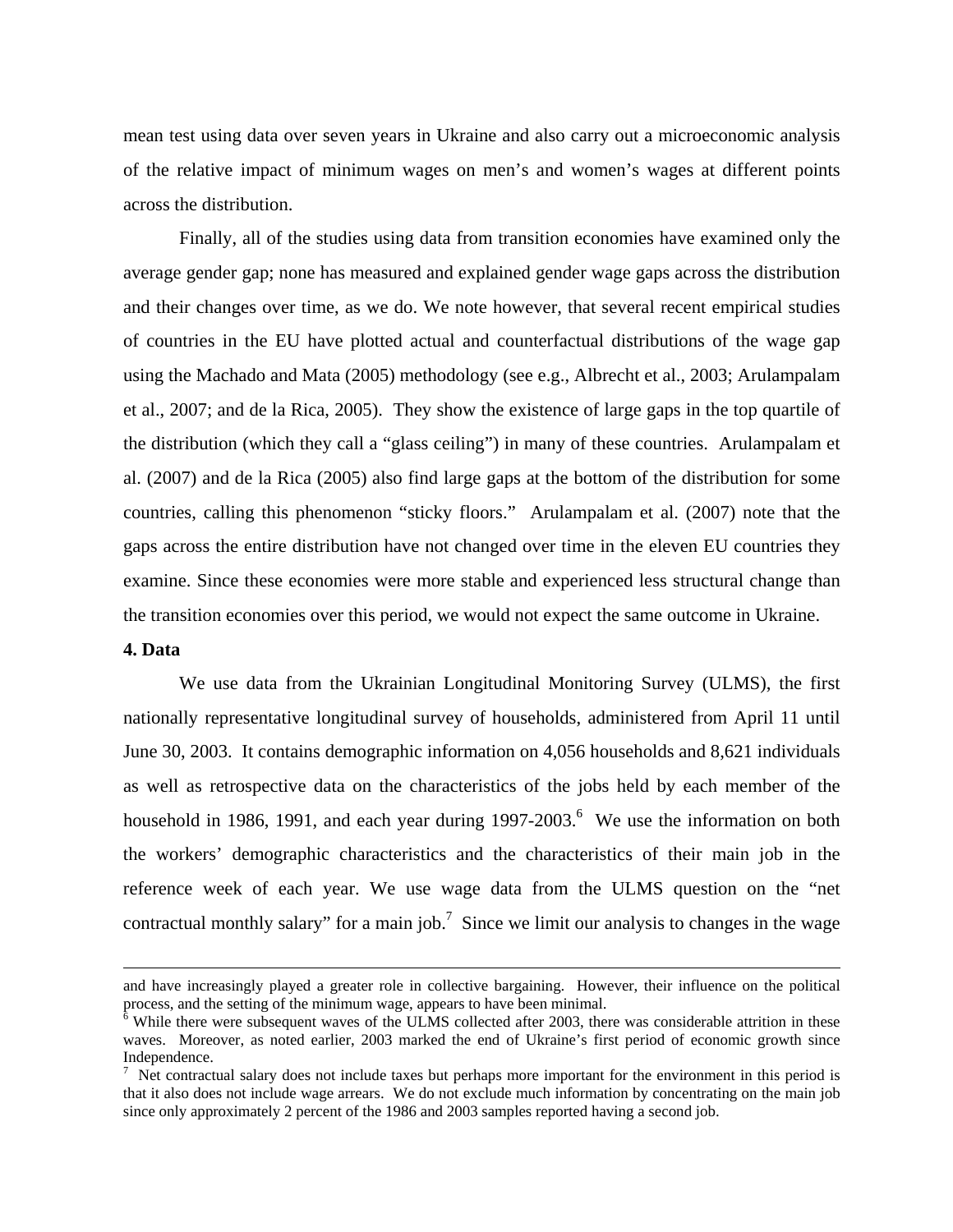gap calculated within each year, we avoid conversion problems arising from the three currencies.

For the first part of our analysis, we create four cross sections (1986, 1991, 1997 and 2003) of individuals ages 15-56 who reported a monthly salary and were working full time (between 30 and 80 hours per week). We restrict the sample to full-time work (40+ hours/week) in the three later samples to be comparable with the 1986 sample since there was virtually no part-time work in  $1986$ .<sup>8</sup>

Because the 1986, 1991 and 1997 data are obtained retrospectively, we must consider how representative these cross-sections are, especially in terms of the demographic structure given the problem of survival bias. Survival bias means we are unlikely to see older people in the earlier year, e.g., since the oldest individuals surveyed in 2003 are 72 years old, they would have been 56 years old in 1986. Hence we take two measures: 1) We trim the 2003 data to individuals 56 years of age; and 2) We follow Gorodnichenko and Peter (2004) and re-weight the retrospective data using new weights created from combining the 2003 sample weights with the information on the age and gender structure from the Statistical Yearbooks of the USSR, since weights are not available in the ULMS for the earlier periods.

A second concern that arises with retrospective data is the degree to which there is recall error; it can be argued that people may have had difficulty remembering their wages and employment status 11 and 16 years earlier. However, we expect the recall error to be relatively small for two reasons. Since wages set in the communist grid were clearly defined and did not change much over time, we expect them to be more easily remembered. Moreover, 1986 was the year of the Chernobyl nuclear explosion and 1991 was the year of Independence, events which most Ukrainians remember vividly, and we believe that respondents are less likely to have recall lapse when they have an important event as a reference point. However we suspect that the wage data in 1991 may be a bit noisier than in the other points in time since inflation

<sup>&</sup>lt;sup>8</sup> We also include individuals working 30 hours/week if they report that this is considered full-time work at their job since this is the case for several professional occupations. We do not include individuals who reported working more than 80 hours per week, due to potential misreporting.

<sup>&</sup>lt;sup>9</sup> We also note that since we use the self-reported wage as a dependent variable rather than as a regressor, we avoid the usual problem of "errors in variables" with respect to the right hand side variables.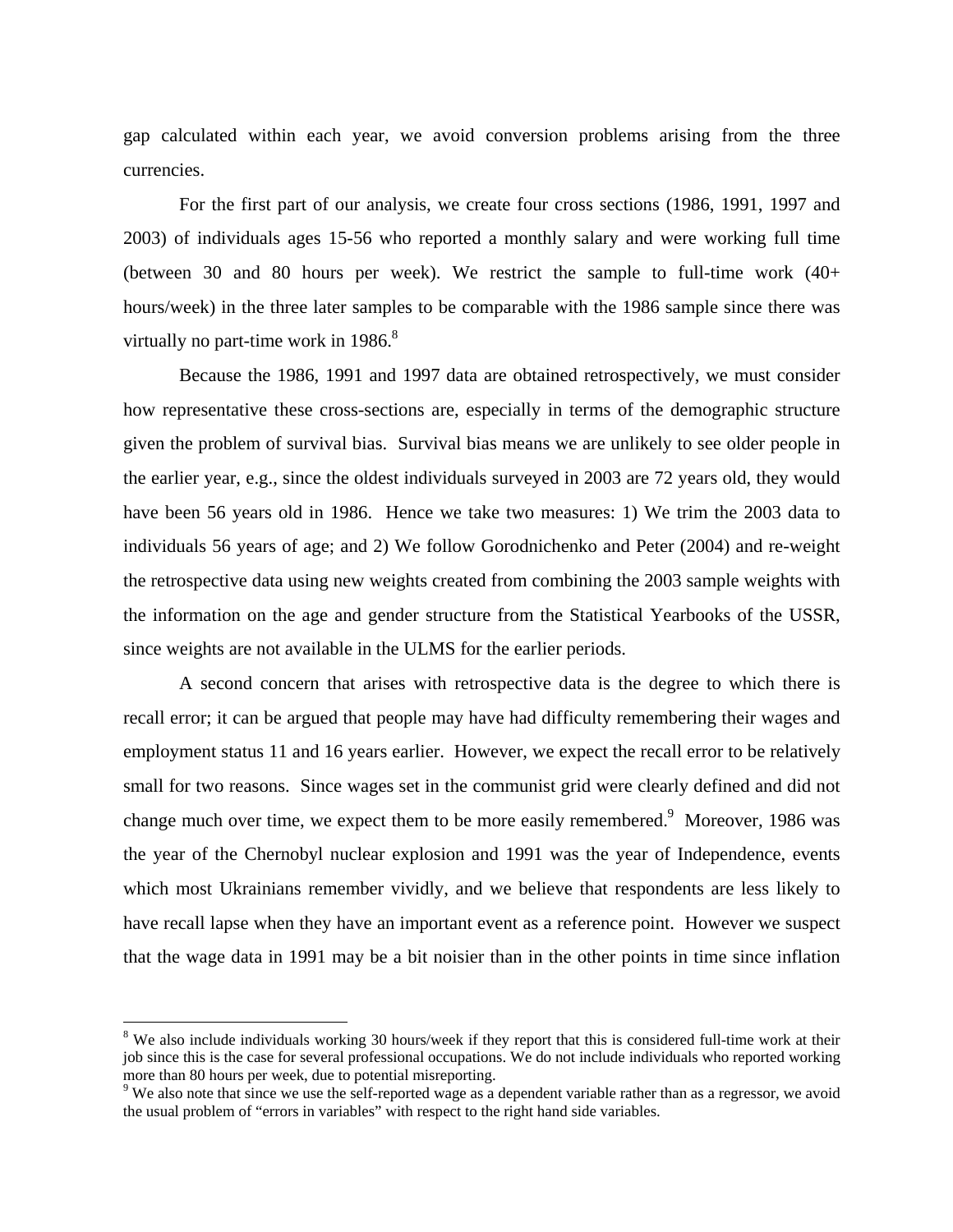was relatively high at this time (350%) and quite a few changes were made in Ukraine's institutions when it gained independence from the Soviet Union in August 1991.

To get a sense of the characteristics of individuals in our analytical sample, we compile summary statistics in appendix Table A1. We show in the columns in panel (a) the characteristics of the entire sample of men and women aged 15-56 in 1986, 1991, 1997 and 2003 and in panel (b) the characteristics of the analytical sample of full-time workers with no missing data. Columns in panels (c) and (d) report the characteristics of the individuals with missing wage data and who were working less than full-time in each year, respectively. As can be seen from the comparison of columns in panel (b) with columns in panels (c) and (d), the individuals excluded from the sample because of missing data or part-time work have similar characteristics to those of the full-time workers with no missing data, hence discarding them does not bias our sample on the basis of observable characteristics of age, education, etc. As mentioned previously, due to many events taking place in 1991, there is a higher percentage of individuals with missing data in this year.

Appendix Table A1 also shows large shifts in the labor force status of the working age population. In columns (e) and (f) we report the share of men (women) ages 15-56 that were unemployed or out of the labor force, respectively. The unemployment rates rose from 1 percent to 14 percent for men and from 0.5 percent to 11 percent for women over the period.<sup>10</sup> The share of the working age population out of the labor force, which was similar for men and women in 1986 (16-18 percent), grew substantially in 2003 and was much higher for women (37 percent) than for men (23 percent). The characteristics of the men and women who are unemployed or out of the labor force in each year are very different from the characteristics of both the working men and women and total population of men and women in the 15-56 year old age group. In general, the non-employed tend to be younger (15-19), less educated, and more likely to be unmarried.

In explaining changes in the gaps over time, we will look at differences in the composition of the men's and women's labor force as an explanatory factor. We report in Table 2 the percentage point difference in the demographic and job characteristics of men and

 $10$  Our 2003 unemployment rates are very similar to the ILO estimates of overall unemployment in Ukraine.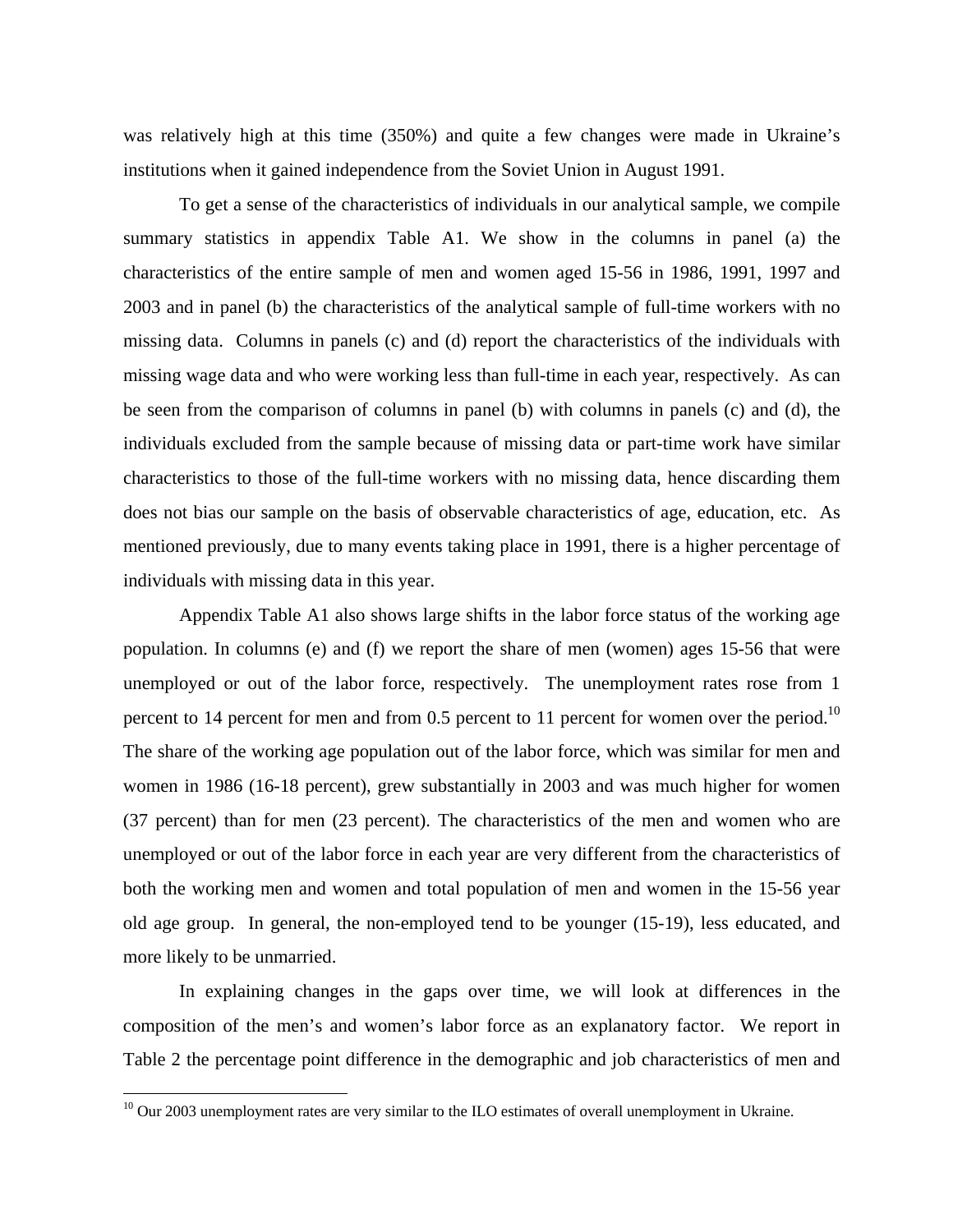women working full time within each of the four years. The relative decline of the share of young women (15-19) compared to men is noteworthy. Although working women always tend to be more educated than working men, after the start of transition the share of women with a secondary professional or higher education rose dramatically relative to men. As for the economic activity of their job, women are far more likely to be working in the education, health and social services sector, especially after the transition started. On the other hand, men moved more into jobs in manufacturing and utilities after 1991.

# **5. The Observed (Raw) Gender Gaps and Counterfactuals**

# *5.1 Estimation of the Observed Gender Gaps*

To begin our analysis, we first run OLS and quantile regressions on our pooled male and female data separately for 1986, 1991, 1997 and 2003 with no controls to estimate the raw gender gap at different points in the distribution. Using quantile regression, we can estimate the *θ*th quantile of a random variable y (in our case, the log wage) conditional on covariates, where the  $\theta$ th quantile of the distribution of y<sub>i</sub> given  $X_i$  is:<sup>11</sup>

$$
Q_{\theta}(y_i \mid X_i) = X_i \beta_{\theta}(\theta) \tag{1}
$$

When we estimate the raw gender gap  $X_i$  is only a male dummy variable.

These estimates, presented in Table 3, reveal three notable findings. First, the mean (OLS) gap is relatively high in each year (ranging from 0.34 to 0.41) compared to Blau and Kahn's (2003) estimates of mean raw gaps in 21 countries that range from 0.14 (for Slovenia) to 0.48 (for Switzerland) and average at  $0.28$ .<sup>12</sup> More important for the prospects of EU membership, the Ukrainian gaps in every year and at all points of the distribution are, with two exceptions, at least twice the corresponding average gaps for eight EU countries. (See the second panel of Table 3, calculated from Arulampalam et al., 2007). Except for the gaps at the  $10<sup>th</sup>$  and  $25<sup>th</sup>$  percentiles in 2003, the gaps in the Ukraine are as large as or larger than the gaps for Britain, which has the largest gaps throughout distribution among EU countries. Second, the observed mean gap in Ukraine did not change from 1986 to 1991 (when it was 0.40 and

 $11$  See Koenker and Bassett (1978) and Buchinsky (1998) for a discussion of the quantile regression technique.

 $12$  Blau and Kahn (2003) corrected the raw gaps for differences in hours worked. In calculating the average, we excluded the log wage gap for Japan because it was such an outlier at 0.895.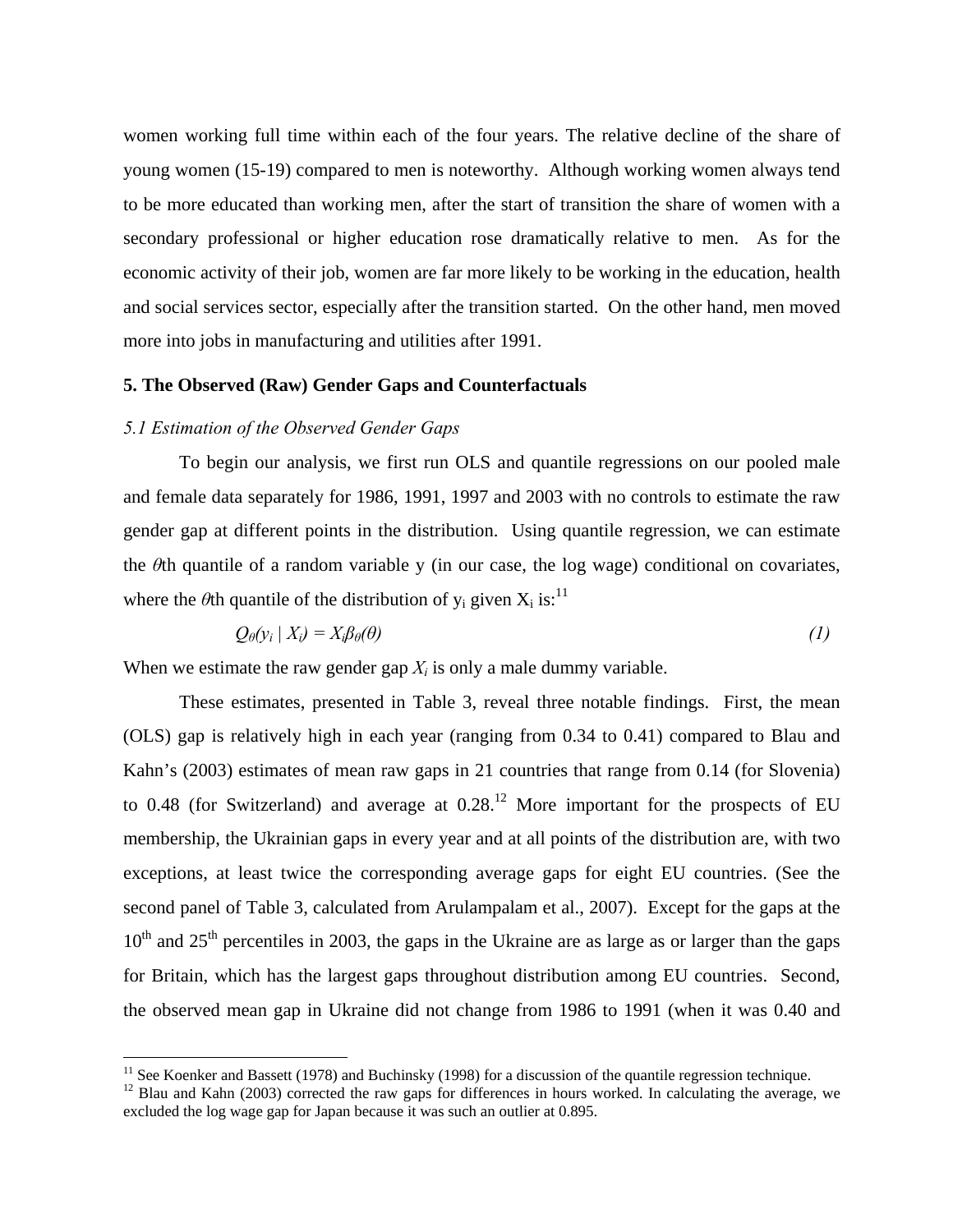0.41, respectively), during the period of communism and when there had not been much reform with *perestroika*. What is surprising is that it did not fall significantly during the first six years of transition as it was 0.38 (with a standard deviation of 0.02) in 1997. However it did decline significantly to 0.34 (with a standard deviation of .02) in 2003.<sup>13</sup> Third, the median gap rises over time from 0.41 in 1986 to 0.47 in 2003. The difference in the pattern of changes in mean and median gaps seems to be driven by changes in the  $10<sup>th</sup>$  and  $25<sup>th</sup>$  percentiles of the distribution as the gaps at the upper half of the distribution are less variable.

In Figure 1 we plot the gender log wage gaps at each percentile for each of the four years.<sup>14</sup> It becomes obvious that the fall in the mean gap in 2003 relative to the other years is the result of a decline in the gaps in the lower half of the distribution in 2003. What is striking is how similar the gaps are in 1986, 1991 and 1997 (albeit with some noise), especially in the bottom of the distribution. The general pattern is one of smaller gaps in the lower half of the distribution and larger gaps in the upper half. However, there is no evidence of a "glass ceiling," defined as a steep increase in the gaps at the top quarter or ten percent, as Albrecht et al. (2003) found in Sweden in 1992 and 1998. Figure 1 demonstrates for all four years a tendency for the gaps to rise from the  $10<sup>th</sup>$  percentile to the  $50<sup>th</sup>$  percentile and then to flatten off until the  $90<sup>th</sup>$  percentile. Hence, the slopes in the distribution of gaps are considerably flatter in 1986, 1991 and 1997 than in 2003. The data for Europe and the U.S. (e.g., Albrecht et al., 2003; Arulampalam et al., 2007) tend to present flatter slopes in the gaps across the wage distribution, similar to those for Ukraine in the earlier years. For example, in Belgium the average 1995-2001 gap ranges from 7% to 10% in the  $10^{th}$  to the 75<sup>th</sup> percentile and rises to 15% in the 90<sup>th</sup> percentile. However, in Finland the gap is between 10% and 11% from the 10<sup>th</sup> to the 50<sup>th</sup> percentiles and rises to 24-27% in the 7<sup>th</sup> and 90<sup>th</sup> percentile. (See Arulampalam et al., 2007.)

We encounter several puzzles in the observed gaps which we study in the remainder of the paper: (1) Why are the mean gaps so large, especially in the first three years relative to

 $13$  This falling trend is similar to Jolliffe and Campos' (2005) results for Hungary during the first years of its transition; although they found a greater decline in the observed gap over a shorter period: 0.31 in 1996 and 0.19 in 1998.

 $14$  The graph actually represents a three percentile moving average in order to smooth the plots.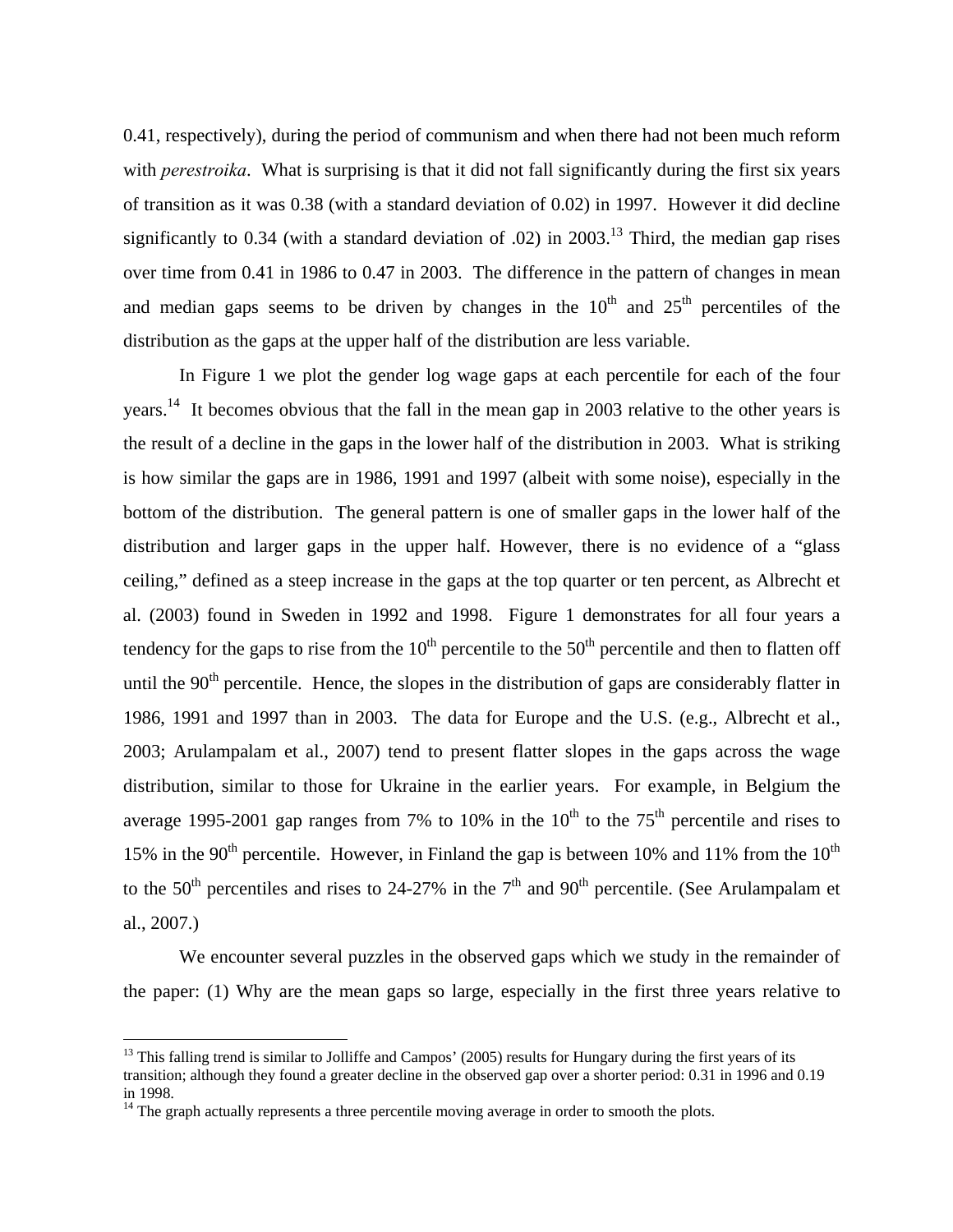2003 – are they explained more by differences in men's and women's returns ( $\beta s$ ) or by differences in their composition (*X*s)? (2) Why did the gaps at the bottom of the distribution fall in  $2003$ <sup>15</sup> Is this explained more by relative improvements of women's returns or their composition? (3) What explains the persistence of gender gaps in the upper half of the distribution from communism to markets? Has there been no change in relative gender prices or is it that the composition of the male and female workforce did not change in that part of the distribution?

#### *5.2 Counterfactual Analysis*

 $\overline{a}$ 

To answer these questions, we partition the observed gender gap in earnings into returns and composition components and construct counterfactuals at two different levels -- one within each year and one over time -- using the MM method. The MM method is similar to the standard Oaxaca-Blinder (OB) technique using OLS regression coefficients, however, whereas the OB method is only able to characterize the mean of the distribution, the MM method can characterize the full distribution using conditional quantile regression techniques. The impacts of changes in composition or returns on the distribution of wages are simulated under the partial equilibrium assumption that aggregate quantities of skills in the labor market do not affect skill prices.<sup>16</sup>

We begin by estimating equation (1) separately for men and women for each year of the four years, where  $X_i$  is now a vector of the following covariates: age (years), age<sup>2</sup>, nationality (Ukrainian, Russian, other), education (highest level completed) and economic activity of the enterprise (ISIC at the one digit level).  $17$  The estimated parameters can be used to simulate the conditional distribution of  $y_i$  given  $X_i$  via an application of the probability integral

<sup>&</sup>lt;sup>15</sup> We would have expected the gaps at the bottom of the distribution to be smaller during the communist period (when there were expressed goals of gender equity and protection of the vulnerable) than during the transition to the market period (when there less protection of vulnerable groups, the government is weaker and gender equity is not yet an expressed policy goal).

<sup>&</sup>lt;sup>16</sup> As Autor, Katz and Kearney (2005) point out, using evidence from DiNardo, Fortin and Lemieux (1996) for the U.S., this assumption is likely to be far from innocuous.

 $17$  As in most data sets, we do not have actual experience in the workplace and hence use age groups as a proxy instead. The education variable is coded as the highest level completed, which allows returns to vary by type of attainment.The education levels are defined as: less than High School, High School (through grade 11), Vocational (Technical Education), Secondary Professional (two additional years after High School), University and higher (Bachelor/Specialist/Masters/PhD). See appendix Table A1 for the means of these variables and appendix Tables A2 and A3 for the coefficients from quantile regressions for men and women, respectively.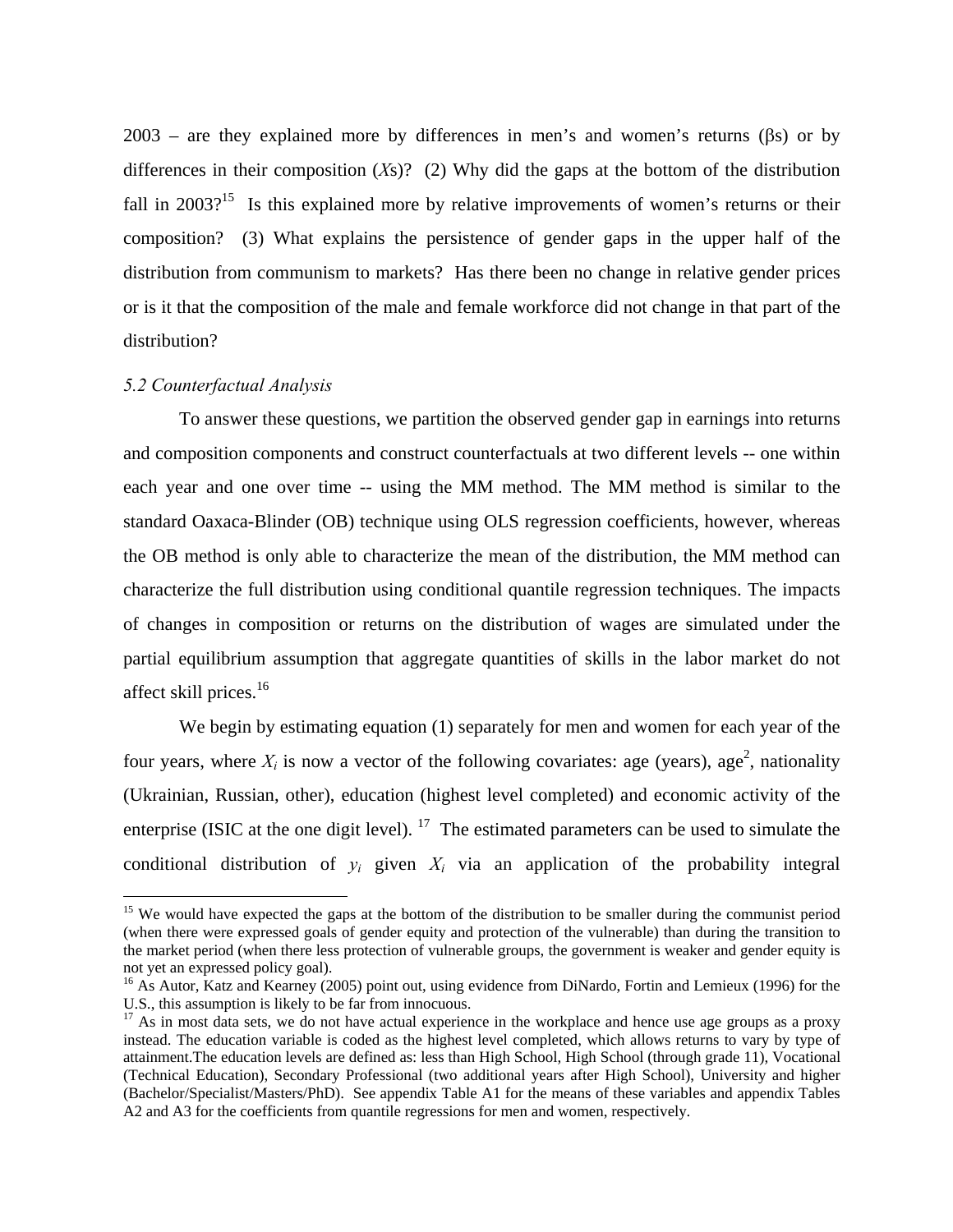transformation theorem: If  $x$  is a random variable with a cumulative distribution function  $F(x)$ , then  $F^{-1}(x) \sim U(0,1)$ . Hence, for a given  $X_i$  and a random  $\theta \sim U(0,1)$ ,  $X_i\beta_\theta$  has the same distribution as y. Thus if  $\theta_1$ ,  $\theta_2$ ,... $\theta_n$  are drawn from a uniform (0,1) distribution, the corresponding n estimates of the conditional quantiles of wages at  $x_i$  constitute a random sample from the conditional distribution of wages given  $x_i$ . In other words, using MM, we can create a random sample from our 1986, 1991, 1997 and 2003 samples while maintaining the conditional relationship between the log wages and the covariates. With our *X*s and *β*s generated for men and women in each year, we compute the predicted counterfactual wages , yi  $= X_i \beta(\theta)$ , and construct counterfactual gaps (e.g.  $\beta^M X^M - \beta^M X^F$ ,  $\beta^M X^M - \beta^F X^M$ , etc.).<sup>18</sup> We compare the observed gap to the counterfactual gap to learn whether the 'experiment' would lower or raise the gap.

## *5.3 Explaining the gender gaps within each year*

 $\overline{a}$ 

Is it differences in men's and women's returns (βs) or differences in their characteristics (*Xs)* which drives the gender gaps in a given year? In Table 4 we present two counterfactual gaps at six points in the wage distribution for each of the four years (1986, 1991, 1997 and 2003). Counterfactual 1 assumes that in a given year women have men's βs, whereas Counterfactual 2 assumes that women have men's  $Xs$ .<sup>19</sup> The ratios of the counterfactual gaps to the observed gaps (in italics) indicate that the gender gaps would have been only 5% to 50% of the observed gap (across percentiles and years) if women had men's βs and between 85% and 127% of the observed gap if women had men's *Xs*. Hence differences in returns are far more important in explaining the gap. Moreover, whereas Counterfactual 1 lowers the gap at the bottom half of the distribution to about 10-20% of the observed gap in 1986, 1991 and 1997, it only lowers it to 35%-53% of the observed gap in 2003. Hence, in this part of the distribution, having men's βs would not help women as much in 2003 as in earlier years. Finally, when

 $18$ Specifically, the counterfactual distributions are created with the following steps: We randomly draw 5000 numbers from a standard uniform distribution,  $U(0,1)$  as the quantiles we estimate. Using the male and female data for each year and sector, we estimate 5000 quantile regression coefficients  $\beta(\theta_i)$  for i= 1, ..., 5000, for men and women, i.e.,  $\beta^M(\theta)$  and  $\beta^F(\theta)$ . We generate random samples of the male and female 1986, 1991, 1997 and 2003 covariates (*Xs*) by making 5000 draws of men and women with replacement from each year.

 $19$  The counterfactuals are not the same as the decomposition technique used later in this paper and hence the two ratios of each counterfactual to the observed gap will not add up to one.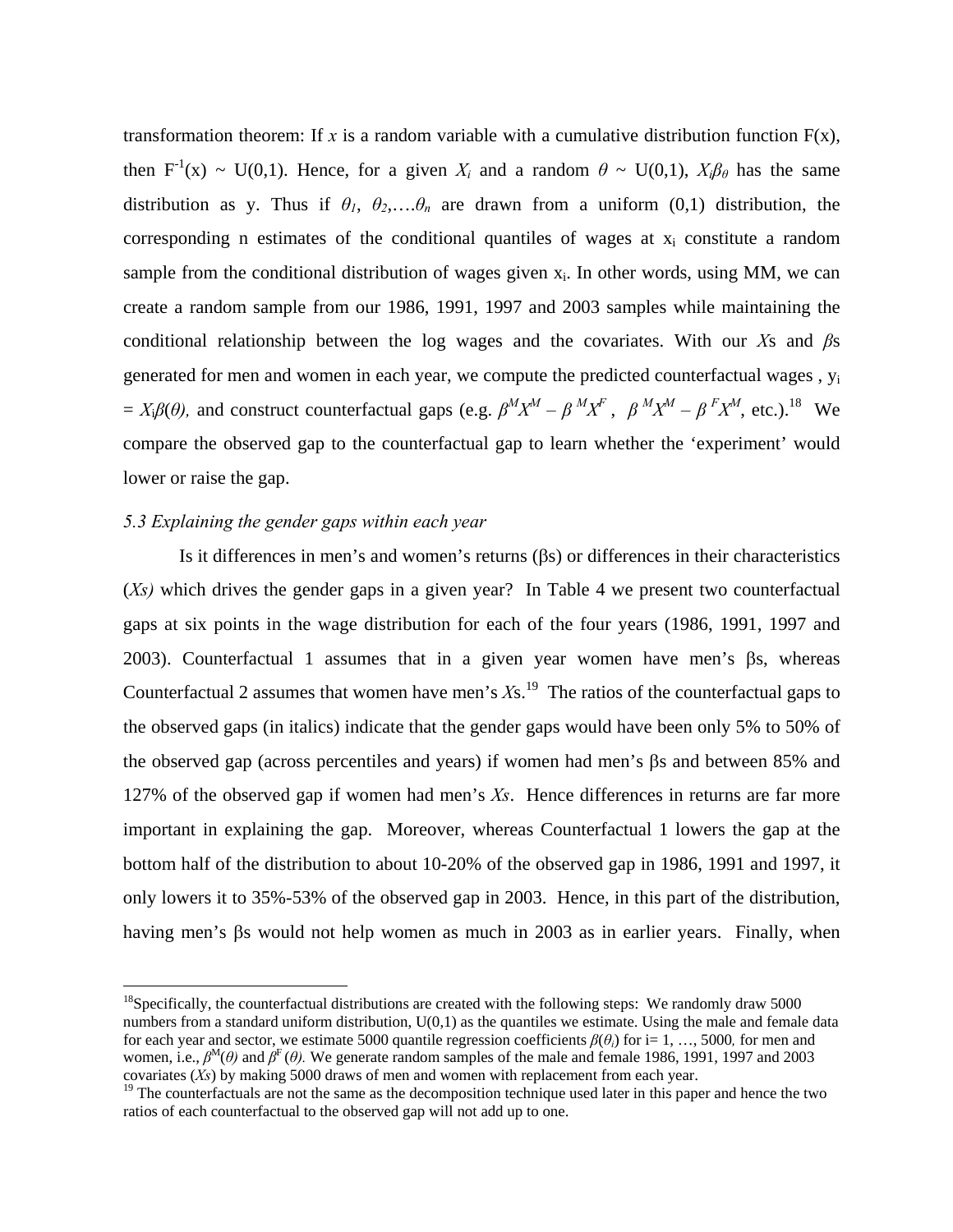women are made to have the same composition as men (i.e., given men's *X*s), the gap becomes somewhat smaller in all cases except in the bottom  $(10<sup>th</sup>)$  percentile of the distribution in 1991, 1997 and 2003, when it actually increases. Hence having men's *X*s in the later years would make women worse off. It would thus appear that changes in the composition and returns for women are improving over time in the bottom half of the distribution, which helps explain the fall in the gap at the bottom in 2003 compared to earlier years (Puzzle 1).

Nevertheless, the main finding in Table 4 is that in each year both counterfactuals reduce the gender gaps across the distribution, but that the gaps would be much smaller if women were "paid as men" and only a little smaller if women's labor force characteristics "looked like men's" at each percentile.

# *5.4 Explaining the Change in the Gaps from 1986 to1997 and from 1997 to 2003*

To evaluate the contributions of changing labor market prices and changing composition of the labor force over time, we use both the OB-OLS and MM-quantile decomposition techniques. We compare changes over two periods: a) during the tumultuous transition to markets (1986 to 1997)<sup>20</sup> and b) during a period of greater stability and growth (1997 to 2003) in order to see if the roles of composition or prices changed in these two regimes, with special interest in changes in the bottom of the distribution.

Note that the change in the observed gender gap over time, using 1997-2003 as the example, can be summarized as:

$$
(\beta_{03}^M X_{03}^M - \beta_{03}^F X_{03}^F) - (\beta_{97}^M X_{97}^M - \beta_{97}^F X_{97}^F)
$$
\n(2)

where X represents the value of the characteristics at a point in the distribution, and the letters M and F, represent male and female, respectively. This change in the gap can be rewritten as the difference in changes in men's and women's wages over time:

$$
(\beta_{03}^M X_{03}^M - \beta_{97}^M X_{97}^M) - (\beta_{03}^F X_{03}^F - \beta_{97}^F X_{97}^F)
$$
\n(3)

Using standard decomposition techniques, equation (3) may be expressed as:

$$
[X_{03}^M \ (\beta_{03}^M - \beta_{97}^M) + \beta_{97}^M (X_{03}^M - X_{97}^M)] - [X_{03}^F (\beta_{03}^F - \beta_{97}^F) + \beta_{97}^F (X_{03}^F - X_{97}^F)] \tag{4}
$$

 $20$  We use 1986 as the starting point, rather than the 1991, because as we noted earlier, in 1991 the data is noisier – more missing data – due to the changes in currency and regime in that year.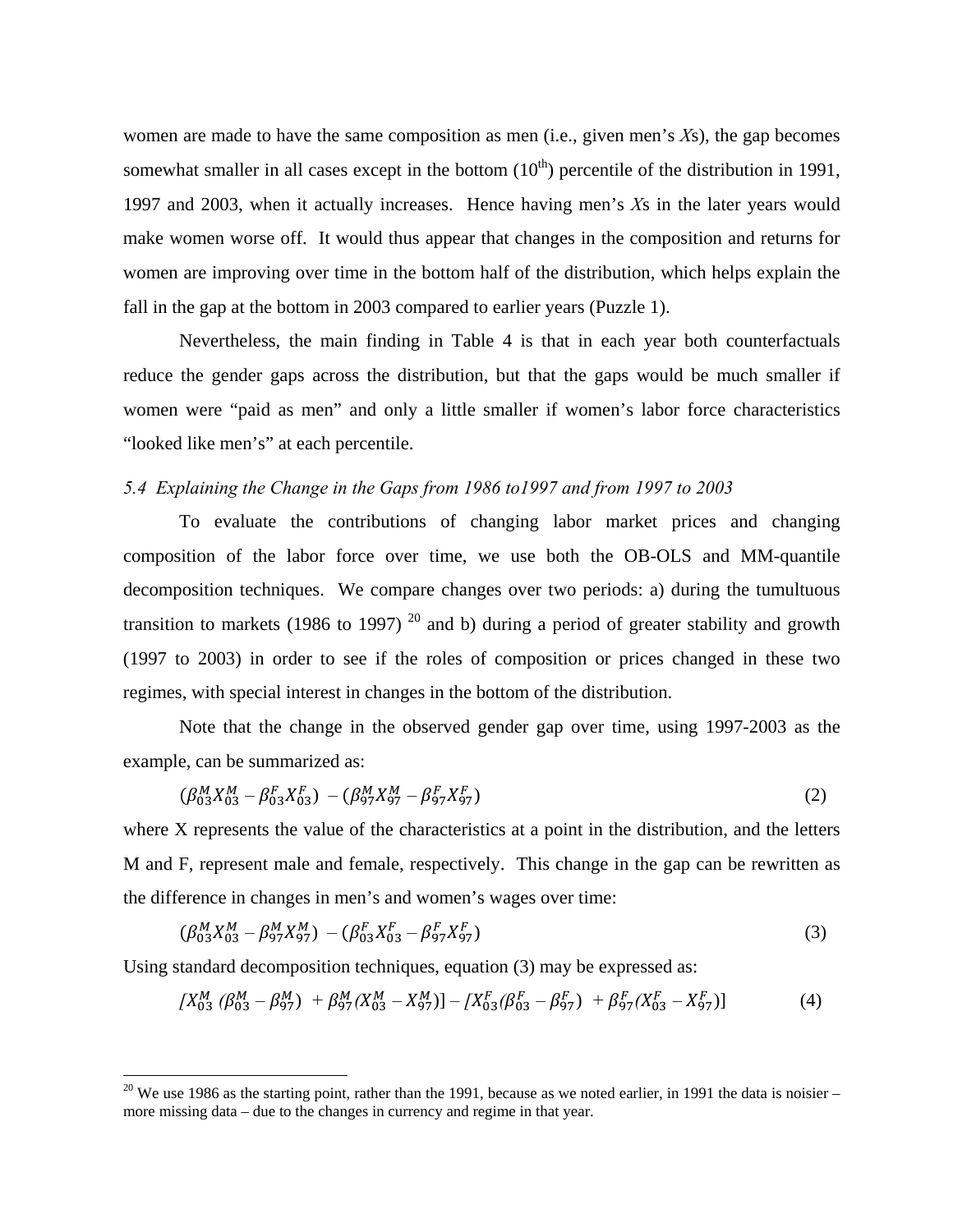such that the change in the gender gap is decomposed into the following four components: the share due to changes in men's βs + share due to changes men's *X*s – share due to changes in women's βs – share due to changes in women's *X*s (weighted by  $X_{03}$  or β<sub>97</sub>). However, as is well known, these four components can also be derived with the opposite weights  $(X_{97}$  and  $\beta_{03})$ . We solve the well-known "numeraire problem" in a standard fashion, i.e., by averaging the two expressions for each share. $2<sup>1</sup>$ 

Table 5 contains the change in the raw gender gaps, change in men's and women's wages and decompositions for the 1986 – 1997 period in Panel A and the same for 1997 – 2003 in Panel B. The OLS column indicates that the mean gap fell by 1.6% from 1986 to 1997 and by 4.5% from 1997 to 2003. In both periods this decline is driven by the greater decline in men's wages than women's wages (which actually rose by a 0.5% in the second period). Moreover, in both periods the worsening of men's returns explains all (about 180%) of the decline in their mean wages, since the change in men's composition drove mean wages up over this period. For the average woman, changes in returns and composition contributed equally to the very small change in their wages. As seen in the third sub-panel for each period, the worsening of men's returns essentially explains the entire decline in the gaps within each period; improvements in men's *X*s and the worsening of women's βs put some upward pressure on the change in the gaps in each period, while improvements in women's *X*s also made a small contribution to the decline in the gaps.

The changes in the gaps at the mean (median and upper deciles) in each period are miniscule compared with the changes in the gaps at the bottom  $(10<sup>th</sup>$  and  $25<sup>th</sup>$  percentiles) of the distribution. As can be seen from Table 5, the gaps in the bottom fell by about 3-4% from 1986 to 1997 and by a whopping 14-18% from 1997 to 2003. Did the roles of returns and composition change in this part of the distribution from the earlier to the later period?

Starting with the  $10<sup>th</sup>$  percentile (first column of Table 5) we find that men's wages fell in both periods, but the decline was far greater (almost double) in the 1997-2003 period. In both periods it is the massive change in men's returns that is explaining the decline in their wages; changes in their composition were ameliorating the effect of returns somewhat (but only

<sup>&</sup>lt;sup>21</sup> See Appendix 1 for a complete derivation of the decomposition and the final expressions we use.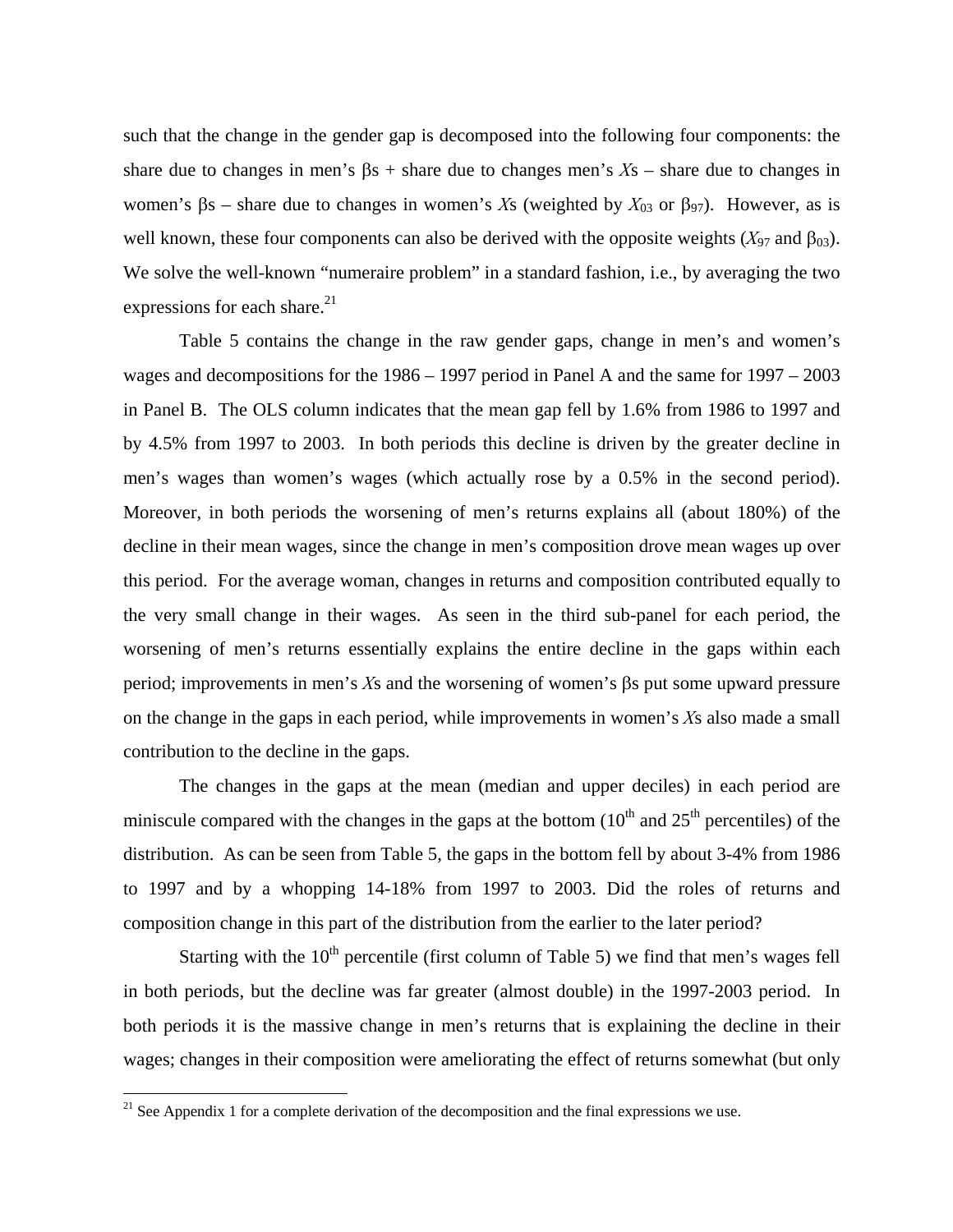accounting for 25-33% of the negative impact of returns). For women we see that their wages fell slightly in the first period and rose slightly in the second (the combined effect being no change). In both periods the change in the composition improved women's wages; however, changes in returns went from a negative force in the 1986-1997 period to a positive force in the 1997-2003 period.

When we examine the relative role of each of the four components in the decomposition (in the third sub-panel of each period), we see that the change in men's βs are the most important factor explaining the fall in the gap in each period. The role of women's βs is second in importance, but switching from contributing to increasing the gap in the first period to decreasing the gap in the second period. Hence returns improved for women in the 10th percentile over time. Whereas changes in men's *X*s played an important role in increasing the wage gap in the first period, they played a relatively unimportant role and tended to reduce the wage gap in the second period. Hence men's composition worsened in this percentile from one period to the next and it appears the same happened for women.

A close inspection of the changes in the  $25<sup>th</sup>$  percentile indicate that again the greater fall in the gap in the 1997-2003 period compared with the 1986-1997 period is due to the massive decline in men's wages in the second period, as there was no change in their wages in the first period and women's wages changed relatively little (with gains in the first period being washed out by declines in the second period). Again, it is the decline in men's returns that explain the entire fall in the wage gap in each of these periods, with the role of women's returns being second in importance. We also see that the effects of women's returns and women and men's composition changes from one period to the next.

Hence we conclude from the analysis in Table 5 that the greater decline in the gap at the bottom of the distribution  $(10^{th}$  and  $25^{th}$  percentile) in 1997-2003 compared to 1986-1997 is brought about by the more massive decline in men's wages as women's wages did not change much by comparison. The decomposition indicates that the lion's share of the decline in the gap in both periods is explained by the huge decline in men's returns; the portion of the decline in the gap explained by changes in women's returns and composition are smaller and their effects differed from one period to the next.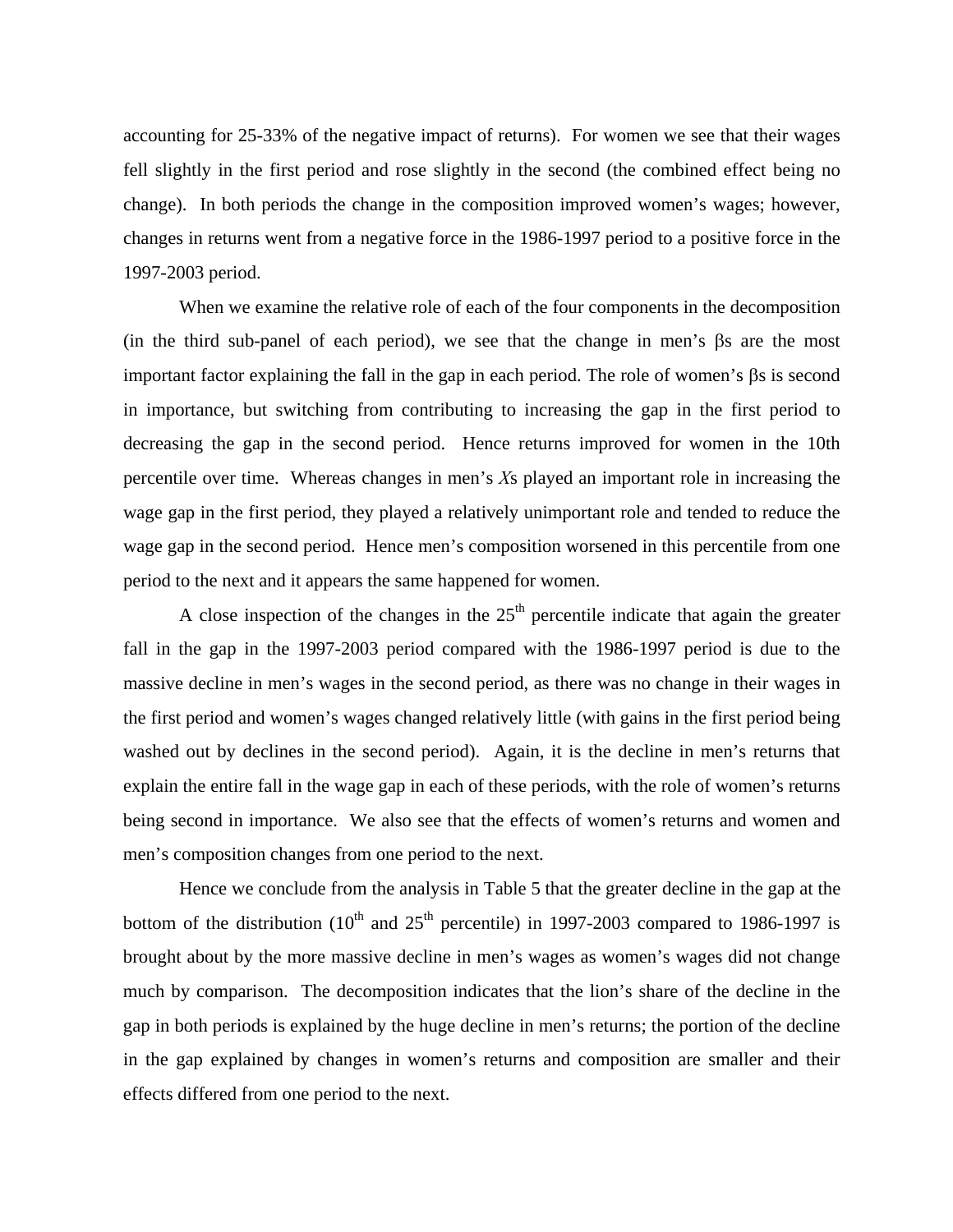# **6**. **Can minimum wage legislation help explain the decline in the gender gap at the bottom from 1997 to 2003?**

Next, we ask to what extent has minimum wage legislation -- one of the potentially most powerful policy tools -- contributed to the closing of the gender gaps between 1997 and 2003. Evidence consistent with this hypothesis would need to show that minimum wages increases over the period prevented women's wages from falling more than those of men.

We begin by demonstrating in Table 6 the remarkable evolution of minimum wages in Ukraine over the 1986-2003 period. The first two columns provide the nominal and real (monthly) values of the minimum wage in effect at the time of our wage data. Given minimum wages were set in three different currencies, we also show the change in the relative level over time by indicating its share of the average (total and men's and women's) wage in each year (second panel) and its point in the men's and women's distributions (third panel). It is clear that during the communist period the minimum wage was at a relatively high level (46% of the average in 1986 and 36% in 1991).<sup>22</sup> However, due to hyperinflation and lack of government intervention, the value of the minimum wage eroded to 8% of the average wage in 1997. From then to 2003, the minimum wage was increased rapidly, doubling in real terms from 1997 to 1998 and doubling again from 1998 to 2003 (when it rose at an annual rate between 9% and 23%).<sup>23</sup> Hence, whereas the minimum wage was at a point lower than the 1<sup>st</sup> percentile of the men's and women's wage distribution in 1997, it rose to the  $19<sup>th</sup>$  and  $35<sup>th</sup>$  percentiles, respectively, in 2003.

A simple test of whether or not higher minimum wage levels over time are correlated with lower average gender gaps in each year is presented in Figure 2. There is a negative correlation (-0.07) between the level of the minimum wage as a share of the average wage and the mean gender wage gap in each year, albeit with only seven data points. However, whereas Figure 2 shows a negative correlation, it does not indicate the mechanism by which the minimum wage might be closing the gap.

 $^{22}$  It is not clear that the minimum wages prior to the wage decree of 1992 should be treated in the same manner as minimum wages after this decree. Under communism minimum wages had a different meaning given that the entire wage structure was determined centrally by a wage grid.

 $^{23}$  As seen in Table A4, the government raised the minimum wage frequently and continued to raise the minimum wage after 2003, with three increases in 2005 alone.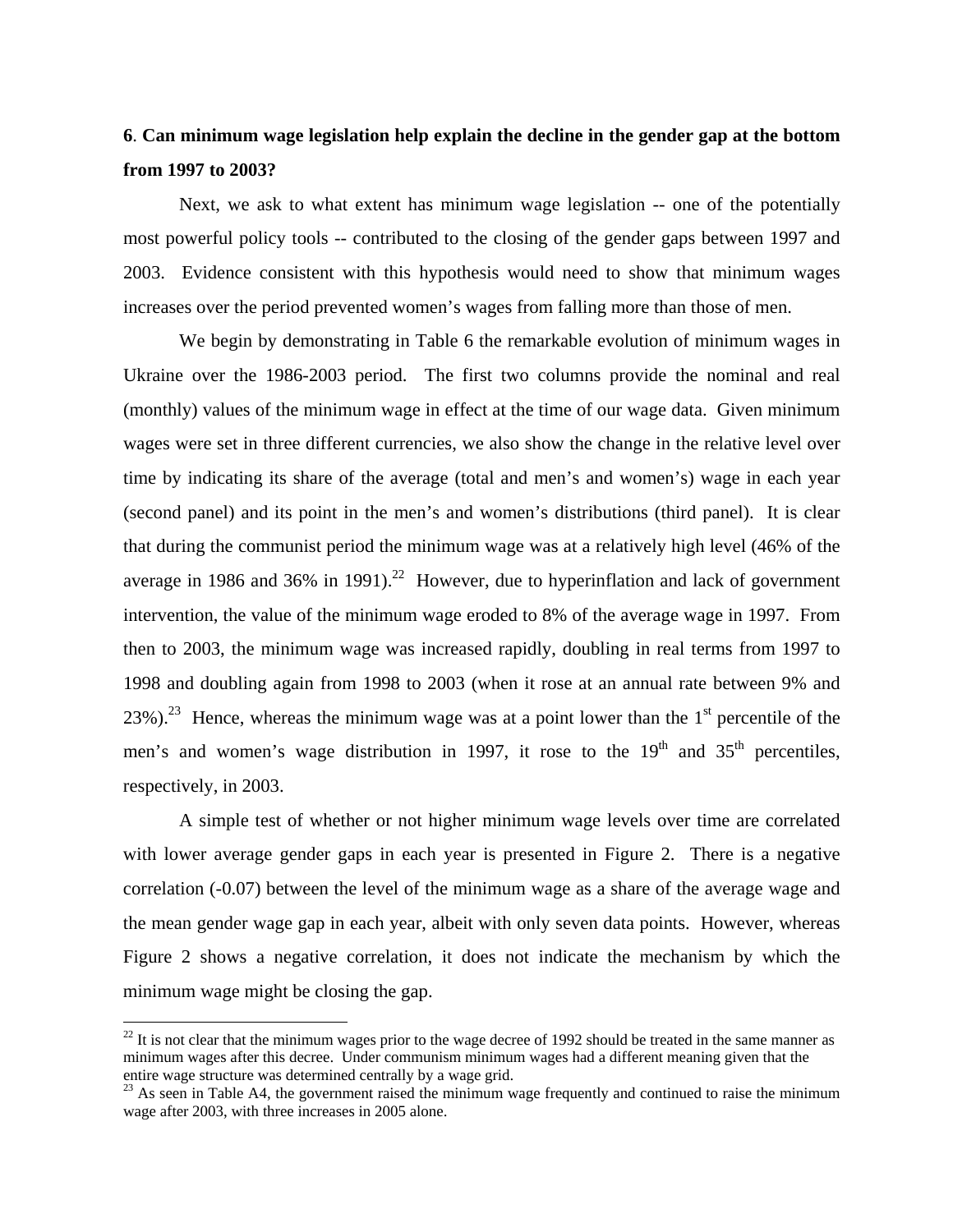One way to test whether the minimum wage is more binding for women than for men is to construct kernel density estimates of their wages in 1986, 1991, 1997 and 2003 and look for spikes at the minimum wage level in each of their distributions. Figure 3 shows that minimum wages were clearly not binding for men in three of the four years; a small spike is visible only in 2003. However, for women they are binding in three of the four years, and especially in 2003, when it appears the women's wage distribution collapses on the minimum wage. Moreover, the density of women's wages at the spike around the minimum wage rises from about 0.8 in 1986 to about 0.9 in 1991 to 1.3 in 2003; the density at the minimum wage for men in 2003 is much lower. The year that minimum wages were not at all effective is 1997, when they were set within the first percentile of men's and women's wages. Finally, the data in the last two columns of Table 6 also show that the share of women earning within five percent of the minimum wage is far higher than the corresponding share of men in every year. Hence, there is some evidence that minimum wages are affecting women's wages more than men's wages.

We next test whether minimum wage increases have a greater impact on women's wages than men's wages by using the annual panel data on individuals available for the 1997- 2003 period (when there was one currency in effect and inflation had subsided). We estimate the following wage equation (used by Neumark, Schweitzer and Wascher, 2004) separately for full-time working men and women:

$$
\frac{W_{i,t=1} - W_{i,t=0}}{W_{i,t=0}} = \alpha_o + \sum_{j=1}^{5} \gamma_j \left( \frac{MW_{t=1} - MW_{t=0}}{MW_{t=0}} \right) (R_j) + \sum_{j=1}^{4} \delta_j (R_j) + \sum_{j=1}^{5} \pi_j \left( \frac{W_{i,t}}{MW_{t=0}} \right) (R_j)
$$
\n
$$
+ \lambda X_{i,t=0} + \sigma I + \eta GDP + \mu_{jft}.
$$
\n(5)

where the dependent variable is the percent change in the individual's nominal monthly wage from one year to the next (i.e.,  $W_{i,t=1}$  and  $W_{i,t=0}$ ). The first term on the right is the percent change in the nominal minimum wage  $(MW)$  interacted with six dummies  $(R_i)$ , which mark the distance between the individual's wage and the minimum wage at  $t=0.24$  The second term is

<sup>&</sup>lt;sup>24</sup> R1=1 if the individual's wage is <90% of the MW; R2=1 if the individual's wage is 91% - 110% of the MW; R3=1 if w=111-200% of the MW; R4=1 if w=201-300% of the MW; R5=1 if w=301-400% of the MW; R6=1 if w>400% of the MW.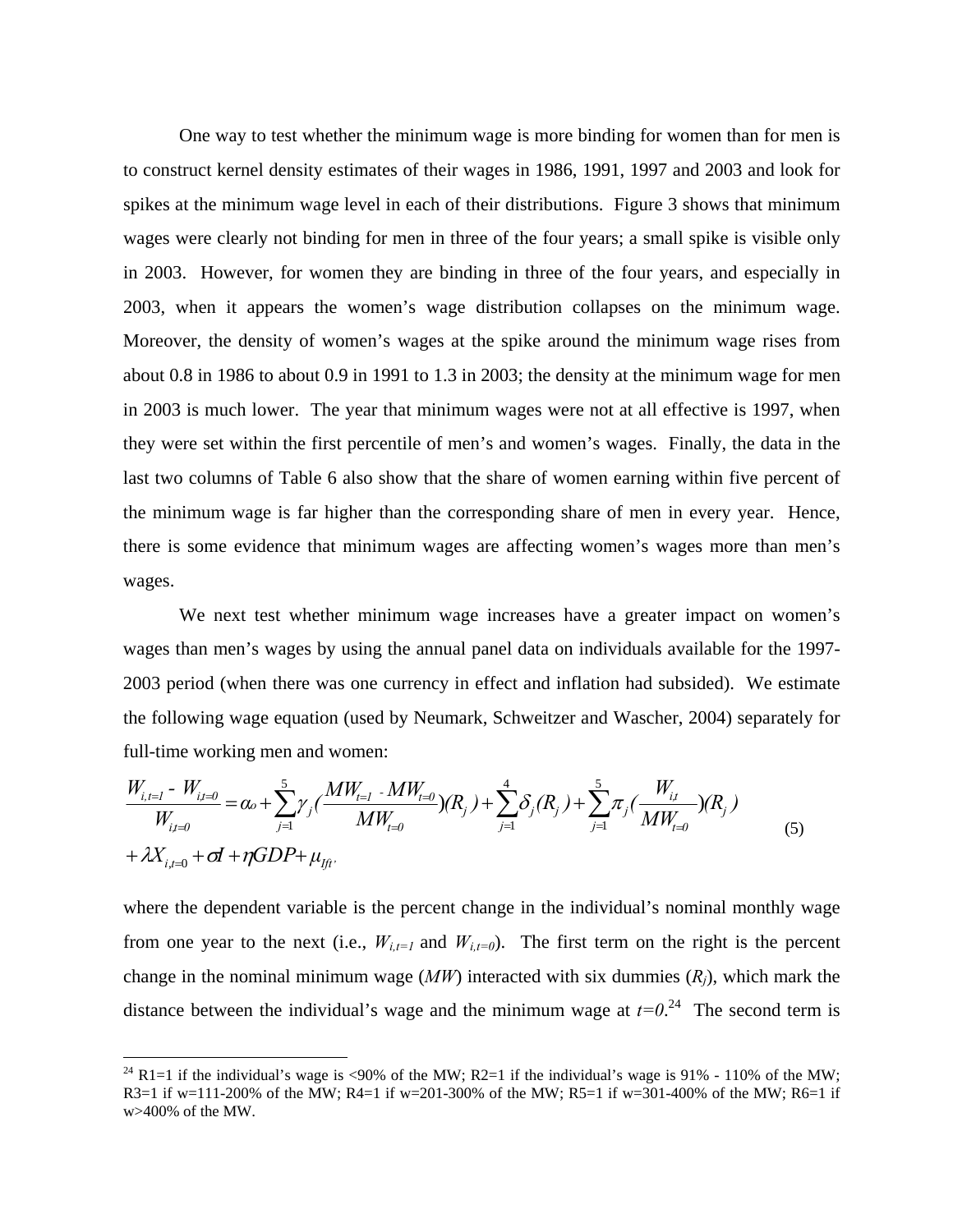the set of *Rj* dummies (minus one), which control for any changes in wages across the distribution of wages that may not be due to minimum wages. The third term is the interaction between the *Rj* dummies and the individual's wage relative to the minimum wage, which controls for differential wage growth within the  $Rj$  cells. The vector  $X_i$  includes a set of human capital variables (age and education) in the initial period. A set of dummy variables for the industry (*I*) of the person's job in the initial period control for inter-industry wage differentials. Finally, we include the GDP at  $t=0$  in order to control for overall demand factors which may affect wages.

The  $\gamma$  coefficients indicate the extent to which a percent increase in the minimum wage from one year to the next impacts the change in the individual's wage over the same time frame at different points across the wage distribution (defined by the *Rj* dummies). We see from the estimated coefficients in the first column of Table 7 that women's wages are significantly affected by minimum wages throughout the distribution; the magnitude of the coefficient is largest for women whose wages are either within five percent of the minimum wage or below 90 percent of the minimum wage. On the other hand, the  $\gamma$  coefficients estimated for the male sample are generally not significantly different from zero. The only significant coefficient is for men earning within five percent of the minimum wage. Hence, we conclude that minimum wage increases are boosting women's wages more than men's wages, especially at the bottom of the wage distribution.<sup>25</sup>

# **7. Conclusion**

 $\overline{a}$ 

We analyze the gender wage gap across the distribution in Ukraine, as the country moves toward possible European Union membership, and uncover several interesting patterns: the raw mean gender gap remains at about 0.40 during communism from 1986 to 1991, falls two percentage points during the transition to 0.38 in 1997 and declines substantially to 0.34 in 2003, as the economy begins to grow. The decline in the mean gap is driven by a decrease in the gaps in the lower part of the distribution. The gaps in the upper part persist in all four years

 $^{25}$  Given the significant wage effects on women, we also carried out an analysis of the impact of the minimum wage on employment of women using a specification similar to equation (5) but where the dependent variable is equal to 0 if she remains employed and 1 if she becomes unemployed or leaves the labor force. We did not find any significant employment effects.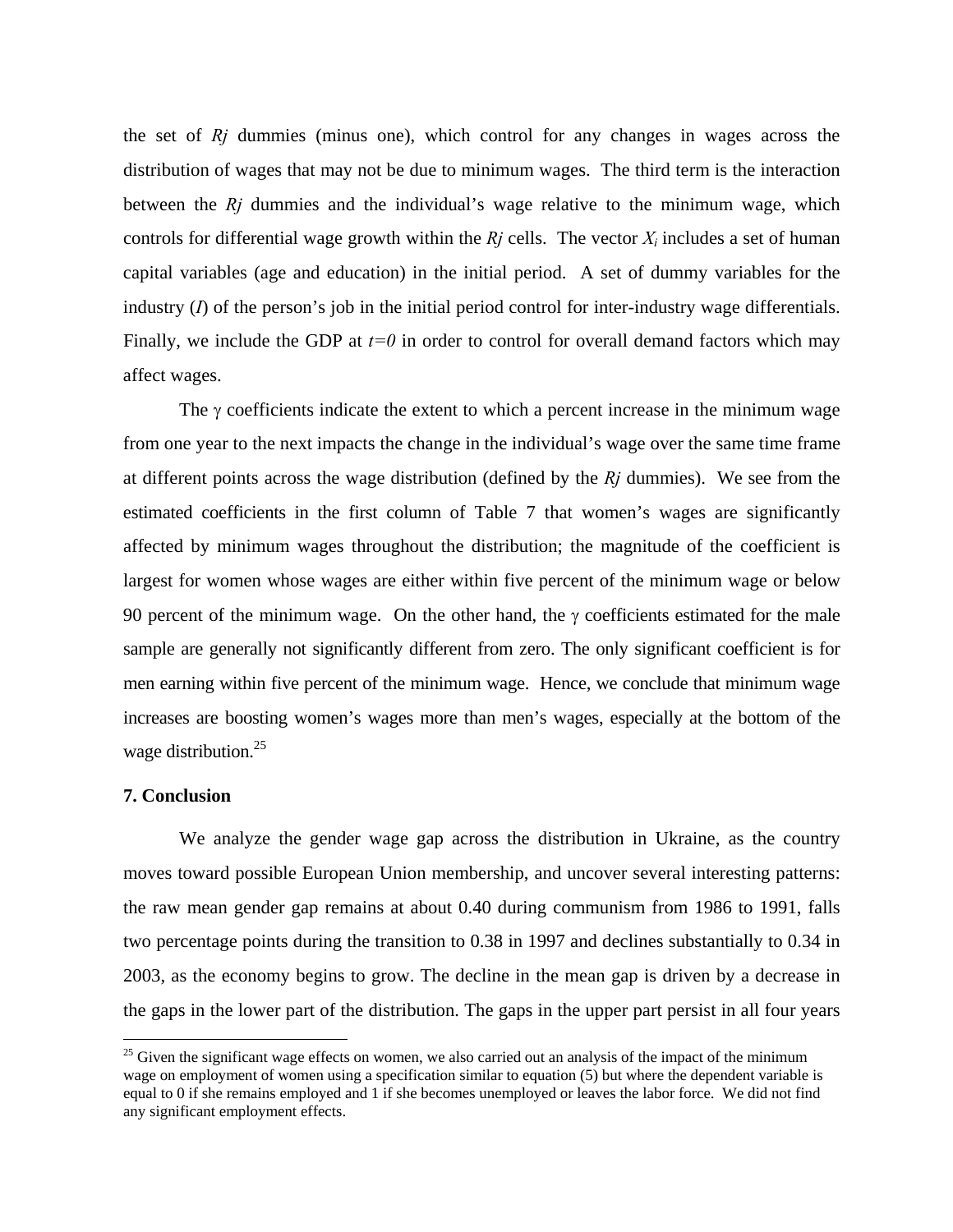and are substantially larger than the gaps in the lower half of the distribution in all four years. A comparison with estimates for eight advanced EU countries indicates that Ukraine's gaps are relatively high throughout the distribution, and especially in the upper half of the distribution.

Using Machado and Mata (2005) counterfactual methods, we find that differences in men's and women's returns explain the lion's share of the difference in wages at every point in the distribution. The most important factor explaining the decline in the mean gap over time is the large decline in men's wages, which is driven by a worsening of men's returns. Women's mean wages are fairly stable over these three points in time. The decomposition analysis indicates that among the four components, it is a decline in men's returns that is the most important explanatory factor. Changes in women's returns were second in importance, but their effect differed for the  $10<sup>th</sup>$  and the  $25<sup>th</sup>$  percentile.

The 4.5% fall in the mean gap from 1997 to 2003 is driven by a large fall in the gap at the bottom of the distribution -- driven primarily by sizable declines in men's wages and relatively little change in women's wages. What may have kept women's wages from falling as much as men's wages, especially at the bottom of the distribution? Women were disadvantaged by the labor code in effect during this period and there is evidence of discrimination in hiring practices. On the other hand, the government did increase the minimum wage significantly during 1997-2003 and we provide evidence that this policy affected the wages of women more than the wages of men, since few men had very low wages.

The gender wage gap will be an important measure of gender equality in Ukraine as it begins its bid to join the EU. Our findings suggest that the Ukrainian government take note of the persistence of discrimination in the rewards to women's work, especially at the top half of the distribution, and of the impact that policies and institutions such as the minimum wage can have on women's wages at the bottom of the distribution. Judicious use of minimum wage policy in the future may advance the goal of closing the gender gap at the bottom but other policy instruments and changes in incentives are necessary at the top of the distribution.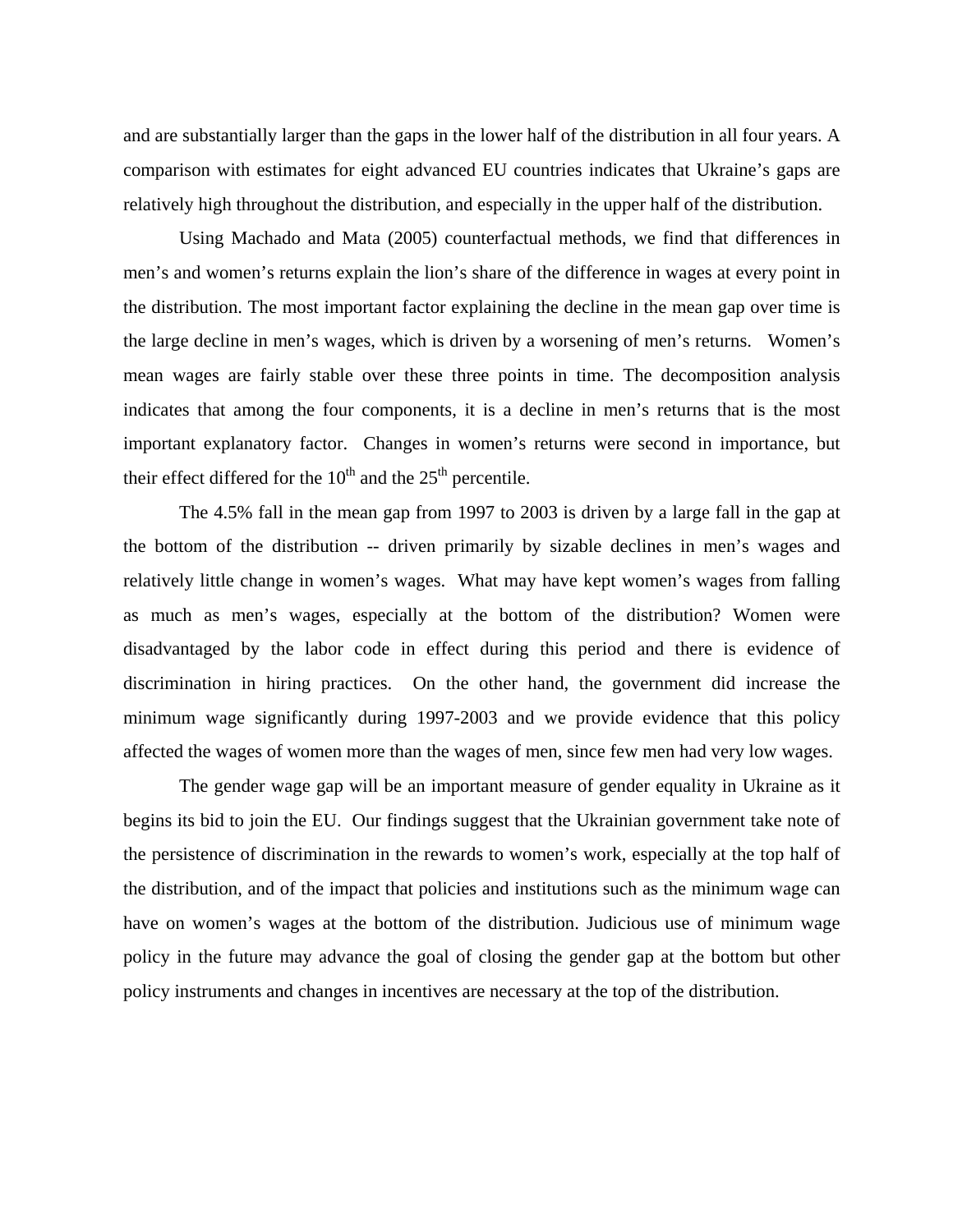#### **References**

- Albrecht, James, Anders Bjoekland, and Susan Vroman, 2003. "Is There a Glass Ceiling in Sweden?" *Journal of Labor Economics*, Vol. 21, No. 1: 145 – 177.
- Arulampalam, Wiji, Alison L. Booth, and Mark L. Bryan, 2007. "Is there a glass ceiling over Europe? Exploring the Gender Pay Gap across the Wage Distribution," *Industrial and Labor Relations Review,* Vol. 60, No. 2: 163-186.
- Autor, David H., Lawrence F. Katz and Melissa S. Kearney, 2005. "Rising Wage Inequality: The Role of Composition and Prices," NBER Working Paper 11628.
- Blau, Francine and Lawrence Kahn, 2003. "Understanding International Differences in the Gender Pay Gap," *Journal of Labor Economics*, Vol. 21, No. 1: 106-144.
	- \_\_\_\_\_\_\_\_, 1996. "Wage Structure and Gender Earnings Differentials: An International Comparison," *Economica*, Supplement: Economic Policy and Income Distribution, Vol. 63, No. 250: S29-S62.
- Blinder, Alan S., 1973. "Wage Discrimination: Reduced Form and Structural Variables," *Journal of Human Resources*, No. 8: 436-455.
- Brainerd, Elizabeth, 2002. "Five Years After: The Impact of Mass Privatization on Wages in Russia, 1993-1998," *Journal of Comparative Economics*, Vol. 30, No. 1: 160-190.
- \_\_\_\_\_\_\_\_, 2000. "Women in Transition: Changes in Gender Wage Differentials in Eastern Europe and the Former Soviet Union," *Industrial and Labor Relations Review*, Vol. 54, No. 1: 138-162.
- Buchinsky, Moshe, 1998. "Recent Advances in Quantile Regression Models: A Practical Guideline for Empirical Research," *The Journal of Human Resources*, No. 33: 88-126.
- de la Rica, Sara, Juan J. Dolado, Vanesa Llorens, 2005. "Ceilings or floors? Gender Wage Gaps by Education in Spain," *Journal of Population Economics*, Vol. 21, No. 3: 751- 776.
- DiNardo, John, Nicole Fortin, and Thomas Lemieux, 1996. "Labor Market Institutions and the Distribution of Wages, 1973-1992: A Semiparametric Approach," *Econometrica*, Vol. 64, No. 5: 1001-1044.
- Elborgh-Woytek, Katrin and Mark Lewis, 2002. "Privatization in Ukraine: Challenges of Assessment and Coverage in Fund Conditionality," IMF Policy Discussion Paper PDP/02/7, May.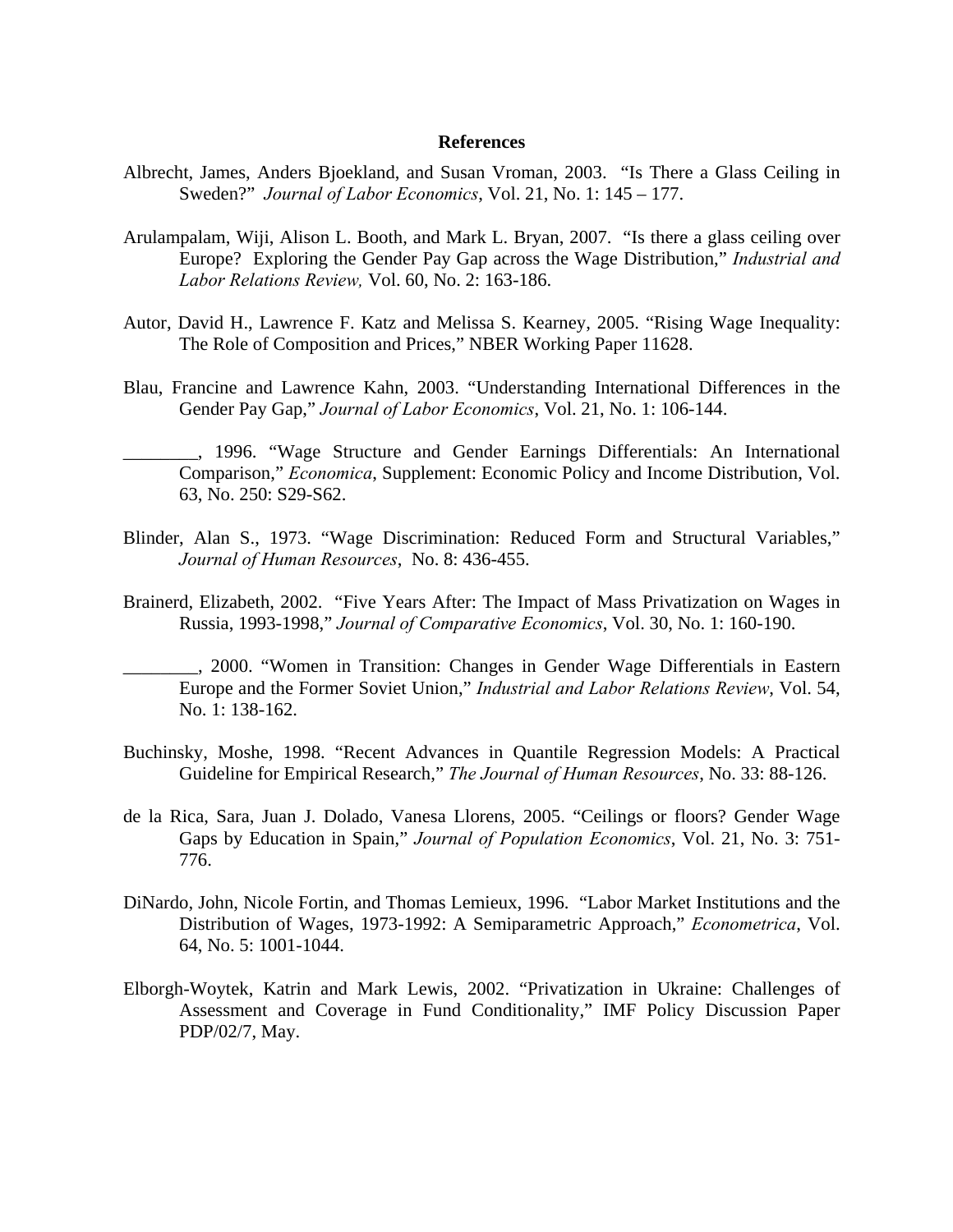- Gorodnichenko Yuriy and Klara Sabirianova Peter, 2004. "Returns to schooling in Russia and Ukraine: A Semiparametric Approach to Cross-Country Comparative Analysis," *Journal of Comparative Economics*, Vol. 33: 324-350.
- Human Rights Watch, 2003. "Women's Work: Discrimination Against Women in the Ukrainian Labor Force." Human Rights Watch, Vol. 15, No. 5(D).
- Hunt, Jennifer, 2002. "The Transition in East Germany: When is a Ten-Point Fall in the Gender Wage Gap Bad News?" *Journal of Labor Economics*, Vol. 20, No. 1: 148-169.
- International Labor Organization (ILO), 2009. *e.quality@work: An Information Base on Equal* Employment Opportunities for Women and Men. http://www.ilo.org/public/english/employment/gems/eeo/law/ukraine/lc.htm
- Jolliffe, Dean, 2002. "The Gender Wage Gap in Bulgaria: A Semiparametric Estimation of Discrimination," *Journal of Comparative Economics*, Vol. 30, No. 2: 276-295.
- Jolliffe, Dean and Nauro F. Campos, 2005. "Does market liberalization reduce gender discrimination? Econometric evidence from Hungary, 1986-1998," *Labour Economics*, Vol. 12, No. 1: 1-22.
- Jurajda, Stepan, 2003. "Gender Wage Gap and Segregation in Enterprises and the Public Sector in Late Transition Countries," *Journal of Comparative Economics*, Vol. 31, No. 2: 199-222.
- Koenker, Roger and Gilbert Bassett, 1978. "Regression Quantiles," *Econometrica*, No. 46: 33- 50.
- Liu, Amy P., W. Meng et al. 2000. "Sectoral Wage Differentials and Discrimination in Transtional China," *Journal of Population Economics*, Vol. 13, No. 2: 331-352.
- Machado, José A. F. and José Mata, 2005. "Counterfactual Decomposition of Changes in Wage Distributions using Quantile Regression," *Journal of Applied Econometrics*, Vol. 20, No. 4: 445-465.
- Minnesota Advocates for Human Rights, 2005. "Stop Violence Against Women website." At the following website visited Aug. 24, 2005: www.stopvaw.org/ukraine
- Münich, Daniel, Jan Svejnar and Katherine Terrell, 2005a. "Is Women's Human Capital Valued more by Markets than by Planners?" *Journal of Comparative Economic,* Vol. 33, No. 2:278-299.
- \_\_\_\_\_\_\_\_\_\_, 2005b. "Returns to Human Capital under the Communist Wage Grid and during the Transition to a Market Economy," *Review of Economics and Statistics,* Vol*.* 87, No. 1: 100-123.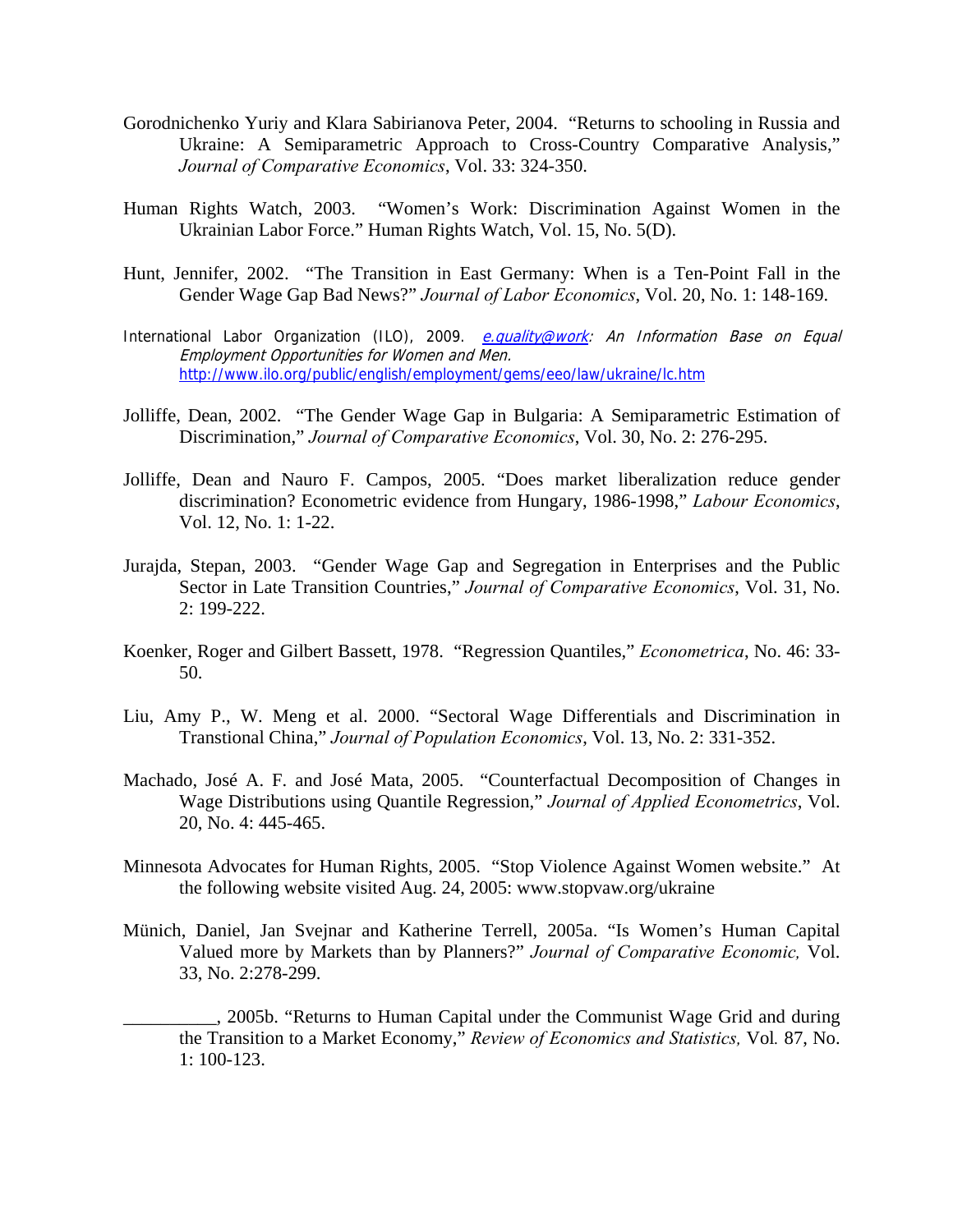- Neumark, David, Mark Schweitzer, and William Wascher. 2004. "Minimum Wage Effects throughout the Wage Distribution," *Journal of Human Resources,* Vol. 39, No. 2: 425- 450.
- Newell, Andrew and Barry Reilly, 2001. "The Gender Pay Gap in the Transition from Communism: Some Empirical Evidence," *Economic Systems*, Vol. 25, No. 4: 287-304.
- Oaxaca, Ronald, 1973. "Male-Female Wage Differentials in Urban Labor Markets," *International Economic Review*, Vol. 14, No. 3: 693-709.
- Ogloblin, Constantin G., 1999. "The Gender Earnings Differential in the Russian Transition Economy," *Industrial and Labor Relations Review*, Vol. 52, No. 4: 602-627.
- Orazem, Peter F., and Milan Vodopivec, 1995. "Winners and Losers in the Transition: Returns Education, Experience, and Gender in Slovenia," *The World Bank Economic Review*, 9(2): 201-230.
- Pastore, Francesco and Alina Verashchagina, 2007. "When Does Transition Increase the Gender Wage Gap? An Application to Belarus" IZA Discussion Paper No. 2796.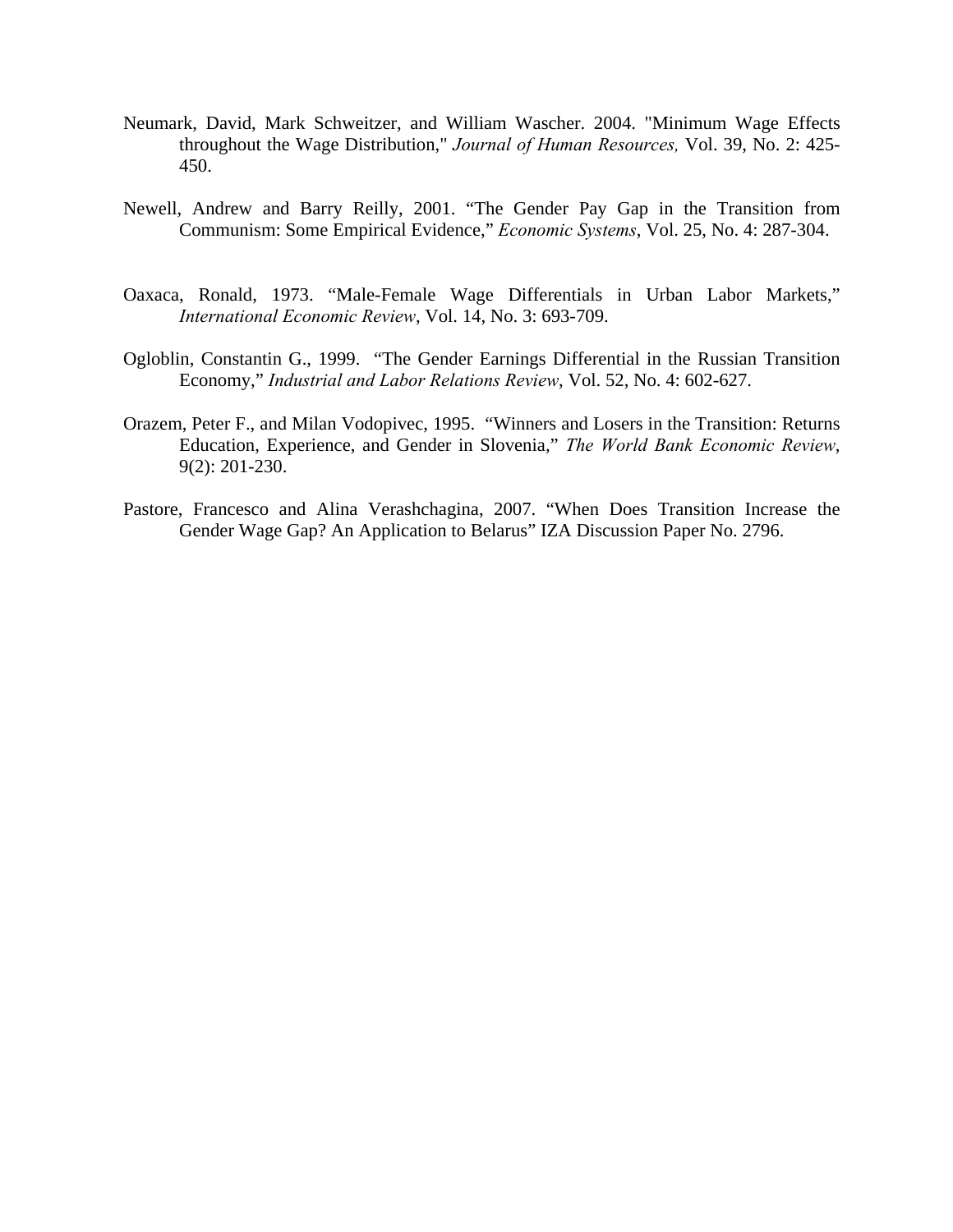# **Appendix 1: Decomposition of Change in Gender Gap over Time**

Observed 2003 gender wage gap – Observed 1997 gender wage gap:

(Men's 2003 Wage – Women's 2003 Wage)–(Men's 1997 Wage – Women's 1997 Wage) (A1)

$$
= (\beta_{03}^M X_{03}^M - \beta_{03}^F X_{03}^F) - (\beta_{97}^M X_{97}^M - \beta_{97}^F X_{97}^F)
$$
 (A2)

 where *X* represents the mean value of the characteristics at a point in the distribution, and the letters M and F, represent male and female, respectively.

Rewrite the change in the gap as Men's and Women's changes over time:

$$
(\beta_{03}^M X_{03}^M - \beta_{97}^M X_{97}^M) - (\beta_{03}^F X_{03}^F - \beta_{97}^F X_{97}^F) \tag{A3}
$$

Using the Oaxaca-Blinder decomposition method for both men and women, this can be rewritten as:

$$
\begin{split} &\left[ \left( \beta_{03}^M X_{03}^M - \beta_{97}^M X_{97}^M \right) \right. \\ &\left. + \left( \beta_{97}^M X_{97}^M - \beta_{97}^M X_{03}^M - \beta_{97}^M X_{97}^M \right) \right] - \left[ \left( \beta_{03}^F X_{03}^F \right) - \left( \beta_{97}^F X_{03}^M \right) \right. \\ &\left. + \left( \beta_{97}^F X_{97}^F - \beta_{97}^F X_{97}^M \right) \right] \left. \right. \\ &\left. - \left[ X_{03}^M \left( \beta_{03}^M - \beta_{97}^M \right) \right. \\ &\left. + \beta_{97}^M \left( X_{03}^M - X_{97}^M \right) \right] - \left[ X_{03}^F \left( \beta_{03}^F - \beta_{97}^F \right) \right. \\ &\left. + \beta_{97}^F \left( X_{03}^F - X_{97}^F \right) \right] \end{split} \tag{A4}
$$

 $=$  diff due to men's  $\beta$ s + diff due to men's *X*s – [diff due to women's  $\beta$ s + diff due to women's *X*s]

The decomposition can also be rewritten as:

$$
\begin{array}{l}\n\left[ \left( \beta_{03}^M X_{03}^M - \beta_{03}^M X_{97}^M \right) \right. \\
\left. + \left( \beta_{03}^M X_{97}^M \right) \right. \\
\left. + \left( \beta_{03}^M X_{97}^M \right) \right. \\
\left. + \left( \beta_{03}^M X_{97}^M \right) \right. \\
\left. + \left( \beta_{03}^M X_{97}^M \right) \right. \\
\left. + \left( \beta_{03}^M X_{97}^M \right) \right. \\
\left. + \left( \beta_{03}^M X_{97}^M \right) \right. \\
\left. + \left( \beta_{03}^M X_{97}^M \right) \right. \\
\left. + \left( \beta_{03}^M X_{97}^M \right) \right. \\
\left. + \left( \beta_{03}^M X_{97}^M \right) \right. \\
\left. + \left( \beta_{03}^M X_{97}^M \right) \right. \\
\left. + \left( \beta_{03}^M X_{97}^M \right) \right. \\
\left. + \left( \beta_{03}^M X_{97}^M \right) \right. \\
\left. + \left( \beta_{03}^M X_{97}^M \right) \right. \\
\left. + \left( \beta_{03}^M X_{97}^M \right) \right. \\
\left. + \left( \beta_{03}^M X_{97}^M \right) \right. \\
\left. + \left( \beta_{03}^M X_{97}^M \right) \right. \\
\left. + \left( \beta_{03}^M X_{97}^M \right) \right. \\
\left. + \left( \beta_{03}^M X_{97}^M \right) \right. \\
\left. + \left( \beta_{03}^M X_{97}^M \right) \right. \\
\left. + \left( \beta_{03}^M X_{97}^M \right) \right. \\
\left. + \left( \beta_{03}^M X_{97}^M \right) \right. \\
\left. + \left( \beta_{03}^M X_{97}^M \right) \right. \\
\left. + \left( \beta_{03}^M X_{97}^M \right) \right. \\
\left. + \left( \beta_{03}^M X_{97}^M \right) \right. \\
\left. + \left( \beta_{03
$$

 $=$  diff due to men's  $Xs$  + diff due to men's  $\beta s$  – [diff due to women's  $Xs$  + diff due to women's  $\beta$ s]

To overcome the numeraire problem, we follow the usual procedure of averaging the two:

Averaging the difference due to men's βs in the two decompositions:  $[X_{03}^M$  ( $\beta_{03}^M$  –  $\beta_{97}^M$ ) +  $X_{97}^M$ ( $\beta_{03}^M$  –  $\beta_{97}^M$ ) $]/2$  =  $[\beta_{03}^M X_{03}^M - \beta_{97}^M X_{93}^M + \beta_{03}^M X_{97}^M - \beta_{97}^M X_{97}^M]$ /2

Averaging the differences due to men's *X*s in the two decompositions:  $(\beta_{97}^M X_{03}^M - \beta_{97}^M X_{97}^M + \beta_{03}^M X_{03}^M - \beta_{03}^M X_{97}^M)/2$ 

Averaging the differences due to women's βs in the two decompositions:  $(-\beta_{03}^FX_{03}^F + \beta_{97}^FX_{03}^M - \beta_{03}^FX_{97}^F + \beta_{97}^FX_{97}^F)/2$ 

Averaging the differences due to women's *X*s in the two decompositions:  $(-\beta_{97}^F X_{03}^F + \beta_{97}^F X_{97}^F - \beta_{03}^F X_{03}^F + \beta_{03}^F X_{97}^F)/2$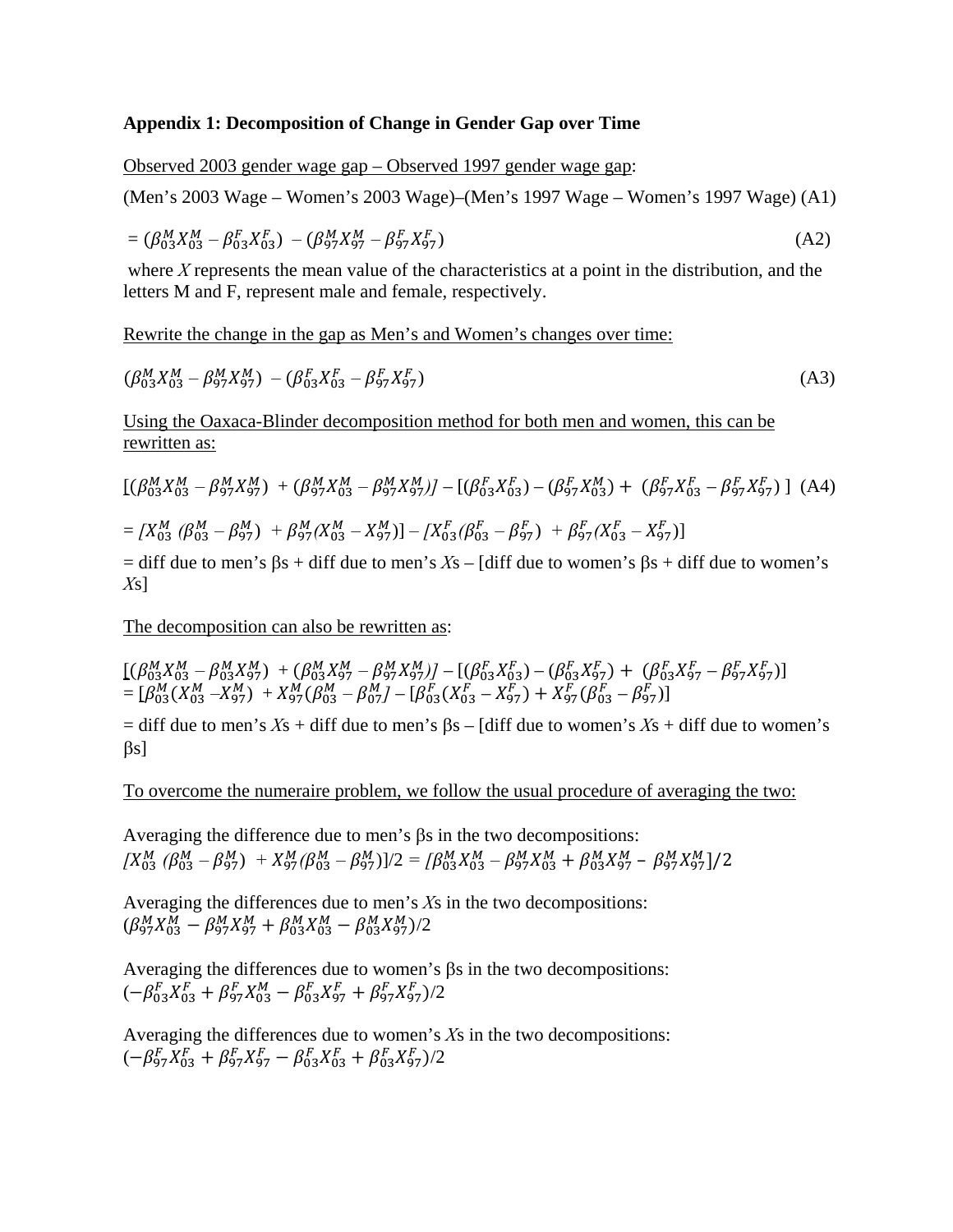**Table 1: Policy Timeline** 

| 1985 | Beginning of <i>perestroika</i> .                                                                                         |
|------|---------------------------------------------------------------------------------------------------------------------------|
| 1986 | Wage reforms introduced in goods sectors.                                                                                 |
| 1990 | Ukrainian Council of Ministers formulates a "Program for Transition to a Market Economy" (Nov.)                           |
| 1991 | Independence from the USSR (Aug.)                                                                                         |
|      | Nationalization of all USSR property in Ukraine (Sept.)                                                                   |
|      | Employment Act passes (legitimizes unemployment)                                                                          |
|      | Creation of State Employment Service, Employment Fund                                                                     |
|      | Decentralization of wage system. Centralized wage grid still used as a benchmark to ensure wage differentials.            |
| 1992 | Initial price liberalization (Jan.)                                                                                       |
|      | Small- and large-scale privatization begins                                                                               |
|      | Karbovanets (interim currency) introduced                                                                                 |
|      | Reintroduction of centralized of wage regulation with centralized wage grid                                               |
|      | "Wage Decree" establishes a minimum wage to be determined by prices of 70 goods needed for 'subsistence."                 |
| 1993 | Income-tax law adopted.                                                                                                   |
|      | Law on Collective Contracts and Agreements establishes legal grounds for collective bargaining.                           |
|      | General Wage Agreement sets wage coefficients for different categories of workers and sectors based on                    |
|      | the minimum wage.                                                                                                         |
| 1995 | Most prices liberalized                                                                                                   |
|      | Voucher privatization begins                                                                                              |
|      | Most export quotas and licenses abolished                                                                                 |
|      | New Law on Wages adopted, strengthening the role of bargaining in setting wages.                                          |
| 1996 | New currency (Hryvnia) introduced                                                                                         |
|      | Constitution adopted, including Article 24, which prohibits gender discrimination.                                        |
| 1999 | New "Subsistence Minimum" law sets a new official minimum consumption basket <sup>1</sup>                                 |
| 2000 | Significant reforms introduced in areas of government decision-making, budget, tax, land, and energy sector. <sup>2</sup> |
| 2004 | Draft of new Labor Code passed second Parliamentary hearing.                                                              |
| 2005 | Draft law "Equal Rights for Women and Men and Realization of Equal Opportunities" passed first Parliamentary              |
|      | hearing.                                                                                                                  |

Sources: Aslund (2002), Chapman (1991), EBRD (1999), and ILO (1995,1998).

<sup>1</sup>This method was later suspended. Now, the Cabinet of the Minister decides the minimum wage, which must be approved by Parliament.

2 Binding at all levels of contractual regulation of wages, as agreed by the Cabinet of Ministers and 12 trade union associations. See Aslund (2002) for discussion of these reforms.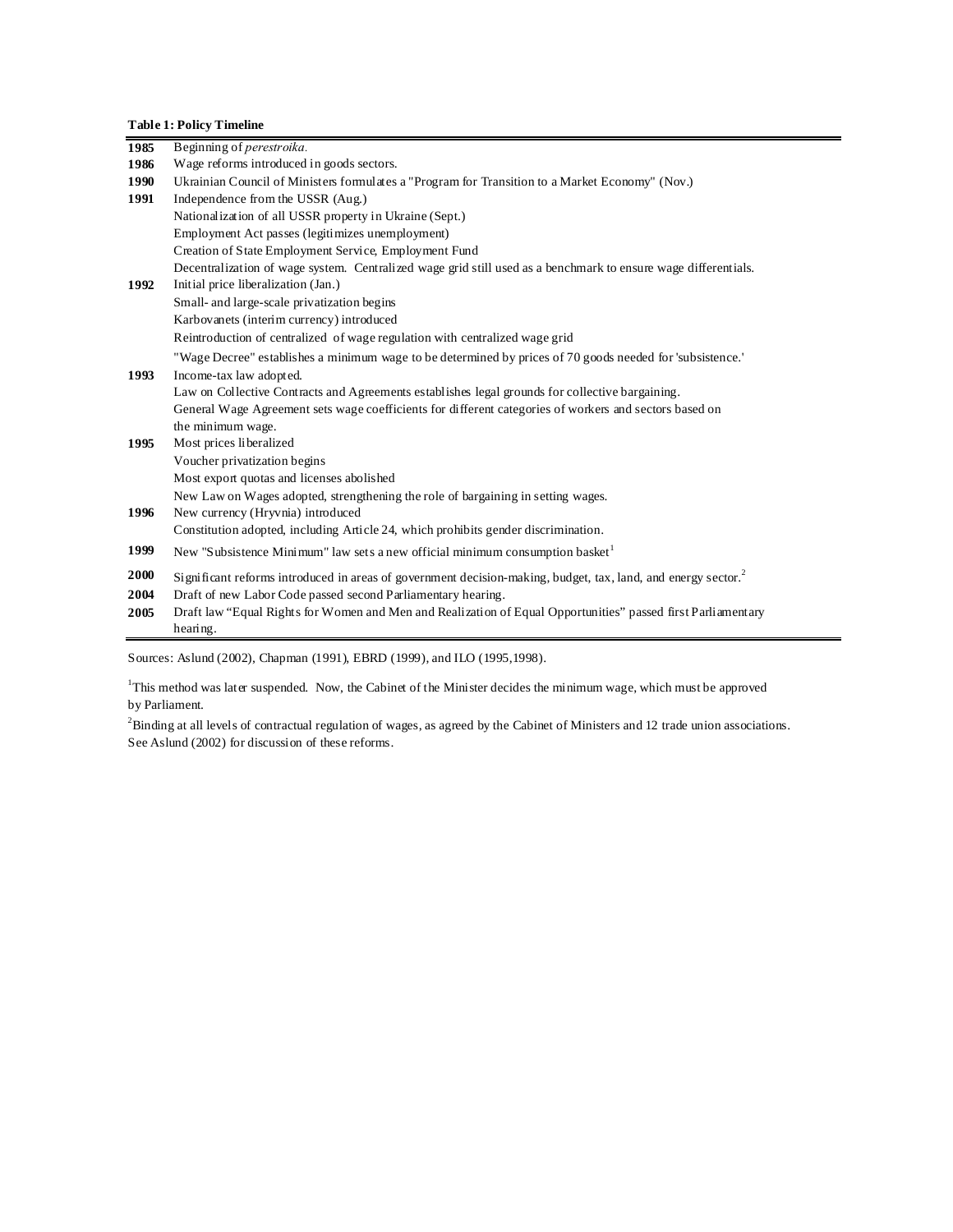|                                                 | Men-Women |        |        |        |  |  |  |  |  |  |
|-------------------------------------------------|-----------|--------|--------|--------|--|--|--|--|--|--|
|                                                 | '86       | '91    | '97    | '03    |  |  |  |  |  |  |
| Age                                             |           |        |        |        |  |  |  |  |  |  |
| $15-19$                                         | $-1.3$    | $-2.1$ | $-0.2$ | 1.4    |  |  |  |  |  |  |
| 20-29                                           | 8.3       | 4.9    | 4.0    | 7.8    |  |  |  |  |  |  |
| 30-39                                           | 0.7       | 1.0    | $-0.7$ | $-1.3$ |  |  |  |  |  |  |
| 40-49                                           | $-6.1$    | $-1.5$ | $-3.1$ | $-6.5$ |  |  |  |  |  |  |
| 50-56                                           | $-3.1$    | $-2.3$ | 0.0    | $-1.5$ |  |  |  |  |  |  |
| <b>Education Levels</b>                         |           |        |        |        |  |  |  |  |  |  |
| Less than High School                           | $-2.4$    | $-2.5$ | 1.2    | 2.2    |  |  |  |  |  |  |
| <b>High School</b>                              | 1.1       | $-0.5$ | 2.9    | 4.2    |  |  |  |  |  |  |
| Vocational                                      | 13.3      | 10.4   | 11.9   | 11.3   |  |  |  |  |  |  |
| Secondary Professional                          | $-8.6$    | $-8.1$ | 11.8   | 11.4   |  |  |  |  |  |  |
| <b>Higher Education</b>                         | $-1.3$    | 0.0    | $-4.2$ | $-6.3$ |  |  |  |  |  |  |
| <b>Nationality</b>                              |           |        |        |        |  |  |  |  |  |  |
| Ukrainian                                       | 0.6       | 1.0    | 1.1    | $-0.5$ |  |  |  |  |  |  |
| Russian                                         | $-0.9$    | $-0.7$ | $-1.1$ | $-0.8$ |  |  |  |  |  |  |
| Other (Including Belorussian, Jewish)           | 0.4       | $-0.3$ | 0.1    | 1.4    |  |  |  |  |  |  |
| <b>Activity of Enterprise</b>                   |           |        |        |        |  |  |  |  |  |  |
| % Agriculture, Hunting & Forestry               | 4.8       | 2.6    | 5.0    | 3.3    |  |  |  |  |  |  |
| %Manufacturing & Mining                         | 8.2       | 6.1    | 10.5   | 11.6   |  |  |  |  |  |  |
| %Elec, Gas, Water & Construction                | 4.9       | 6.1    | 8.1    | 10.2   |  |  |  |  |  |  |
| % Transport, Communic. & Financial <sup>2</sup> | $-1.6$    | 2.1    | $-2.6$ | 1.4    |  |  |  |  |  |  |
| %Public Admin, & Defense                        | 2.4       | 1.6    | 2.3    | 1.6    |  |  |  |  |  |  |
| % Education, Health & Social Work               | 17.3      | 17.0   | 23.4   | 25.4   |  |  |  |  |  |  |
| %Other                                          | $-1.4$    | $-1.4$ | 0.2    | $-2.8$ |  |  |  |  |  |  |

**Table 2: Percentage Point Differences in Men's and Women's Labor Force Composition in Each Year** 

<sup>1</sup> Includes Wholesale/Retail Trade, Repair of Motor

Vehicles/Motorcycles; Hotels & Restaurants; Transport, Storage & Communication; Financial Intermediation, Real Estate, Renting & Business Activities.

2 Includes Other Community, Social and Personal Service Activities.

Note: Using sample weights.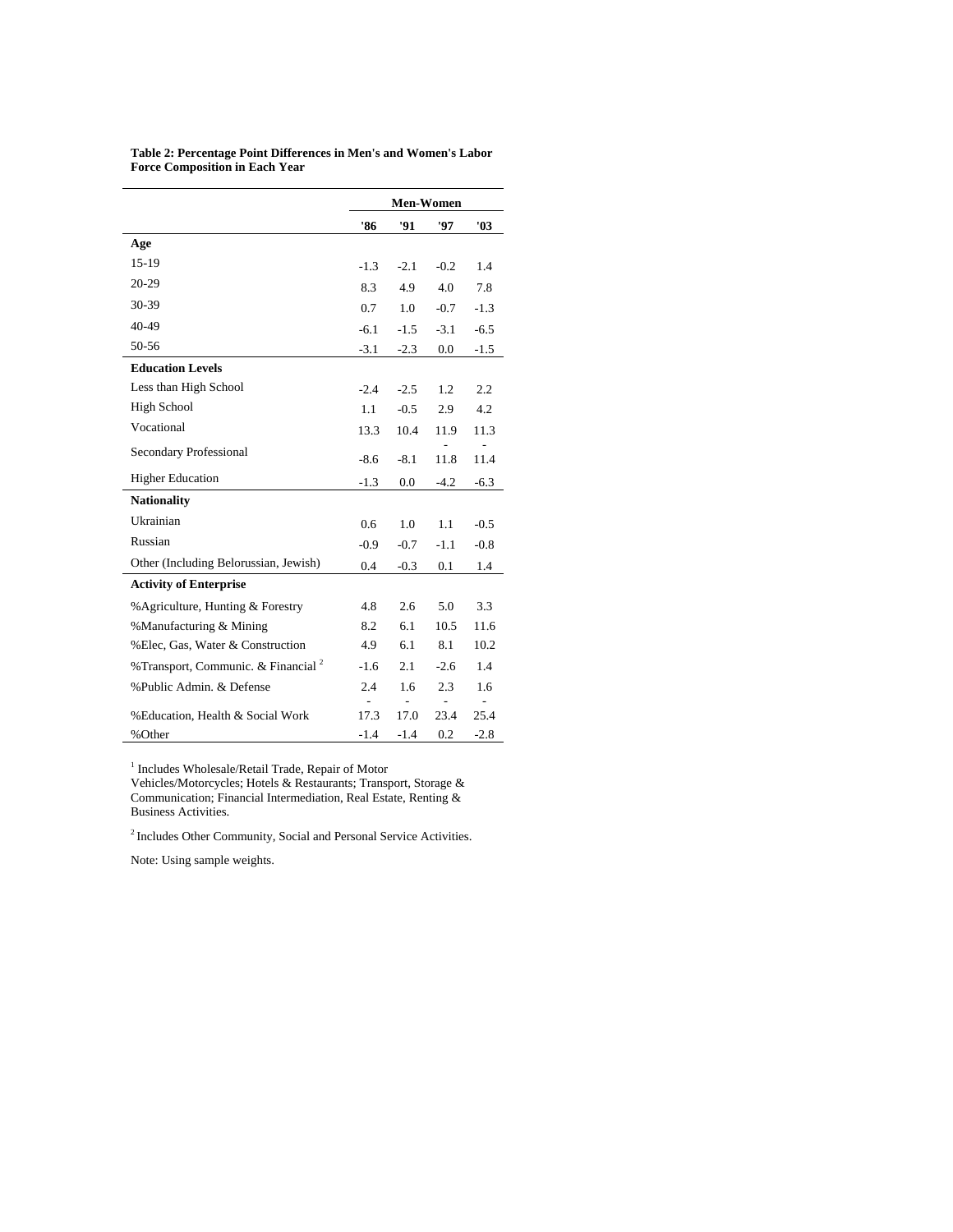**Table 3: Observed Log Wage Gender Gaps in Ukraine and the EU** 

| Ukraine | 10      | 25      | 50      | 75      | 90      | Mean    |
|---------|---------|---------|---------|---------|---------|---------|
| 1986    | 0.288   | 0.368   | 0.405   | 0.446   | 0.464   | 0.397   |
|         | (0.022) | (0.019) | (0.000) | (0.000) | (0.060) | (0.015) |
| 1991    | 0.223   | 0.405   | 0.439   | 0.511   | 0.470   | 0.411   |
|         | (0.000) | (0.000) | (0.000) | (0.000) | (0.038) | (0.021) |
| 1997    | 0.248   | 0.336   | 0.431   | 0.511   | 0.470   | 0.381   |
|         | (0.034) | (0.000) | (0.000) | (0.024) | (0.036) | (0.022) |
| 2003    | 0.069   | 0.192   | 0.470   | 0.504   | 0.442   | 0.336   |
|         | (0.033) | (0.013) | (0.033) | (0.003) | (0.048) | (0.022) |

Note: Boostrapped standard errors in parentheses.

| 1995-2001 Avg., Selected<br><b>EU</b> Cointries |       |       |       |       |       |       |
|-------------------------------------------------|-------|-------|-------|-------|-------|-------|
|                                                 | 10    | 25    | 50    | 75    | 90    | Mean  |
| <b>Britain</b>                                  | 0.238 | 0.248 | 0.234 | 0.248 | 0.252 | 0.246 |
| France                                          | 0.136 | 0.127 | 0.113 | 0.122 | 0.139 | 0.142 |
| Italy                                           | 0.089 | 0.072 | 0.054 | 0.037 | 0.028 | 0.063 |
| Avg. for $8 \text{ EU Co.}^1$                   | 0.167 | 0.153 | 0.146 | 0.156 | 0.174 | 0.166 |

<sup>1</sup>Authors' calculations based on Table 1 in Aralampulam et al. (2007). The eight countries are: Austria, Belgium, Britain, Denmark, Finland, France, Germany, Ireleand, Italy, Netherland and Spain.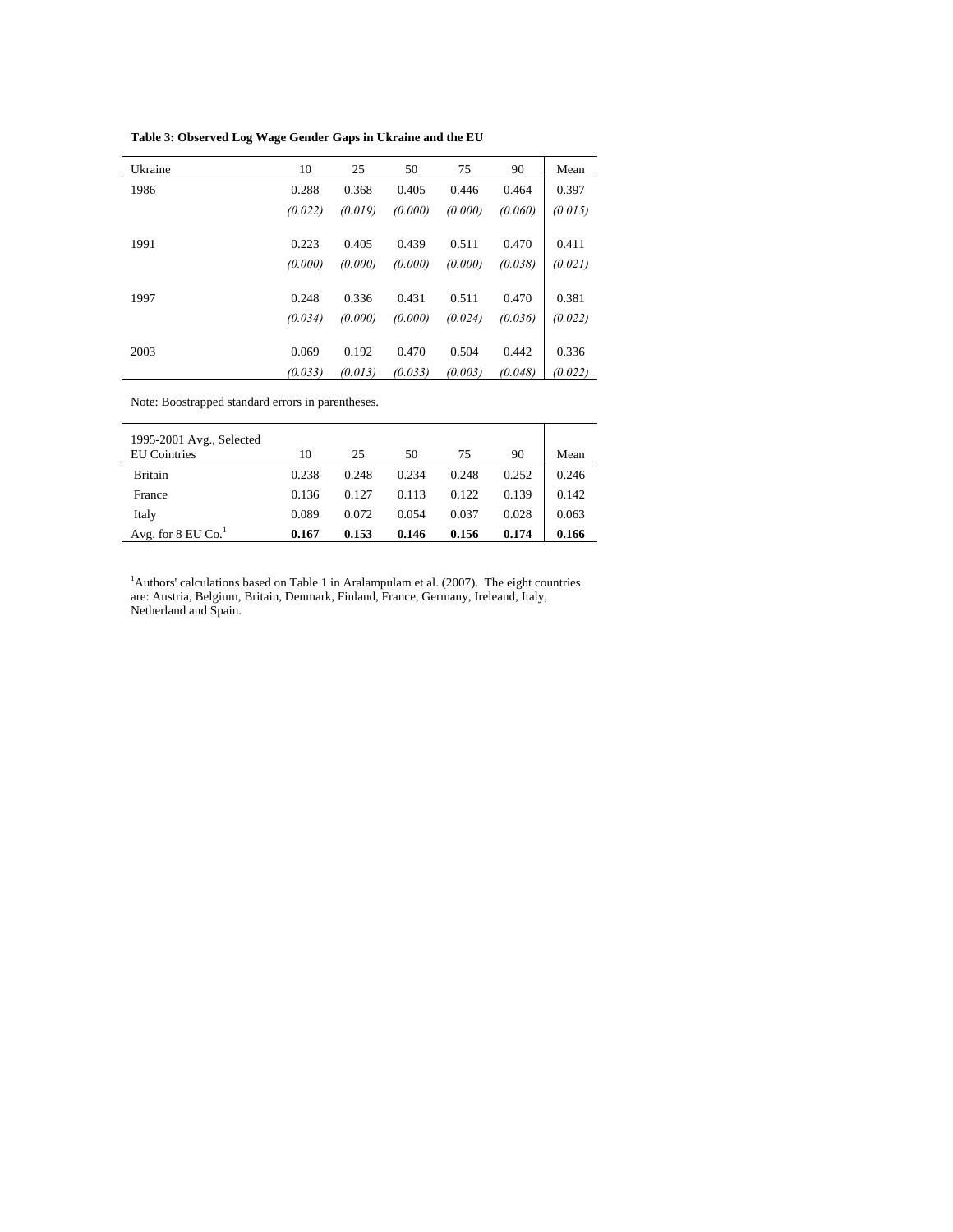#### **Table 4: Within Year Counterfactual Gaps**

|                                                                                                         | 10    | 25    | 50    | 75    | 90    | Mean  |
|---------------------------------------------------------------------------------------------------------|-------|-------|-------|-------|-------|-------|
| 1986                                                                                                    |       |       |       |       |       |       |
| Gap with Counterfactual 1 ( $\beta^M X^M - \beta^M X^F$ )                                               | 0.074 | 0.078 | 0.042 | 0.051 | 0.046 | 0.059 |
| Gap with Counterfactual 2 ( $\beta^M X^M - \beta^F X^M$ )                                               | 0.251 | 0.321 | 0.348 | 0.346 | 0.344 | 0.336 |
| Counterfactual 1/observed                                                                               | 0.256 | 0.213 | 0.105 | 0.113 | 0.100 | 0.148 |
| Counterfactual 2/observed                                                                               | 0.874 | 0.872 | 0.859 | 0.775 | 0.740 | 0.846 |
| 1991                                                                                                    |       |       |       |       |       |       |
| Gap with Counterfactual 1 ( $\beta^M X^M$ - $\beta^M X^F$ )                                             | 0.047 | 0.042 | 0.065 | 0.057 | 0.078 | 0.058 |
| Gap with Counterfactual 2 ( $\beta^M X^M - \beta^F X^M$ )                                               | 0.254 | 0.304 | 0.342 | 0.348 | 0.391 | 0.343 |
| Counterfactual 1/observed                                                                               | 0.213 | 0.104 | 0.148 | 0.111 | 0.166 | 0.141 |
| Counterfactual 2/observed                                                                               | 1.139 | 0.750 | 0.780 | 0.682 | 0.831 | 0.834 |
| 1997                                                                                                    |       |       |       |       |       |       |
| Gap with Counterfactual 1 ( $\beta^M X^M - \beta^M X^F$ )                                               | 0.048 | 0.072 | 0.084 | 0.105 | 0.134 | 0.088 |
| Gap with Counterfactual 2 ( $\beta^M X^M - \beta^F X^M$ )                                               | 0.256 | 0.296 | 0.366 | 0.385 | 0.359 | 0.341 |
| Counterfactual 1/observed                                                                               | 0.194 | 0.213 | 0.196 | 0.206 | 0.284 | 0.230 |
| Counterfactual 2/observed                                                                               | 1.029 | 0.881 | 0.849 | 0.754 | 0.764 | 0.897 |
| 2003                                                                                                    |       |       |       |       |       |       |
| Gap with Counterfactual 1 ( $\beta$ <sup>M</sup> X <sup>M</sup> - $\beta$ <sup>M</sup> X <sup>F</sup> ) | 0.030 | 0.101 | 0.167 | 0.122 | 0.083 | 0.100 |
| Gap with Counterfactual 2 ( $\beta^M X^M - \beta^F X^M$ )                                               | 0.088 | 0.170 | 0.346 | 0.363 | 0.343 | 0.266 |
| Counterfactual 1/observed                                                                               | 0.437 | 0.526 | 0.355 | 0.242 | 0.188 | 0.299 |
| Counterfactual 2/observed                                                                               | 1.274 | 0.882 | 0.737 | 0.720 | 0.776 | 0.791 |

Observed gaps are estimated from a quantile or OLS regression with no controls and using sample weights. Standard errors are in parentheses. The counterfactuals are estimated using the Machado-Mata approach, with separate quantile regressions and separate random samples generated from covariates for men and women in each sector.

Counterfactual 1 assumes women have men's βs

Counterfactual 2 assumes women have men's Xs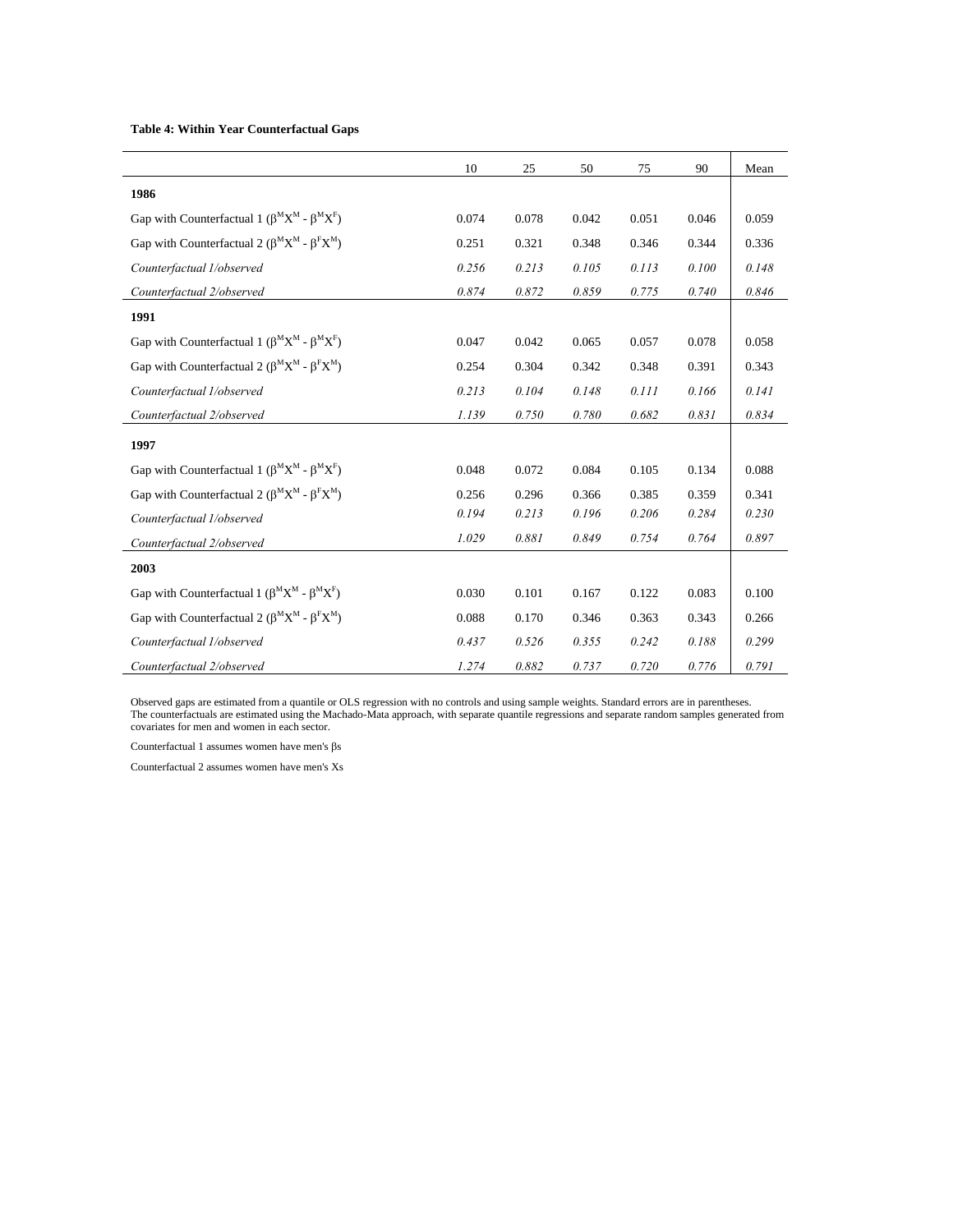**Table 5: Decomposition of the Change in Wage Gaps from 1986 to 1997 and 1997 to 2003** 

| Panel A: 1997 - 1986                     | 10       | 25       | 50       | 75       | 90       | Mean     |
|------------------------------------------|----------|----------|----------|----------|----------|----------|
| <b>Change in Gender Gap</b>              | $-0.039$ | $-0.031$ | 0.025    | 0.065    | 0.006    | $-0.016$ |
| <b>Change in Men's Wages</b>             | $-0.074$ | 0.000    | 0.031    | 0.108    | 0.059    | $-0.020$ |
| share due to change in men's $\beta s$   | 1.395    | 0.995    | 0.288    | 0.634    | 0.713    | 1.778    |
| share due to change in men's Xs          | $-0.395$ | $-0.994$ | 0.712    | 0.366    | 0.287    | $-0.778$ |
| <b>Change in Women's Wages</b>           | $-0.035$ | 0.031    | 0.006    | 0.044    | 0.054    | $-0.003$ |
| share due to change in women's $\beta s$ | 1.027    | 0.441    | 0.587    | 0.526    | 1.043    | 3.420    |
| share due to change in women's Xs        | $-0.027$ | 0.559    | 0.413    | 0.474    | $-0.043$ | $-2.420$ |
|                                          |          |          |          |          |          |          |
| Share of Change in Gap Explained by:     |          |          |          |          |          |          |
| change in Men's $\beta s$                | 2.638    | 0.996    | 0.355    | 1.063    | 7.432    | 2.140    |
| change in Men's Xs                       | $-0.748$ | $-0.994$ | 0.878    | 0.613    | 2.991    | $-0.936$ |
| change in Women's $\beta s$              | $-0.915$ | 0.440    | $-0.137$ | $-0.355$ | $-9.828$ | $-0.698$ |
| change in Women's Xs                     | 0.024    | 0.559    | $-0.096$ | $-0.321$ | 0.405    | 0.494    |
| sum of shares:                           | 1.000    | 1.000    | 1.000    | 1.000    | 1.000    | 1.000    |
|                                          |          |          |          |          |          |          |
| Panel B: 2003-1997                       | 10       | 25       | 50       | 75       | 90       | Mean     |
| <b>Change in Gender Gap</b>              | $-0.179$ | $-0.144$ | 0.039    | $-0.007$ | $-0.028$ | $-0.045$ |
| <b>Change in Men's Wages</b>             | $-0.136$ | $-0.185$ | $-0.071$ | $-0.031$ | 0.018    | $-0.040$ |
| share due to change in men's $\beta s$   | 1.267    | 1.103    | 1.077    | 0.561    | 1.744    | 1.847    |
| share due to change in men's Xs          | $-0.267$ | $-0.103$ | $-0.077$ | 0.439    | $-0.744$ | $-0.847$ |
| <b>Change in Women's Wages</b>           | 0.043    | $-0.041$ | $-0.111$ | $-0.024$ | 0.046    | 0.005    |
| share due to change in women's $\beta s$ | 0.328    | 1.146    | 0.790    | 0.901    | 0.592    | $-2.077$ |
| share due to change in women's Xs        | 0.672    | $-0.146$ | 0.210    | 0.099    | 0.408    | 3.077    |
|                                          |          |          |          |          |          |          |
| Share of Change in Gap Explained by:     |          |          |          |          |          |          |
| change in Men's $\beta s$                | 0.660    | 1.230    | $-1.534$ | $-2.149$ | 0.025    | 1.254    |
| change in Men's Xs                       | 0.098    | 0.052    | $-0.288$ | 6.757    | $-0.670$ | $-0.368$ |
| change in Women's $\beta s$              | 0.342    | $-0.177$ | 2.812    | $-5.324$ | $-0.099$ | $-0.226$ |
| change in Women's Xs                     | $-0.100$ | $-0.106$ | 0.010    | 1.716    | 1.744    | 0.340    |
| sum of shares                            | 1.000    | 1.000    | 1.000    | 1.000    | 1.000    | 1.000    |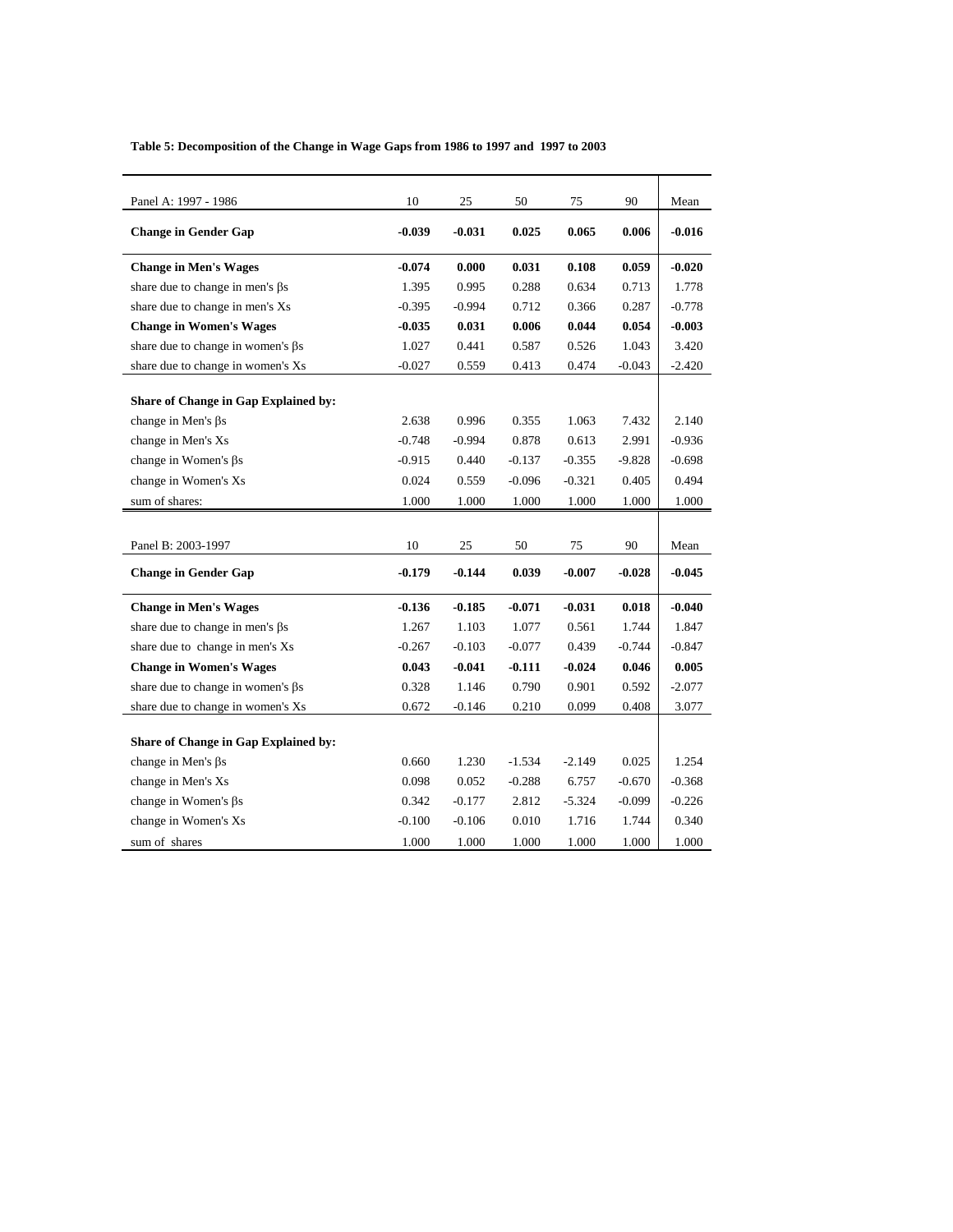|      |                   | <b>Monthly Minimum Wage</b><br>(December Values) |              | <b>MW/Mean Wage</b> |       |          | <b>Location</b> of<br>MW:<br>Percentile | <b>Share whose</b><br>wage is $95%$ -<br>105% of MW |       |  |  |
|------|-------------------|--------------------------------------------------|--------------|---------------------|-------|----------|-----------------------------------------|-----------------------------------------------------|-------|--|--|
| Year | Real <sup>1</sup> | <b>Nominal</b>                                   | <b>Total</b> | Men                 | Women | Men      | Women                                   | Men                                                 | Women |  |  |
| 1986 | n.a.              | 80 Roubles                                       | 0.46         | 0.36                | 0.58  | 3        | 12                                      | 2.96                                                | 11.65 |  |  |
| 1991 | n.a               | 185 Karb (80 Roubles)                            | 0.36         | 0.29                | 0.45  | 3        | 8                                       | 1.92                                                | 7.64  |  |  |
| 1997 | 0.383             | 15 UAH                                           | 0.08         | 0.07                | 0.10  | $\leq$ 1 | <1                                      | 0.00                                                | 0.14  |  |  |
| 1998 | 1.271             | 55 UAH                                           | 0.27         | 0.22                | 0.34  | 3        | 3                                       | 0.54                                                | 1.53  |  |  |
| 1999 | 1.394             | <b>74 UAH</b>                                    | 0.33         | 0.27                | 0.41  | 3        | $\overline{4}$                          | 1.14                                                | 3.32  |  |  |
| 2000 | 1.548             | <b>90 UAH</b>                                    | 0.48         | 0.39                | 0.60  | 3        | 5                                       | 2.88                                                | 9.89  |  |  |
| 2001 | 1.733             | 118 UAH                                          | 0.44         | 0.36                | 0.55  | 6        | 10                                      | 3.04                                                | 6.53  |  |  |
| 2002 | 2.149             | 165 UAH                                          | 0.55         | 0.46                | 0.68  | 15       | 31                                      | 7.64                                                | 16.07 |  |  |
| 2003 | 2.290             | 185 UAH                                          | 0.59         | 0.49                | 0.71  | 19       | 35                                      | 11.38                                               | 22.40 |  |  |

**Table 6: Evolution of the Minimum Wage (MW); Location of the MW in the Distribution of Wages; and the Share of Workers Earning the MW** 

<sup>1</sup>In 1997 constant prices.

Source: Minimum wages were taken from Ukrainian Minimum Wages Decrees; calculations based on ULMS, 2003.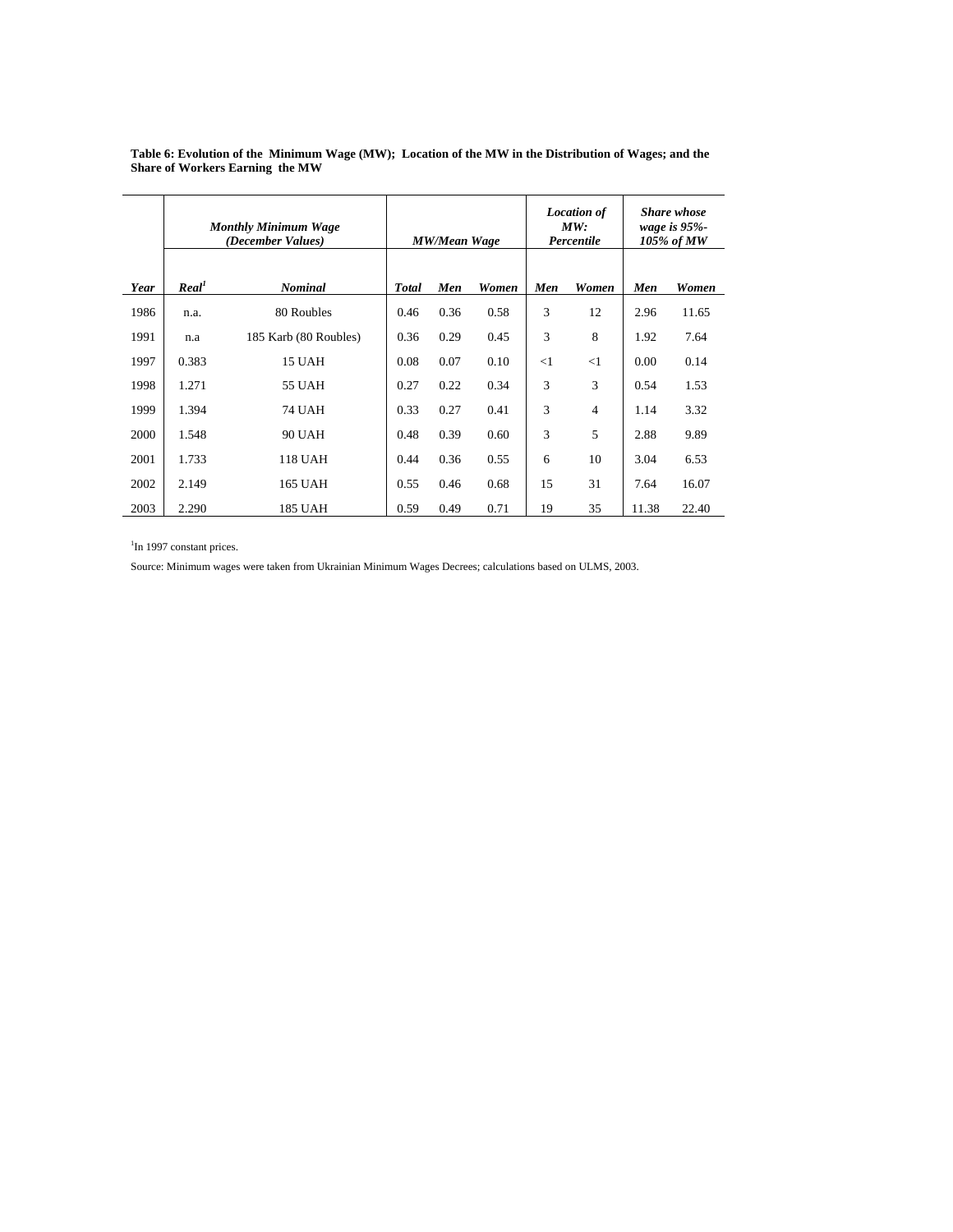**Table 7: Wage Effect of Minimum Wages throughout the Distribution of Wages** 

| Depen. Var.:<br>Δ<br>wage | Women      | Men       |
|---------------------------|------------|-----------|
| $R1 x \Delta MW$          | $0.684***$ | 1.108     |
|                           | (0.193)    | (1.862)   |
| $R2x \wedge MW$           | $1.062***$ | 0.878*    |
|                           | (0.248)    | (0.484)   |
| $R3x \wedge MW$           | $0.278**$  | $-0.013$  |
|                           | (0.112)    | (0.035)   |
| $R4 \times \Delta MW$     | $0.097**$  | 0.363     |
|                           | (0.047)    | (0.227)   |
| $R5x \wedge MW$           | $0.191***$ | 0.005     |
|                           | (0.065)    | (0.032)   |
| $R6x \wedge MW$           | $0.018**$  | 0.026     |
|                           | (0.009)    | (0.018)   |
| R <sub>1</sub>            | 1.474 ***  | $-2.650*$ |
|                           | (0.546)    | (1.466)   |
| R <sub>2</sub>            | 1.470***   | $-2.636*$ |
|                           | (0.449)    | (1.382)   |
| R <sub>3</sub>            | $1.496***$ | $-2.572*$ |
|                           | (0.454)    | (1.386)   |
| R <sub>4</sub>            | $1.367***$ | $2.690**$ |
|                           | (0.490)    | (1.356)   |
| R <sub>5</sub>            | $1.547***$ | 2.748**   |
|                           | (0.448)    | (1.395)   |
| <b>Observations</b>       | 5932       | 5092      |

R-squared 0.16 0.07 See Eqn. (5) in text for full specification. OLS estimates on wage earners (excludes selfemployed) in 1997-2003. All regressions control for age (5 dummies), education (4 dummies), industry (7 dummies) annual GDP and a set of Rj dummies interacted with the individual's wage relative to the minimum wage. Robust standard errors in parentheses; \* significant at 10%; \*\* significant at 5%; \*\*\* significant at 1%

#### **KEY:**

- $R1 = 1$  if  $W < 90\%$  of MW
- $R2 = 1$  if  $W = 91 110\%$  of MW
- $R3 = 1$  if  $W = 111 200\%$  of MW
- $R4 = 1$  if  $W = 201 300\%$  of MW
- $R5 = 1$  if  $W = 301 400\%$  of MW
- $R6 = 1$  if  $W = 400% +$  of MW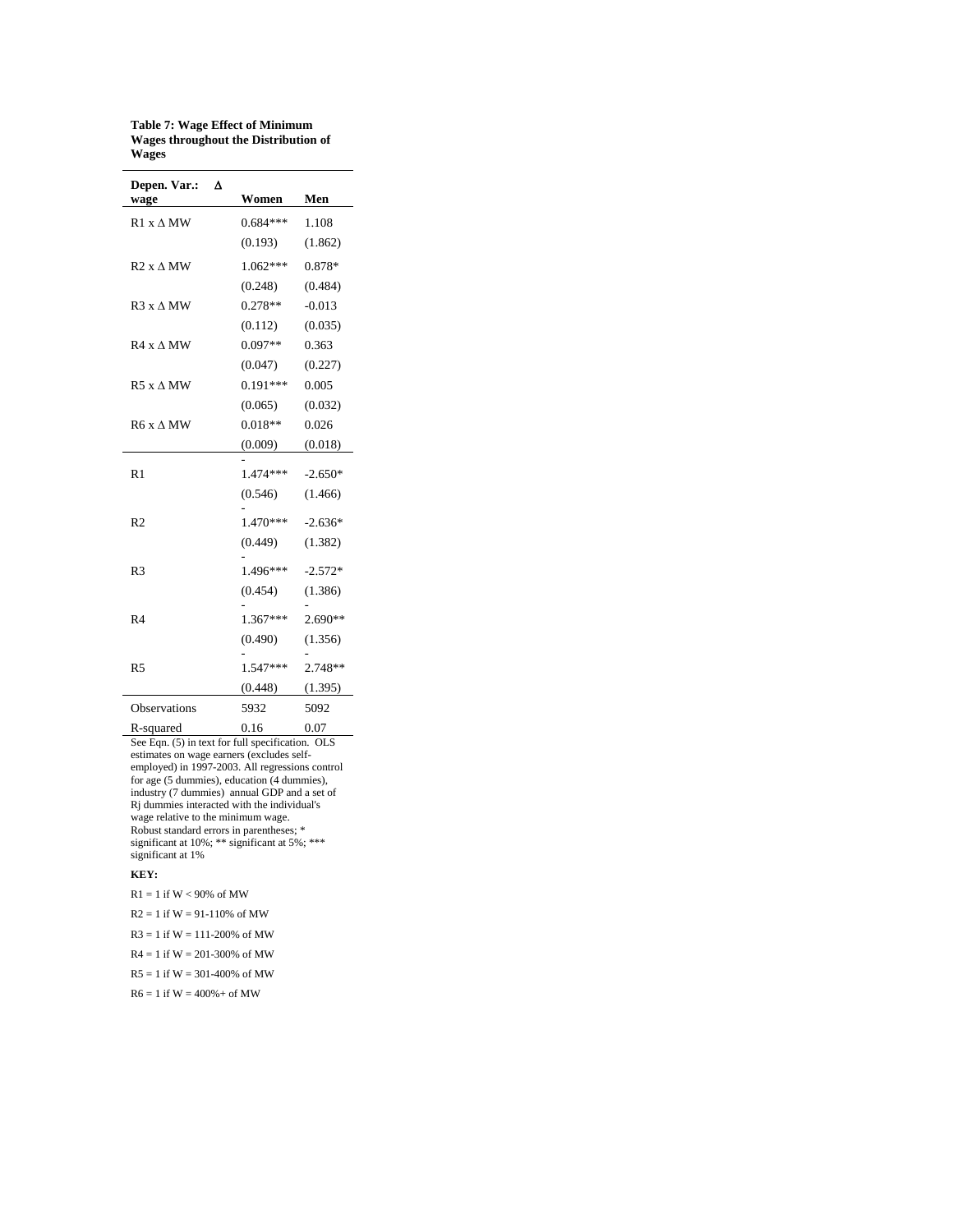





**Figure 2: Correlation between the Mean Log Gender Gap and MW/W**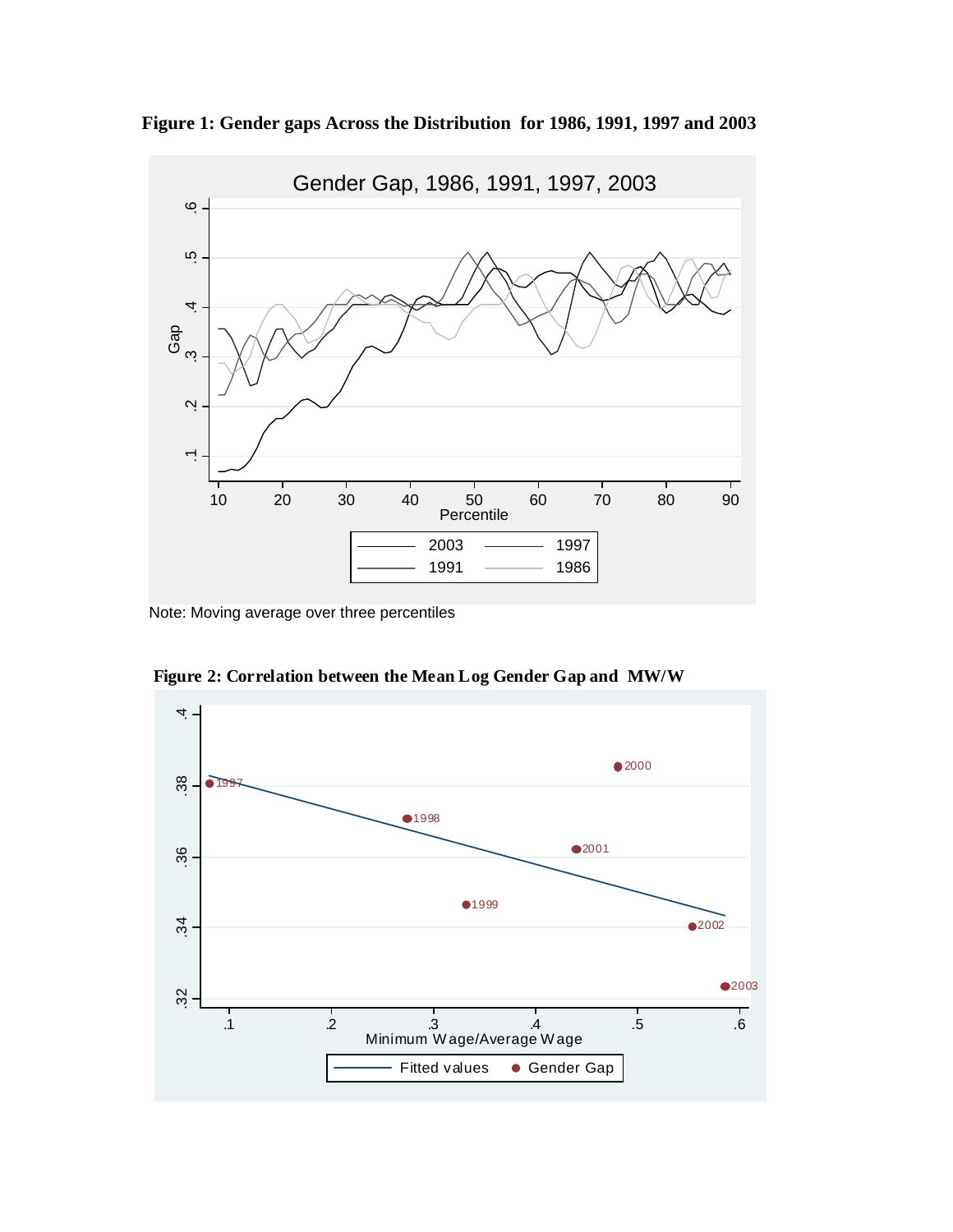#### **Table A1: Sample Selection (Using Sample Weights)**

| FT<br>Info<br>Out of LF<br>Total Sample, 15-56<br><b>Employed PT</b><br>Seeking)<br>(b)<br>(f)<br>(a)<br>(c)<br>(d)<br>(e)<br>91<br>03<br>91<br>03<br>91<br>03<br>91<br>03<br>91<br>97<br>03<br>86<br>86<br>86<br>91<br>03<br>86<br>97<br>86<br>86<br><b>MEN</b><br>2843<br>1684<br>1450<br>1113<br>1355<br>337<br>675<br>307<br>26<br>29<br>110<br>22<br>410<br>382<br>390<br>661<br>Observations<br>2451<br>2600<br>2640<br>56<br>% Total Sample, age 15-56<br>100%<br>100%<br>69%<br>56%<br>42%<br>48%<br>14%<br>26%<br>11%<br>1%<br>4%<br>1%<br>2%<br>15%<br>100%<br>100%<br>1%<br>14%<br>16%<br>Age<br>15.1<br>14.2<br>2.2<br>3.1<br>2.8<br>2.9<br>3.4<br>4.0<br>0.0<br>0.0<br>9.6<br>40.2<br>10.2<br>71.0<br>64.7<br>$15-19$<br>17.6<br>16.1<br>5.1<br>56.5<br>20-29<br>32.9<br>25.4<br>24.2<br>24.2<br>36.2<br>27.1<br>27.4<br>34.8<br>27.0<br>27.4<br>45.5<br>20.1<br>18.9<br>29.8<br>21.6<br>30.0<br>21.4<br>18.7<br>26.7<br>25.7<br>31.3<br>3.7<br>8.4<br>30-39<br>24.3<br>26.4<br>20.9<br>31.3<br>30.4<br>24.7<br>27.6<br>32.0<br>26.3<br>40.7<br>21.3<br>10.4<br>23.2<br>24.7<br>1.0<br>43.1<br>22.6<br>22.8<br>24.3<br>19.0<br>24.3<br>23.7<br>18.6<br>27.7<br>28.4<br>19.4<br>27.7<br>13.8<br>32.9<br>31.1<br>3.3<br>11.5<br>1.0<br>3.3<br>40-49<br>14.8<br>3.5<br>10.9<br>9.5<br>50-56<br>10.3<br>14.1<br>11.6<br>15.1<br>11.7<br>16.0<br>12.5<br>16.5<br>13.2<br>14.8<br>14.7<br>0.0<br>4.0<br>19.2<br>0.0<br>5.6<br><b>Education Levels</b><br>5.9<br>31.9<br>45.9<br>12.8<br>15.0<br>12.7<br>9.6<br>6.0<br>4.8<br>11.2<br>7.7<br>0.0<br>7.5<br>35.2<br>9.0<br>44.4<br>Less than High School<br>20.4<br>16.7<br>17.1<br>High School<br>27.4<br>25.6<br>26.5<br>24.3<br>26.9<br>25.1<br>25.1<br>22.7<br>24.2<br>25.1<br>26.2<br>38.0<br>37.2<br>20.4<br>22.1<br>33.0<br>25.7<br>30.6<br>26.3<br>29.9<br>30.3<br>29.4<br>31.0<br>32.2<br>30.3<br>32.1<br>37.4<br>Vocational<br>26.8<br>28.7<br>32.7<br>33.4<br>28.4<br>39.5<br>37.8<br>20.3<br>41.3<br>17.0<br>17.4<br>8.8<br>Secondary Professional<br>17.0<br>18.1<br>17.4<br>18.0<br>21.9<br>2.3<br>5.4<br>9.2<br>14.9<br>19.6<br>21.1<br>16.4<br>17.9<br>18.3<br>14.2<br>13.1<br>16.3<br>11.1<br>16.1<br>3.7<br>8.0<br>2.8<br>4.9<br>10.5<br>11.9<br>12.8<br>13.1<br>13.1<br>15.3<br>17.2<br>13.8<br>13.7<br>17.4<br>9.8<br>10.1<br>18.4<br>2.6<br>1.2<br>Higher Education<br>14.6<br><b>Nationality</b><br>Ukrainian<br>77.4<br>79.2<br>78.2<br>78.7<br>77.9<br>97.5<br>89.3<br>83.0<br>78.6<br>79.2<br>77.2<br>78.5<br>77.7<br>78.4<br>78.2<br>76.2<br>79.2<br>68.3<br>78.5<br>Russian<br>18.5<br>18.1<br>16.7<br>18.3<br>18.0<br>17.5<br>17.5<br>18.5<br>2.5<br>7.2<br>11.4<br>13.5<br>18.3<br>18.3<br>19.0<br>20.4<br>18.1<br>17.5<br>16.4<br>Other (Including Belorussian,<br>3.7<br>3.5<br>3.9<br>4.5<br>3.6<br>3.3<br>4.2<br>4.3<br>5.3<br>0.0<br>3.5<br>5.5<br>8.0<br>13.4<br>2.4<br>2.6<br>2.5<br>Jewish)<br>4.1<br>4.6<br>4.4<br><b>WOMEN</b><br>3606<br>3488<br>3682<br>2263<br>1871<br>1327<br>1494<br>521<br>882<br>178<br>47<br>45<br>225<br>17<br>54<br>415<br>610<br>754<br><b>Observations</b><br>3458<br>100%<br>65%<br>38%<br>24%<br>5%<br>1%<br>6%<br>0.7%<br>1%<br>25%<br>21%<br>37%<br>% Total Sample, age 15-56<br>100%<br>100%<br>100%<br>52%<br>41%<br>15%<br>2%<br>15%<br>Age<br>5.1<br>3.0<br>5.1<br>2.5<br>14.3<br>11.9<br>13.1<br>3.5<br>1.5<br>3.6<br>3.0<br>6.0<br>3.1<br>30.6<br>34.3<br>8.2<br>51.0<br>41.5<br>31.0<br>13.4<br>$15-19$<br>23.0<br>23.1<br>22.7<br>27.9<br>22.2<br>22.7<br>19.6<br>22.7<br>25.4<br>18.0<br>48.4<br>32.6<br>31.5<br>24.0<br>25.0<br>24.5<br>20-29<br>26.9<br>26.5<br>19.6<br>12.2<br>25.0<br>20.9<br>30.6<br>51.8<br>27.2<br>12.5<br>30-39<br>26.3<br>30.2<br>31.1<br>26.0<br>31.4<br>34.6<br>38.1<br>6.8<br>27.9<br>23.1<br>8.8<br>9.1<br>26.4<br>26.6<br>24.7<br>24.1<br>30.8<br>34.9<br>20.7<br>23.2<br>38.8<br>17.6<br>37.6<br>14.2<br>5.2<br>25.5<br>5.1<br>5.8<br>14.6<br>40-49<br>19.9<br>19.4<br>26.5<br>26.6<br>34.6<br>50-56<br>17.0<br>2.8<br>17.4<br>13.4<br>13.5<br>16.8<br>13.4<br>18.4<br>12.4<br>18.0<br>17.8<br>14.4<br>12.1<br>6.1<br>17.1<br>0.0<br>0.0<br>11.8<br>11.1<br>18.6<br><b>Education Levels</b><br>18.1<br>12.2<br>17.2<br>2.6<br>21.4<br>8.9<br>4.9<br>28.0<br>7.4<br>41.1<br>37.3<br>Less than High School<br>22.8<br>12.9<br>12.1<br>4.8<br>12.2<br>7.0<br>14.6<br>14.2<br>26.7<br>25.0<br>25.8<br>25.0<br>25.7<br>31.9<br>28.6<br>32.2<br>High School<br>26.1<br>24.7<br>25.4<br>22.1<br>18.5<br>23.3<br>24.7<br>17.0<br>0.4<br>19.1<br>24.1<br>27.0<br>26.6<br>20.1<br>20.1<br>22.1<br>23.2<br>24.8<br>38.9<br>12.1<br>13.9<br>17.0<br>Vocational<br>15.6<br>18.3<br>20.6<br>16.1<br>20.7<br>16.5<br>18.7<br>15.3<br>19.5<br>22.1<br>26.2<br>18.3<br>27.1<br>26.5<br>27.8<br>33.3<br>24.0<br>25.8<br>27.9<br>27.0<br>25.8<br>29.7<br>Secondary Professional<br>22.9<br>24.7<br>26.7<br>32.9<br>28.0<br>35.5<br>6.5<br>11.1<br>14.3<br>5.9<br>3.9<br>6.0<br>12.2<br>12.9<br>14.9<br>15.8<br>14.3<br>14.6<br>19.5<br>23.5<br>14.7<br>16.4<br>19.1<br>15.7<br>9.6<br>29.6<br>2.6<br>11.0<br>11.1<br>Higher Education<br>Nationality<br>Ukrainian<br>77.6<br>77.6<br>78.5<br>77.6<br>77.3<br>78.5<br>80.1<br>79.5<br>69.3<br>81.2<br>80.5<br>56.4<br>74.9<br>74.4<br>77.3<br>77.2<br>77.8<br>77.7<br>77.7 |         |      |      |      |      | Analytical Sample Employed |      |      | Missing Wage/Empl. |      |      |      |      |      | Unemployed (Job- |      |      |      |      |      |      |
|----------------------------------------------------------------------------------------------------------------------------------------------------------------------------------------------------------------------------------------------------------------------------------------------------------------------------------------------------------------------------------------------------------------------------------------------------------------------------------------------------------------------------------------------------------------------------------------------------------------------------------------------------------------------------------------------------------------------------------------------------------------------------------------------------------------------------------------------------------------------------------------------------------------------------------------------------------------------------------------------------------------------------------------------------------------------------------------------------------------------------------------------------------------------------------------------------------------------------------------------------------------------------------------------------------------------------------------------------------------------------------------------------------------------------------------------------------------------------------------------------------------------------------------------------------------------------------------------------------------------------------------------------------------------------------------------------------------------------------------------------------------------------------------------------------------------------------------------------------------------------------------------------------------------------------------------------------------------------------------------------------------------------------------------------------------------------------------------------------------------------------------------------------------------------------------------------------------------------------------------------------------------------------------------------------------------------------------------------------------------------------------------------------------------------------------------------------------------------------------------------------------------------------------------------------------------------------------------------------------------------------------------------------------------------------------------------------------------------------------------------------------------------------------------------------------------------------------------------------------------------------------------------------------------------------------------------------------------------------------------------------------------------------------------------------------------------------------------------------------------------------------------------------------------------------------------------------------------------------------------------------------------------------------------------------------------------------------------------------------------------------------------------------------------------------------------------------------------------------------------------------------------------------------------------------------------------------------------------------------------------------------------------------------------------------------------------------------------------------------------------------------------------------------------------------------------------------------------------------------------------------------------------------------------------------------------------------------------------------------------------------------------------------------------------------------------------------------------------------------------------------------------------------------------------------------------------------------------------------------------------------------------------------------------------------------------------------------------------------------------------------------------------------------------------------------------------------------------------------------------------------------------------------------------------------------------------------------------------------------------------------------------------------------------------------------------------------------------------------------------------------------------------------------------------------------------------------------------------------------------------------------------------------------------------------------------------------------------------------------------------------------------------------------------------------------------------------------------------------------------------------------------------------------------------------------------------------------------------------------------------------------------------|---------|------|------|------|------|----------------------------|------|------|--------------------|------|------|------|------|------|------------------|------|------|------|------|------|------|
|                                                                                                                                                                                                                                                                                                                                                                                                                                                                                                                                                                                                                                                                                                                                                                                                                                                                                                                                                                                                                                                                                                                                                                                                                                                                                                                                                                                                                                                                                                                                                                                                                                                                                                                                                                                                                                                                                                                                                                                                                                                                                                                                                                                                                                                                                                                                                                                                                                                                                                                                                                                                                                                                                                                                                                                                                                                                                                                                                                                                                                                                                                                                                                                                                                                                                                                                                                                                                                                                                                                                                                                                                                                                                                                                                                                                                                                                                                                                                                                                                                                                                                                                                                                                                                                                                                                                                                                                                                                                                                                                                                                                                                                                                                                                                                                                                                                                                                                                                                                                                                                                                                                                                                                                                                                                            |         |      |      |      |      |                            |      |      |                    |      |      |      |      |      |                  |      |      |      |      |      |      |
|                                                                                                                                                                                                                                                                                                                                                                                                                                                                                                                                                                                                                                                                                                                                                                                                                                                                                                                                                                                                                                                                                                                                                                                                                                                                                                                                                                                                                                                                                                                                                                                                                                                                                                                                                                                                                                                                                                                                                                                                                                                                                                                                                                                                                                                                                                                                                                                                                                                                                                                                                                                                                                                                                                                                                                                                                                                                                                                                                                                                                                                                                                                                                                                                                                                                                                                                                                                                                                                                                                                                                                                                                                                                                                                                                                                                                                                                                                                                                                                                                                                                                                                                                                                                                                                                                                                                                                                                                                                                                                                                                                                                                                                                                                                                                                                                                                                                                                                                                                                                                                                                                                                                                                                                                                                                            |         |      |      |      |      |                            |      |      |                    |      |      |      |      |      |                  |      |      |      |      |      |      |
|                                                                                                                                                                                                                                                                                                                                                                                                                                                                                                                                                                                                                                                                                                                                                                                                                                                                                                                                                                                                                                                                                                                                                                                                                                                                                                                                                                                                                                                                                                                                                                                                                                                                                                                                                                                                                                                                                                                                                                                                                                                                                                                                                                                                                                                                                                                                                                                                                                                                                                                                                                                                                                                                                                                                                                                                                                                                                                                                                                                                                                                                                                                                                                                                                                                                                                                                                                                                                                                                                                                                                                                                                                                                                                                                                                                                                                                                                                                                                                                                                                                                                                                                                                                                                                                                                                                                                                                                                                                                                                                                                                                                                                                                                                                                                                                                                                                                                                                                                                                                                                                                                                                                                                                                                                                                            |         |      |      |      |      |                            |      |      |                    |      |      |      |      |      |                  |      |      |      |      |      |      |
|                                                                                                                                                                                                                                                                                                                                                                                                                                                                                                                                                                                                                                                                                                                                                                                                                                                                                                                                                                                                                                                                                                                                                                                                                                                                                                                                                                                                                                                                                                                                                                                                                                                                                                                                                                                                                                                                                                                                                                                                                                                                                                                                                                                                                                                                                                                                                                                                                                                                                                                                                                                                                                                                                                                                                                                                                                                                                                                                                                                                                                                                                                                                                                                                                                                                                                                                                                                                                                                                                                                                                                                                                                                                                                                                                                                                                                                                                                                                                                                                                                                                                                                                                                                                                                                                                                                                                                                                                                                                                                                                                                                                                                                                                                                                                                                                                                                                                                                                                                                                                                                                                                                                                                                                                                                                            |         |      |      |      |      |                            |      |      |                    |      |      |      |      |      |                  |      |      |      |      |      |      |
|                                                                                                                                                                                                                                                                                                                                                                                                                                                                                                                                                                                                                                                                                                                                                                                                                                                                                                                                                                                                                                                                                                                                                                                                                                                                                                                                                                                                                                                                                                                                                                                                                                                                                                                                                                                                                                                                                                                                                                                                                                                                                                                                                                                                                                                                                                                                                                                                                                                                                                                                                                                                                                                                                                                                                                                                                                                                                                                                                                                                                                                                                                                                                                                                                                                                                                                                                                                                                                                                                                                                                                                                                                                                                                                                                                                                                                                                                                                                                                                                                                                                                                                                                                                                                                                                                                                                                                                                                                                                                                                                                                                                                                                                                                                                                                                                                                                                                                                                                                                                                                                                                                                                                                                                                                                                            |         |      |      |      |      |                            |      |      |                    |      |      |      |      |      |                  |      |      |      |      |      |      |
|                                                                                                                                                                                                                                                                                                                                                                                                                                                                                                                                                                                                                                                                                                                                                                                                                                                                                                                                                                                                                                                                                                                                                                                                                                                                                                                                                                                                                                                                                                                                                                                                                                                                                                                                                                                                                                                                                                                                                                                                                                                                                                                                                                                                                                                                                                                                                                                                                                                                                                                                                                                                                                                                                                                                                                                                                                                                                                                                                                                                                                                                                                                                                                                                                                                                                                                                                                                                                                                                                                                                                                                                                                                                                                                                                                                                                                                                                                                                                                                                                                                                                                                                                                                                                                                                                                                                                                                                                                                                                                                                                                                                                                                                                                                                                                                                                                                                                                                                                                                                                                                                                                                                                                                                                                                                            |         |      |      |      |      |                            |      |      |                    |      |      |      |      |      |                  |      |      |      |      |      | 23%  |
|                                                                                                                                                                                                                                                                                                                                                                                                                                                                                                                                                                                                                                                                                                                                                                                                                                                                                                                                                                                                                                                                                                                                                                                                                                                                                                                                                                                                                                                                                                                                                                                                                                                                                                                                                                                                                                                                                                                                                                                                                                                                                                                                                                                                                                                                                                                                                                                                                                                                                                                                                                                                                                                                                                                                                                                                                                                                                                                                                                                                                                                                                                                                                                                                                                                                                                                                                                                                                                                                                                                                                                                                                                                                                                                                                                                                                                                                                                                                                                                                                                                                                                                                                                                                                                                                                                                                                                                                                                                                                                                                                                                                                                                                                                                                                                                                                                                                                                                                                                                                                                                                                                                                                                                                                                                                            |         |      |      |      |      |                            |      |      |                    |      |      |      |      |      |                  |      |      |      |      |      |      |
|                                                                                                                                                                                                                                                                                                                                                                                                                                                                                                                                                                                                                                                                                                                                                                                                                                                                                                                                                                                                                                                                                                                                                                                                                                                                                                                                                                                                                                                                                                                                                                                                                                                                                                                                                                                                                                                                                                                                                                                                                                                                                                                                                                                                                                                                                                                                                                                                                                                                                                                                                                                                                                                                                                                                                                                                                                                                                                                                                                                                                                                                                                                                                                                                                                                                                                                                                                                                                                                                                                                                                                                                                                                                                                                                                                                                                                                                                                                                                                                                                                                                                                                                                                                                                                                                                                                                                                                                                                                                                                                                                                                                                                                                                                                                                                                                                                                                                                                                                                                                                                                                                                                                                                                                                                                                            |         |      |      |      |      |                            |      |      |                    |      |      |      |      |      |                  |      |      |      |      |      | 52.4 |
|                                                                                                                                                                                                                                                                                                                                                                                                                                                                                                                                                                                                                                                                                                                                                                                                                                                                                                                                                                                                                                                                                                                                                                                                                                                                                                                                                                                                                                                                                                                                                                                                                                                                                                                                                                                                                                                                                                                                                                                                                                                                                                                                                                                                                                                                                                                                                                                                                                                                                                                                                                                                                                                                                                                                                                                                                                                                                                                                                                                                                                                                                                                                                                                                                                                                                                                                                                                                                                                                                                                                                                                                                                                                                                                                                                                                                                                                                                                                                                                                                                                                                                                                                                                                                                                                                                                                                                                                                                                                                                                                                                                                                                                                                                                                                                                                                                                                                                                                                                                                                                                                                                                                                                                                                                                                            |         |      |      |      |      |                            |      |      |                    |      |      |      |      |      |                  |      |      |      |      |      | 13.8 |
|                                                                                                                                                                                                                                                                                                                                                                                                                                                                                                                                                                                                                                                                                                                                                                                                                                                                                                                                                                                                                                                                                                                                                                                                                                                                                                                                                                                                                                                                                                                                                                                                                                                                                                                                                                                                                                                                                                                                                                                                                                                                                                                                                                                                                                                                                                                                                                                                                                                                                                                                                                                                                                                                                                                                                                                                                                                                                                                                                                                                                                                                                                                                                                                                                                                                                                                                                                                                                                                                                                                                                                                                                                                                                                                                                                                                                                                                                                                                                                                                                                                                                                                                                                                                                                                                                                                                                                                                                                                                                                                                                                                                                                                                                                                                                                                                                                                                                                                                                                                                                                                                                                                                                                                                                                                                            |         |      |      |      |      |                            |      |      |                    |      |      |      |      |      |                  |      |      |      |      |      |      |
|                                                                                                                                                                                                                                                                                                                                                                                                                                                                                                                                                                                                                                                                                                                                                                                                                                                                                                                                                                                                                                                                                                                                                                                                                                                                                                                                                                                                                                                                                                                                                                                                                                                                                                                                                                                                                                                                                                                                                                                                                                                                                                                                                                                                                                                                                                                                                                                                                                                                                                                                                                                                                                                                                                                                                                                                                                                                                                                                                                                                                                                                                                                                                                                                                                                                                                                                                                                                                                                                                                                                                                                                                                                                                                                                                                                                                                                                                                                                                                                                                                                                                                                                                                                                                                                                                                                                                                                                                                                                                                                                                                                                                                                                                                                                                                                                                                                                                                                                                                                                                                                                                                                                                                                                                                                                            |         |      |      |      |      |                            |      |      |                    |      |      |      |      |      |                  |      |      |      |      |      | 11.2 |
|                                                                                                                                                                                                                                                                                                                                                                                                                                                                                                                                                                                                                                                                                                                                                                                                                                                                                                                                                                                                                                                                                                                                                                                                                                                                                                                                                                                                                                                                                                                                                                                                                                                                                                                                                                                                                                                                                                                                                                                                                                                                                                                                                                                                                                                                                                                                                                                                                                                                                                                                                                                                                                                                                                                                                                                                                                                                                                                                                                                                                                                                                                                                                                                                                                                                                                                                                                                                                                                                                                                                                                                                                                                                                                                                                                                                                                                                                                                                                                                                                                                                                                                                                                                                                                                                                                                                                                                                                                                                                                                                                                                                                                                                                                                                                                                                                                                                                                                                                                                                                                                                                                                                                                                                                                                                            |         |      |      |      |      |                            |      |      |                    |      |      |      |      |      |                  |      |      |      |      |      | 14.3 |
|                                                                                                                                                                                                                                                                                                                                                                                                                                                                                                                                                                                                                                                                                                                                                                                                                                                                                                                                                                                                                                                                                                                                                                                                                                                                                                                                                                                                                                                                                                                                                                                                                                                                                                                                                                                                                                                                                                                                                                                                                                                                                                                                                                                                                                                                                                                                                                                                                                                                                                                                                                                                                                                                                                                                                                                                                                                                                                                                                                                                                                                                                                                                                                                                                                                                                                                                                                                                                                                                                                                                                                                                                                                                                                                                                                                                                                                                                                                                                                                                                                                                                                                                                                                                                                                                                                                                                                                                                                                                                                                                                                                                                                                                                                                                                                                                                                                                                                                                                                                                                                                                                                                                                                                                                                                                            |         |      |      |      |      |                            |      |      |                    |      |      |      |      |      |                  |      |      |      |      |      |      |
|                                                                                                                                                                                                                                                                                                                                                                                                                                                                                                                                                                                                                                                                                                                                                                                                                                                                                                                                                                                                                                                                                                                                                                                                                                                                                                                                                                                                                                                                                                                                                                                                                                                                                                                                                                                                                                                                                                                                                                                                                                                                                                                                                                                                                                                                                                                                                                                                                                                                                                                                                                                                                                                                                                                                                                                                                                                                                                                                                                                                                                                                                                                                                                                                                                                                                                                                                                                                                                                                                                                                                                                                                                                                                                                                                                                                                                                                                                                                                                                                                                                                                                                                                                                                                                                                                                                                                                                                                                                                                                                                                                                                                                                                                                                                                                                                                                                                                                                                                                                                                                                                                                                                                                                                                                                                            |         |      |      |      |      |                            |      |      |                    |      |      |      |      |      |                  |      |      |      |      |      | 43.4 |
|                                                                                                                                                                                                                                                                                                                                                                                                                                                                                                                                                                                                                                                                                                                                                                                                                                                                                                                                                                                                                                                                                                                                                                                                                                                                                                                                                                                                                                                                                                                                                                                                                                                                                                                                                                                                                                                                                                                                                                                                                                                                                                                                                                                                                                                                                                                                                                                                                                                                                                                                                                                                                                                                                                                                                                                                                                                                                                                                                                                                                                                                                                                                                                                                                                                                                                                                                                                                                                                                                                                                                                                                                                                                                                                                                                                                                                                                                                                                                                                                                                                                                                                                                                                                                                                                                                                                                                                                                                                                                                                                                                                                                                                                                                                                                                                                                                                                                                                                                                                                                                                                                                                                                                                                                                                                            |         |      |      |      |      |                            |      |      |                    |      |      |      |      |      |                  |      |      |      |      |      | 26.5 |
|                                                                                                                                                                                                                                                                                                                                                                                                                                                                                                                                                                                                                                                                                                                                                                                                                                                                                                                                                                                                                                                                                                                                                                                                                                                                                                                                                                                                                                                                                                                                                                                                                                                                                                                                                                                                                                                                                                                                                                                                                                                                                                                                                                                                                                                                                                                                                                                                                                                                                                                                                                                                                                                                                                                                                                                                                                                                                                                                                                                                                                                                                                                                                                                                                                                                                                                                                                                                                                                                                                                                                                                                                                                                                                                                                                                                                                                                                                                                                                                                                                                                                                                                                                                                                                                                                                                                                                                                                                                                                                                                                                                                                                                                                                                                                                                                                                                                                                                                                                                                                                                                                                                                                                                                                                                                            |         |      |      |      |      |                            |      |      |                    |      |      |      |      |      |                  |      |      |      |      |      | 16.4 |
|                                                                                                                                                                                                                                                                                                                                                                                                                                                                                                                                                                                                                                                                                                                                                                                                                                                                                                                                                                                                                                                                                                                                                                                                                                                                                                                                                                                                                                                                                                                                                                                                                                                                                                                                                                                                                                                                                                                                                                                                                                                                                                                                                                                                                                                                                                                                                                                                                                                                                                                                                                                                                                                                                                                                                                                                                                                                                                                                                                                                                                                                                                                                                                                                                                                                                                                                                                                                                                                                                                                                                                                                                                                                                                                                                                                                                                                                                                                                                                                                                                                                                                                                                                                                                                                                                                                                                                                                                                                                                                                                                                                                                                                                                                                                                                                                                                                                                                                                                                                                                                                                                                                                                                                                                                                                            |         |      |      |      |      |                            |      |      |                    |      |      |      |      |      |                  |      |      |      |      |      |      |
|                                                                                                                                                                                                                                                                                                                                                                                                                                                                                                                                                                                                                                                                                                                                                                                                                                                                                                                                                                                                                                                                                                                                                                                                                                                                                                                                                                                                                                                                                                                                                                                                                                                                                                                                                                                                                                                                                                                                                                                                                                                                                                                                                                                                                                                                                                                                                                                                                                                                                                                                                                                                                                                                                                                                                                                                                                                                                                                                                                                                                                                                                                                                                                                                                                                                                                                                                                                                                                                                                                                                                                                                                                                                                                                                                                                                                                                                                                                                                                                                                                                                                                                                                                                                                                                                                                                                                                                                                                                                                                                                                                                                                                                                                                                                                                                                                                                                                                                                                                                                                                                                                                                                                                                                                                                                            |         |      |      |      |      |                            |      |      |                    |      |      |      |      |      |                  |      |      |      |      |      |      |
|                                                                                                                                                                                                                                                                                                                                                                                                                                                                                                                                                                                                                                                                                                                                                                                                                                                                                                                                                                                                                                                                                                                                                                                                                                                                                                                                                                                                                                                                                                                                                                                                                                                                                                                                                                                                                                                                                                                                                                                                                                                                                                                                                                                                                                                                                                                                                                                                                                                                                                                                                                                                                                                                                                                                                                                                                                                                                                                                                                                                                                                                                                                                                                                                                                                                                                                                                                                                                                                                                                                                                                                                                                                                                                                                                                                                                                                                                                                                                                                                                                                                                                                                                                                                                                                                                                                                                                                                                                                                                                                                                                                                                                                                                                                                                                                                                                                                                                                                                                                                                                                                                                                                                                                                                                                                            |         |      |      |      |      |                            |      |      |                    |      |      |      |      |      |                  |      |      |      |      |      |      |
|                                                                                                                                                                                                                                                                                                                                                                                                                                                                                                                                                                                                                                                                                                                                                                                                                                                                                                                                                                                                                                                                                                                                                                                                                                                                                                                                                                                                                                                                                                                                                                                                                                                                                                                                                                                                                                                                                                                                                                                                                                                                                                                                                                                                                                                                                                                                                                                                                                                                                                                                                                                                                                                                                                                                                                                                                                                                                                                                                                                                                                                                                                                                                                                                                                                                                                                                                                                                                                                                                                                                                                                                                                                                                                                                                                                                                                                                                                                                                                                                                                                                                                                                                                                                                                                                                                                                                                                                                                                                                                                                                                                                                                                                                                                                                                                                                                                                                                                                                                                                                                                                                                                                                                                                                                                                            |         |      |      |      |      |                            |      |      |                    |      |      |      |      |      |                  |      |      |      |      |      | 81.4 |
|                                                                                                                                                                                                                                                                                                                                                                                                                                                                                                                                                                                                                                                                                                                                                                                                                                                                                                                                                                                                                                                                                                                                                                                                                                                                                                                                                                                                                                                                                                                                                                                                                                                                                                                                                                                                                                                                                                                                                                                                                                                                                                                                                                                                                                                                                                                                                                                                                                                                                                                                                                                                                                                                                                                                                                                                                                                                                                                                                                                                                                                                                                                                                                                                                                                                                                                                                                                                                                                                                                                                                                                                                                                                                                                                                                                                                                                                                                                                                                                                                                                                                                                                                                                                                                                                                                                                                                                                                                                                                                                                                                                                                                                                                                                                                                                                                                                                                                                                                                                                                                                                                                                                                                                                                                                                            |         |      |      |      |      |                            |      |      |                    |      |      |      |      |      |                  |      |      |      |      |      | 14.9 |
|                                                                                                                                                                                                                                                                                                                                                                                                                                                                                                                                                                                                                                                                                                                                                                                                                                                                                                                                                                                                                                                                                                                                                                                                                                                                                                                                                                                                                                                                                                                                                                                                                                                                                                                                                                                                                                                                                                                                                                                                                                                                                                                                                                                                                                                                                                                                                                                                                                                                                                                                                                                                                                                                                                                                                                                                                                                                                                                                                                                                                                                                                                                                                                                                                                                                                                                                                                                                                                                                                                                                                                                                                                                                                                                                                                                                                                                                                                                                                                                                                                                                                                                                                                                                                                                                                                                                                                                                                                                                                                                                                                                                                                                                                                                                                                                                                                                                                                                                                                                                                                                                                                                                                                                                                                                                            |         |      |      |      |      |                            |      |      |                    |      |      |      |      |      |                  |      |      |      |      |      |      |
|                                                                                                                                                                                                                                                                                                                                                                                                                                                                                                                                                                                                                                                                                                                                                                                                                                                                                                                                                                                                                                                                                                                                                                                                                                                                                                                                                                                                                                                                                                                                                                                                                                                                                                                                                                                                                                                                                                                                                                                                                                                                                                                                                                                                                                                                                                                                                                                                                                                                                                                                                                                                                                                                                                                                                                                                                                                                                                                                                                                                                                                                                                                                                                                                                                                                                                                                                                                                                                                                                                                                                                                                                                                                                                                                                                                                                                                                                                                                                                                                                                                                                                                                                                                                                                                                                                                                                                                                                                                                                                                                                                                                                                                                                                                                                                                                                                                                                                                                                                                                                                                                                                                                                                                                                                                                            |         |      |      |      |      |                            |      |      |                    |      |      |      |      |      |                  |      |      |      |      |      |      |
|                                                                                                                                                                                                                                                                                                                                                                                                                                                                                                                                                                                                                                                                                                                                                                                                                                                                                                                                                                                                                                                                                                                                                                                                                                                                                                                                                                                                                                                                                                                                                                                                                                                                                                                                                                                                                                                                                                                                                                                                                                                                                                                                                                                                                                                                                                                                                                                                                                                                                                                                                                                                                                                                                                                                                                                                                                                                                                                                                                                                                                                                                                                                                                                                                                                                                                                                                                                                                                                                                                                                                                                                                                                                                                                                                                                                                                                                                                                                                                                                                                                                                                                                                                                                                                                                                                                                                                                                                                                                                                                                                                                                                                                                                                                                                                                                                                                                                                                                                                                                                                                                                                                                                                                                                                                                            |         |      |      |      |      |                            |      |      |                    |      |      |      |      |      |                  |      |      |      |      |      |      |
|                                                                                                                                                                                                                                                                                                                                                                                                                                                                                                                                                                                                                                                                                                                                                                                                                                                                                                                                                                                                                                                                                                                                                                                                                                                                                                                                                                                                                                                                                                                                                                                                                                                                                                                                                                                                                                                                                                                                                                                                                                                                                                                                                                                                                                                                                                                                                                                                                                                                                                                                                                                                                                                                                                                                                                                                                                                                                                                                                                                                                                                                                                                                                                                                                                                                                                                                                                                                                                                                                                                                                                                                                                                                                                                                                                                                                                                                                                                                                                                                                                                                                                                                                                                                                                                                                                                                                                                                                                                                                                                                                                                                                                                                                                                                                                                                                                                                                                                                                                                                                                                                                                                                                                                                                                                                            |         |      |      |      |      |                            |      |      |                    |      |      |      |      |      |                  |      |      |      |      |      | 1370 |
|                                                                                                                                                                                                                                                                                                                                                                                                                                                                                                                                                                                                                                                                                                                                                                                                                                                                                                                                                                                                                                                                                                                                                                                                                                                                                                                                                                                                                                                                                                                                                                                                                                                                                                                                                                                                                                                                                                                                                                                                                                                                                                                                                                                                                                                                                                                                                                                                                                                                                                                                                                                                                                                                                                                                                                                                                                                                                                                                                                                                                                                                                                                                                                                                                                                                                                                                                                                                                                                                                                                                                                                                                                                                                                                                                                                                                                                                                                                                                                                                                                                                                                                                                                                                                                                                                                                                                                                                                                                                                                                                                                                                                                                                                                                                                                                                                                                                                                                                                                                                                                                                                                                                                                                                                                                                            |         |      |      |      |      |                            |      |      |                    |      |      |      |      |      |                  |      |      |      |      |      |      |
|                                                                                                                                                                                                                                                                                                                                                                                                                                                                                                                                                                                                                                                                                                                                                                                                                                                                                                                                                                                                                                                                                                                                                                                                                                                                                                                                                                                                                                                                                                                                                                                                                                                                                                                                                                                                                                                                                                                                                                                                                                                                                                                                                                                                                                                                                                                                                                                                                                                                                                                                                                                                                                                                                                                                                                                                                                                                                                                                                                                                                                                                                                                                                                                                                                                                                                                                                                                                                                                                                                                                                                                                                                                                                                                                                                                                                                                                                                                                                                                                                                                                                                                                                                                                                                                                                                                                                                                                                                                                                                                                                                                                                                                                                                                                                                                                                                                                                                                                                                                                                                                                                                                                                                                                                                                                            |         |      |      |      |      |                            |      |      |                    |      |      |      |      |      |                  |      |      |      |      |      |      |
|                                                                                                                                                                                                                                                                                                                                                                                                                                                                                                                                                                                                                                                                                                                                                                                                                                                                                                                                                                                                                                                                                                                                                                                                                                                                                                                                                                                                                                                                                                                                                                                                                                                                                                                                                                                                                                                                                                                                                                                                                                                                                                                                                                                                                                                                                                                                                                                                                                                                                                                                                                                                                                                                                                                                                                                                                                                                                                                                                                                                                                                                                                                                                                                                                                                                                                                                                                                                                                                                                                                                                                                                                                                                                                                                                                                                                                                                                                                                                                                                                                                                                                                                                                                                                                                                                                                                                                                                                                                                                                                                                                                                                                                                                                                                                                                                                                                                                                                                                                                                                                                                                                                                                                                                                                                                            |         |      |      |      |      |                            |      |      |                    |      |      |      |      |      |                  |      |      |      |      |      |      |
|                                                                                                                                                                                                                                                                                                                                                                                                                                                                                                                                                                                                                                                                                                                                                                                                                                                                                                                                                                                                                                                                                                                                                                                                                                                                                                                                                                                                                                                                                                                                                                                                                                                                                                                                                                                                                                                                                                                                                                                                                                                                                                                                                                                                                                                                                                                                                                                                                                                                                                                                                                                                                                                                                                                                                                                                                                                                                                                                                                                                                                                                                                                                                                                                                                                                                                                                                                                                                                                                                                                                                                                                                                                                                                                                                                                                                                                                                                                                                                                                                                                                                                                                                                                                                                                                                                                                                                                                                                                                                                                                                                                                                                                                                                                                                                                                                                                                                                                                                                                                                                                                                                                                                                                                                                                                            |         |      |      |      |      |                            |      |      |                    |      |      |      |      |      |                  |      |      |      |      |      |      |
|                                                                                                                                                                                                                                                                                                                                                                                                                                                                                                                                                                                                                                                                                                                                                                                                                                                                                                                                                                                                                                                                                                                                                                                                                                                                                                                                                                                                                                                                                                                                                                                                                                                                                                                                                                                                                                                                                                                                                                                                                                                                                                                                                                                                                                                                                                                                                                                                                                                                                                                                                                                                                                                                                                                                                                                                                                                                                                                                                                                                                                                                                                                                                                                                                                                                                                                                                                                                                                                                                                                                                                                                                                                                                                                                                                                                                                                                                                                                                                                                                                                                                                                                                                                                                                                                                                                                                                                                                                                                                                                                                                                                                                                                                                                                                                                                                                                                                                                                                                                                                                                                                                                                                                                                                                                                            |         |      |      |      |      |                            |      |      |                    |      |      |      |      |      |                  |      |      |      |      |      |      |
|                                                                                                                                                                                                                                                                                                                                                                                                                                                                                                                                                                                                                                                                                                                                                                                                                                                                                                                                                                                                                                                                                                                                                                                                                                                                                                                                                                                                                                                                                                                                                                                                                                                                                                                                                                                                                                                                                                                                                                                                                                                                                                                                                                                                                                                                                                                                                                                                                                                                                                                                                                                                                                                                                                                                                                                                                                                                                                                                                                                                                                                                                                                                                                                                                                                                                                                                                                                                                                                                                                                                                                                                                                                                                                                                                                                                                                                                                                                                                                                                                                                                                                                                                                                                                                                                                                                                                                                                                                                                                                                                                                                                                                                                                                                                                                                                                                                                                                                                                                                                                                                                                                                                                                                                                                                                            |         |      |      |      |      |                            |      |      |                    |      |      |      |      |      |                  |      |      |      |      |      |      |
|                                                                                                                                                                                                                                                                                                                                                                                                                                                                                                                                                                                                                                                                                                                                                                                                                                                                                                                                                                                                                                                                                                                                                                                                                                                                                                                                                                                                                                                                                                                                                                                                                                                                                                                                                                                                                                                                                                                                                                                                                                                                                                                                                                                                                                                                                                                                                                                                                                                                                                                                                                                                                                                                                                                                                                                                                                                                                                                                                                                                                                                                                                                                                                                                                                                                                                                                                                                                                                                                                                                                                                                                                                                                                                                                                                                                                                                                                                                                                                                                                                                                                                                                                                                                                                                                                                                                                                                                                                                                                                                                                                                                                                                                                                                                                                                                                                                                                                                                                                                                                                                                                                                                                                                                                                                                            |         |      |      |      |      |                            |      |      |                    |      |      |      |      |      |                  |      |      |      |      |      |      |
|                                                                                                                                                                                                                                                                                                                                                                                                                                                                                                                                                                                                                                                                                                                                                                                                                                                                                                                                                                                                                                                                                                                                                                                                                                                                                                                                                                                                                                                                                                                                                                                                                                                                                                                                                                                                                                                                                                                                                                                                                                                                                                                                                                                                                                                                                                                                                                                                                                                                                                                                                                                                                                                                                                                                                                                                                                                                                                                                                                                                                                                                                                                                                                                                                                                                                                                                                                                                                                                                                                                                                                                                                                                                                                                                                                                                                                                                                                                                                                                                                                                                                                                                                                                                                                                                                                                                                                                                                                                                                                                                                                                                                                                                                                                                                                                                                                                                                                                                                                                                                                                                                                                                                                                                                                                                            |         |      |      |      |      |                            |      |      |                    |      |      |      |      |      |                  |      |      |      |      |      |      |
|                                                                                                                                                                                                                                                                                                                                                                                                                                                                                                                                                                                                                                                                                                                                                                                                                                                                                                                                                                                                                                                                                                                                                                                                                                                                                                                                                                                                                                                                                                                                                                                                                                                                                                                                                                                                                                                                                                                                                                                                                                                                                                                                                                                                                                                                                                                                                                                                                                                                                                                                                                                                                                                                                                                                                                                                                                                                                                                                                                                                                                                                                                                                                                                                                                                                                                                                                                                                                                                                                                                                                                                                                                                                                                                                                                                                                                                                                                                                                                                                                                                                                                                                                                                                                                                                                                                                                                                                                                                                                                                                                                                                                                                                                                                                                                                                                                                                                                                                                                                                                                                                                                                                                                                                                                                                            |         |      |      |      |      |                            |      |      |                    |      |      |      |      |      |                  |      |      |      |      |      |      |
|                                                                                                                                                                                                                                                                                                                                                                                                                                                                                                                                                                                                                                                                                                                                                                                                                                                                                                                                                                                                                                                                                                                                                                                                                                                                                                                                                                                                                                                                                                                                                                                                                                                                                                                                                                                                                                                                                                                                                                                                                                                                                                                                                                                                                                                                                                                                                                                                                                                                                                                                                                                                                                                                                                                                                                                                                                                                                                                                                                                                                                                                                                                                                                                                                                                                                                                                                                                                                                                                                                                                                                                                                                                                                                                                                                                                                                                                                                                                                                                                                                                                                                                                                                                                                                                                                                                                                                                                                                                                                                                                                                                                                                                                                                                                                                                                                                                                                                                                                                                                                                                                                                                                                                                                                                                                            |         |      |      |      |      |                            |      |      |                    |      |      |      |      |      |                  |      |      |      |      |      |      |
|                                                                                                                                                                                                                                                                                                                                                                                                                                                                                                                                                                                                                                                                                                                                                                                                                                                                                                                                                                                                                                                                                                                                                                                                                                                                                                                                                                                                                                                                                                                                                                                                                                                                                                                                                                                                                                                                                                                                                                                                                                                                                                                                                                                                                                                                                                                                                                                                                                                                                                                                                                                                                                                                                                                                                                                                                                                                                                                                                                                                                                                                                                                                                                                                                                                                                                                                                                                                                                                                                                                                                                                                                                                                                                                                                                                                                                                                                                                                                                                                                                                                                                                                                                                                                                                                                                                                                                                                                                                                                                                                                                                                                                                                                                                                                                                                                                                                                                                                                                                                                                                                                                                                                                                                                                                                            |         |      |      |      |      |                            |      |      |                    |      |      |      |      |      |                  |      |      |      |      |      |      |
|                                                                                                                                                                                                                                                                                                                                                                                                                                                                                                                                                                                                                                                                                                                                                                                                                                                                                                                                                                                                                                                                                                                                                                                                                                                                                                                                                                                                                                                                                                                                                                                                                                                                                                                                                                                                                                                                                                                                                                                                                                                                                                                                                                                                                                                                                                                                                                                                                                                                                                                                                                                                                                                                                                                                                                                                                                                                                                                                                                                                                                                                                                                                                                                                                                                                                                                                                                                                                                                                                                                                                                                                                                                                                                                                                                                                                                                                                                                                                                                                                                                                                                                                                                                                                                                                                                                                                                                                                                                                                                                                                                                                                                                                                                                                                                                                                                                                                                                                                                                                                                                                                                                                                                                                                                                                            |         |      |      |      |      |                            |      |      |                    |      |      |      |      |      |                  |      |      |      |      |      |      |
|                                                                                                                                                                                                                                                                                                                                                                                                                                                                                                                                                                                                                                                                                                                                                                                                                                                                                                                                                                                                                                                                                                                                                                                                                                                                                                                                                                                                                                                                                                                                                                                                                                                                                                                                                                                                                                                                                                                                                                                                                                                                                                                                                                                                                                                                                                                                                                                                                                                                                                                                                                                                                                                                                                                                                                                                                                                                                                                                                                                                                                                                                                                                                                                                                                                                                                                                                                                                                                                                                                                                                                                                                                                                                                                                                                                                                                                                                                                                                                                                                                                                                                                                                                                                                                                                                                                                                                                                                                                                                                                                                                                                                                                                                                                                                                                                                                                                                                                                                                                                                                                                                                                                                                                                                                                                            |         |      |      |      |      |                            |      |      |                    |      |      |      |      |      |                  |      |      |      |      |      |      |
|                                                                                                                                                                                                                                                                                                                                                                                                                                                                                                                                                                                                                                                                                                                                                                                                                                                                                                                                                                                                                                                                                                                                                                                                                                                                                                                                                                                                                                                                                                                                                                                                                                                                                                                                                                                                                                                                                                                                                                                                                                                                                                                                                                                                                                                                                                                                                                                                                                                                                                                                                                                                                                                                                                                                                                                                                                                                                                                                                                                                                                                                                                                                                                                                                                                                                                                                                                                                                                                                                                                                                                                                                                                                                                                                                                                                                                                                                                                                                                                                                                                                                                                                                                                                                                                                                                                                                                                                                                                                                                                                                                                                                                                                                                                                                                                                                                                                                                                                                                                                                                                                                                                                                                                                                                                                            |         |      |      |      |      |                            |      |      |                    |      |      |      |      |      |                  |      |      |      |      |      |      |
|                                                                                                                                                                                                                                                                                                                                                                                                                                                                                                                                                                                                                                                                                                                                                                                                                                                                                                                                                                                                                                                                                                                                                                                                                                                                                                                                                                                                                                                                                                                                                                                                                                                                                                                                                                                                                                                                                                                                                                                                                                                                                                                                                                                                                                                                                                                                                                                                                                                                                                                                                                                                                                                                                                                                                                                                                                                                                                                                                                                                                                                                                                                                                                                                                                                                                                                                                                                                                                                                                                                                                                                                                                                                                                                                                                                                                                                                                                                                                                                                                                                                                                                                                                                                                                                                                                                                                                                                                                                                                                                                                                                                                                                                                                                                                                                                                                                                                                                                                                                                                                                                                                                                                                                                                                                                            |         |      |      |      |      |                            |      |      |                    |      |      |      |      |      |                  |      |      |      |      |      | 79.2 |
|                                                                                                                                                                                                                                                                                                                                                                                                                                                                                                                                                                                                                                                                                                                                                                                                                                                                                                                                                                                                                                                                                                                                                                                                                                                                                                                                                                                                                                                                                                                                                                                                                                                                                                                                                                                                                                                                                                                                                                                                                                                                                                                                                                                                                                                                                                                                                                                                                                                                                                                                                                                                                                                                                                                                                                                                                                                                                                                                                                                                                                                                                                                                                                                                                                                                                                                                                                                                                                                                                                                                                                                                                                                                                                                                                                                                                                                                                                                                                                                                                                                                                                                                                                                                                                                                                                                                                                                                                                                                                                                                                                                                                                                                                                                                                                                                                                                                                                                                                                                                                                                                                                                                                                                                                                                                            | Russian | 19.0 | 18.8 | 18.4 | 17.6 | 19.2                       | 18.7 | 18.6 | 18.4               | 16.8 | 18.4 | 17.1 | 30.7 | 12.2 | 16.3             | 43.6 | 18.4 | 20.3 | 18.9 | 19.5 | 16.1 |
| Other (Including Belorussian,                                                                                                                                                                                                                                                                                                                                                                                                                                                                                                                                                                                                                                                                                                                                                                                                                                                                                                                                                                                                                                                                                                                                                                                                                                                                                                                                                                                                                                                                                                                                                                                                                                                                                                                                                                                                                                                                                                                                                                                                                                                                                                                                                                                                                                                                                                                                                                                                                                                                                                                                                                                                                                                                                                                                                                                                                                                                                                                                                                                                                                                                                                                                                                                                                                                                                                                                                                                                                                                                                                                                                                                                                                                                                                                                                                                                                                                                                                                                                                                                                                                                                                                                                                                                                                                                                                                                                                                                                                                                                                                                                                                                                                                                                                                                                                                                                                                                                                                                                                                                                                                                                                                                                                                                                                              |         |      |      |      |      |                            |      |      |                    |      |      |      |      |      |                  |      |      |      |      |      |      |
| 3.9<br>3.9<br>3.2<br>3.2<br>4.7<br>Jewish)<br>33<br>3.6<br>4.0<br>3.2<br>3.5<br>4.1<br>3.2<br>3.1<br>3.4<br>0.0<br>6.7<br>0.0<br>6.7<br>5.3<br>3.8                                                                                                                                                                                                                                                                                                                                                                                                                                                                                                                                                                                                                                                                                                                                                                                                                                                                                                                                                                                                                                                                                                                                                                                                                                                                                                                                                                                                                                                                                                                                                                                                                                                                                                                                                                                                                                                                                                                                                                                                                                                                                                                                                                                                                                                                                                                                                                                                                                                                                                                                                                                                                                                                                                                                                                                                                                                                                                                                                                                                                                                                                                                                                                                                                                                                                                                                                                                                                                                                                                                                                                                                                                                                                                                                                                                                                                                                                                                                                                                                                                                                                                                                                                                                                                                                                                                                                                                                                                                                                                                                                                                                                                                                                                                                                                                                                                                                                                                                                                                                                                                                                                                         |         |      |      |      |      |                            |      |      |                    |      |      |      |      |      |                  |      |      |      |      |      |      |

<sup>1</sup> For 1986, FT means they did not report working 'always' or 'sometimes' part-time; For 2003, FT means reporting between 40 and 80 hours/week, or 30-40 hours/week if it is considered FT at that job.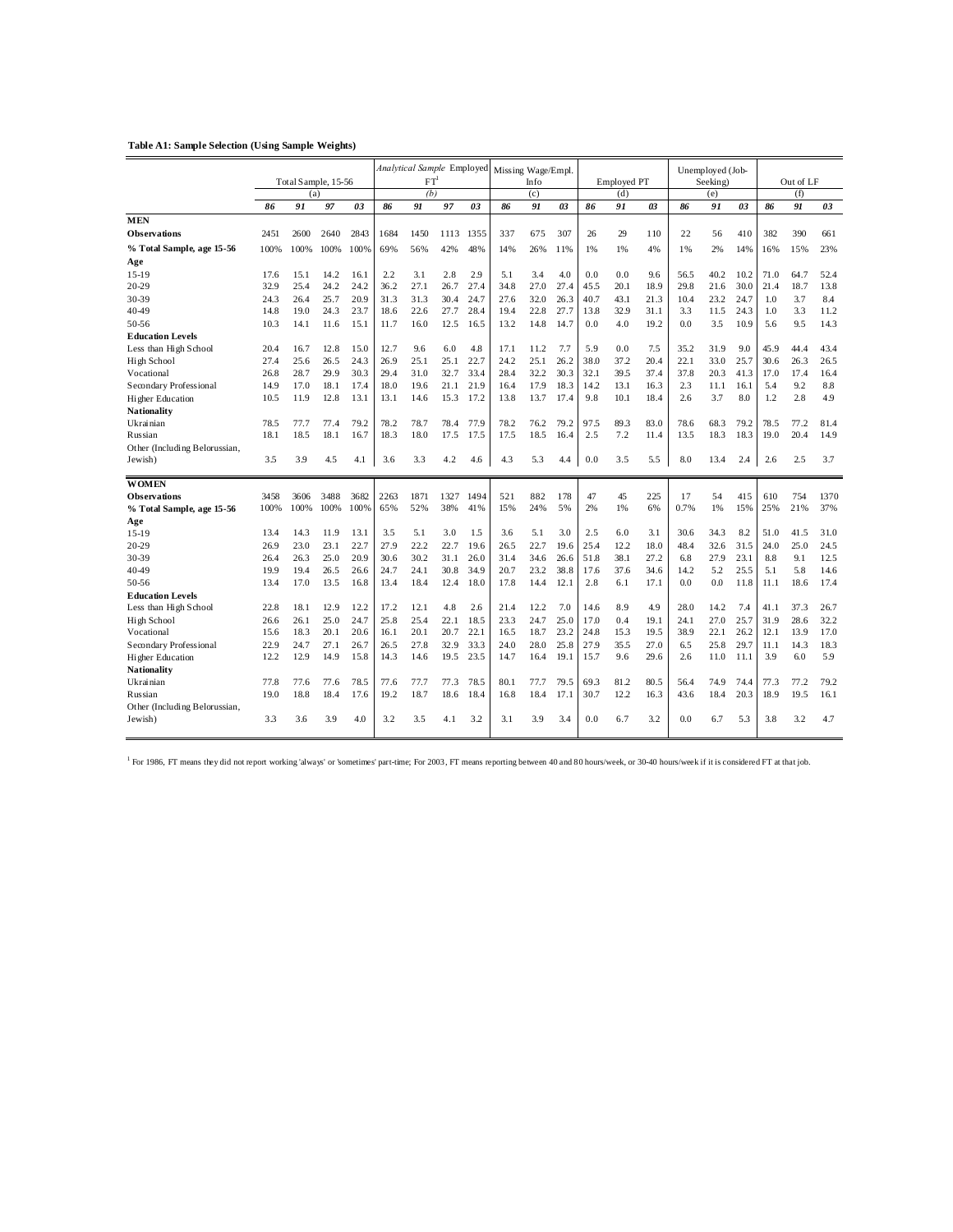#### **Table A2: OLS & Quantile Regressions: Men**

|                                                 | 1986             |                     |           |                                                            |                               |          |          |                     |                     | 1997                |                                                         |           |          | 2003                                                                                                                                       |                  |                               |                     |                                                                     |                               |                     |                   |
|-------------------------------------------------|------------------|---------------------|-----------|------------------------------------------------------------|-------------------------------|----------|----------|---------------------|---------------------|---------------------|---------------------------------------------------------|-----------|----------|--------------------------------------------------------------------------------------------------------------------------------------------|------------------|-------------------------------|---------------------|---------------------------------------------------------------------|-------------------------------|---------------------|-------------------|
|                                                 | <b>OLS</b>       | 10                  | 25        | 50                                                         | 75                            | 90       | 95       | <b>OLS</b>          | 10                  | 25                  | 50                                                      | 75        | 90       | 95                                                                                                                                         | <b>OLS</b>       | 10                            | 25                  | 50                                                                  | 75                            | 90                  | 95                |
| Nationality (Ukrainian                          |                  |                     |           |                                                            |                               |          |          |                     |                     |                     |                                                         |           |          |                                                                                                                                            |                  |                               |                     |                                                                     |                               |                     |                   |
| Russian                                         | 0.089** 0.011    |                     |           | $0.094**0.076*$                                            | $0.091*$                      | $0.150*$ | 0.085    | 0.052               | $-0.044$            | $-0.013$            | $0.121**0.082$                                          |           | 0.146    | 0.087                                                                                                                                      | 0.046            | $-0.019$                      | $-0.015$            | 0.085                                                               | 0.092                         | 0.132               | 0.018             |
|                                                 | (0.029)          | (0.067)             | (0.030)   | (0.035)                                                    | (0.035)                       | (0.067)  | (0.109)  | (0.042)             | (0.073)             | (0.056)             | (0.044)                                                 | (0.044)   | (0.089)  | (0.103)                                                                                                                                    | 0.040            | (0.074)                       | (0.058)             | (0.045)                                                             | (0.065)                       | (0.075)             | (0.079)           |
| Other (inc. Byelorussian,                       | $-0.066$         | $-0.009$            | $-0.070$  | $-0.116$                                                   | $-0.181**-0.213$              |          | $-0.052$ | 0.044               | $-0.140$            | $-0.098$            | 0.117                                                   | 0.012     | 0.096    | 0.026                                                                                                                                      | 0.115            | $-0.022$                      | $-0.075$            | 0.131                                                               | 0.123                         |                     | $0.525**$ 0.437** |
| Jewish)                                         | (0.061)          | (0.139)             | (0.065)   | (0.072)                                                    | (0.069)                       | (0.130)  | (0.197)  | (0.081)             | (0.137)             | (0.115)             | (0.085)                                                 | (0.085)   | (0.148)  | (0.150)                                                                                                                                    | (0.073)          | (0.127)                       | (0.106)             | (0.086)                                                             | (0.113)                       | $(0.149)$ $(0.139)$ |                   |
| <b>Education</b> (Less than HS                  |                  |                     |           |                                                            |                               |          |          |                     |                     |                     |                                                         |           |          |                                                                                                                                            |                  |                               |                     |                                                                     |                               |                     |                   |
| High School                                     | 0.045            | $-0.013$            | $0.093*$  | 0.079                                                      | $-0.008$                      | 0.069    | 0.069    | $-0.075$            | 0.046               | $-0.081$            | 0.040                                                   | $-0.141$  | $-0.237$ | $-0.252$                                                                                                                                   | 0.009            | 0.151                         | 0.009               | 0.043                                                               | 0.053                         | 0.095               | $-0.273$          |
|                                                 | (0.042)          | (0.094)             | (0.040)   | (0.049)                                                    | (0.050)                       | (0.094)  | (0.165)  | (0.073)             | (0.123)             | (0.098)             | (0.078)                                                 | (0.078)   | (0.167)  | (0.195)                                                                                                                                    | (0.077)          | (0.137)                       | (0.110)             | (0.086)                                                             | (0.121)                       | (0.156)             | (0.145)           |
| Vocational                                      | $0.112**0.060$   |                     |           | $0.101**0.174**0.089$                                      |                               | 0.149    | 0.255    | $-0.088$            | $-0.026$            | $-0.075$            | 0.055                                                   | $-0.155*$ | $-0.220$ | $-0.347$                                                                                                                                   | 0.042            | 0.180                         | 0.040               | 0.112                                                               | 0.068                         | 0.128               | $-0.221$          |
|                                                 | (0.041)          | (0.090)             |           | $(0.038)$ $(0.048)$                                        | (0.048)                       | (0.093)  | (0.163)  | (0.072)             | (0.119)             | (0.096)             | (0.077)                                                 | (0.076)   | (0.160)  | (0.183)                                                                                                                                    | 0.075            | (0.131)                       | (0.106)             | (0.084)                                                             | (0.116)                       | (0.152)             | (0.138)           |
| Secondary Professional                          | $0.191**0.189$   |                     |           | $0.225**0.251**0.172**0.128$                               |                               |          | 0.209    | 0.049               | $0.259*$            | 0.049               | 0.125                                                   | $-0.098$  | $-0.035$ | $-0.177$                                                                                                                                   | $0.183*$         | $0.286*$                      | 0.186               | $0.261**0.205$                                                      |                               | 0.262               | $-0.015$          |
|                                                 | (0.044)          | (0.097)             |           | $(0.041)$ $(0.052)$ $(0.052)$                              |                               | (0.099)  | (0.166)  | (0.075)             | (0.125)             | (0.101)             | (0.080)                                                 | (0.079)   | (0.165)  | (0.190)                                                                                                                                    | (0.078)          | (0.135)                       |                     | $(0.110)$ $(0.088)$ $(0.122)$                                       |                               | (0.158)             | (0.147)           |
| Higher Ed (Bach, Spec,                          |                  |                     |           | $0.239**$ $0.273**$ $0.350**$ $0.294**$ $0.139*$           |                               | 0.192    | 0.236    | $0.160*$            | $0.380**$           | 0.155               | $0.237**$                                               | 0.031     | 0.132    | 0.072                                                                                                                                      |                  |                               |                     | $0.394**$ $0.442**$ $0.387**$ $0.464**$ $0.460**$ $0.557**$ $0.221$ |                               |                     |                   |
| Masters, PhD)                                   | (0.048)          | (0.106)             | (0.045)   | (0.055)                                                    | (0.057)                       | (0.103)  | (0.170)  | (0.080)             | (0.132)             | (0.106)             | (0.084)                                                 | (0.083)   | (0.182)  | (0.204)                                                                                                                                    | $0.081$ )        | (0.140)                       |                     | $(0.114)$ $(0.090)$                                                 | $(0.125)$ $(0.160)$           |                     | (0.150)           |
| A ge                                            | $0.029**0.015$   |                     | 0.014     |                                                            | $0.033**0.043**0.024$         |          | 0.039    | $0.038**0.046*$     |                     | $0.042**0.018$      |                                                         | $0.024*$  | 0.031    | 0.047                                                                                                                                      | $0.036**0.017$   |                               | 0.015               |                                                                     | $0.042**0.049**0.039$         |                     | $0.050*$          |
|                                                 | (0.009)          | (0.019)             | (0.009)   |                                                            | $(0.011)$ $(0.010)$           | (0.021)  | (0.035)  | $(0.011)$ $(0.020)$ |                     | (0.016)             | (0.012)                                                 | (0.012)   | (0.026)  | (0.026)                                                                                                                                    | 0.011            | (0.021)                       | (0.016)             |                                                                     | $(0.012)$ $(0.018)$ $(0.020)$ |                     | (0.022)           |
| Age2                                            | $-0.000**-0.000$ |                     | $-0.000$  |                                                            | $-0.000** -0.001** -0.000$    |          | $-0.000$ |                     | $-0.000**-0.001*$   | $-0.001*$           | $-0.000$                                                | $-0.000$  | $-0.000$ | $-0.001$                                                                                                                                   | $-0.000**-0.000$ |                               | $-0.000$            |                                                                     | $-0.001**-0.001**-0.000$      |                     | $-0.001*$         |
|                                                 |                  | $(0.000)$ $(0.000)$ | (0.000)   |                                                            | $(0.000)$ $(0.000)$ $(0.000)$ |          | (0.000)  |                     | $(0.000)$ $(0.000)$ | $(0.000)$ $(0.000)$ |                                                         | (0.000)   | (0.000)  | (0.000)                                                                                                                                    | (0.000)          | (0.000)                       | (0.000)             | $(0.000)$ $(0.000)$ $(0.000)$                                       |                               |                     | (0.000)           |
| Activity of Enterprise (Agriculture is omitted) |                  |                     |           |                                                            |                               |          |          |                     |                     |                     |                                                         |           |          |                                                                                                                                            |                  |                               |                     |                                                                     |                               |                     |                   |
| Manufacturing & Mining                          |                  |                     |           | 0.395** 0.367** 0.407** 0.430** 0.466** 0.403** 0.354*     |                               |          |          |                     |                     |                     |                                                         |           |          | $0.520**$ $0.382**$ $0.560**$ $0.555**$ $0.510**$ $0.625**$ $0.611**$ $0.740**$ $0.886**$ $0.725**$ $0.813**$ $0.582**$ $0.550**$ $0.313*$ |                  |                               |                     |                                                                     |                               |                     |                   |
|                                                 | (0.032)          | (0.074)             | (0.033)   | (0.039)                                                    | $(0.041)$ $(0.082)$           |          | (0.155)  |                     | $(0.050)$ $(0.081)$ | (0.067)             | (0.052)                                                 | (0.051)   | (0.104)  | (0.118)                                                                                                                                    | $0.054$ )        | (0.097)                       |                     | $(0.078)$ $(0.059)$                                                 | (0.088)                       | (0.105)             | (0.122)           |
| Electricity, Gas, Water &                       |                  |                     |           | $0.250**$ $0.367**$ $0.235**$ $0.255**$ $0.172**$ $0.212*$ |                               |          | 0.195    |                     |                     |                     | 0.475** 0.435** 0.468** 0.467** 0.491** 0.492** 0.425** |           |          |                                                                                                                                            |                  |                               |                     | $0.649**$ $0.857**$ $0.547**$ $0.721**$ $0.554**$ $0.592**$ $0.253$ |                               |                     |                   |
| Construction                                    | (0.044)          |                     |           | $(0.095)$ $(0.045)$ $(0.053)$ $(0.055)$ $(0.107)$          |                               |          | (0.195)  |                     | $(0.060)$ $(0.099)$ | $(0.081)$ $(0.063)$ |                                                         | (0.063)   | (0.129)  | (0.141)                                                                                                                                    | (0.062)          |                               |                     | $(0.114)$ $(0.090)$ $(0.069)$ $(0.099)$ $(0.118)$                   |                               |                     | (0.132)           |
| Transport, Communic. &                          |                  |                     |           | $0.173**$ $0.284**$ $0.210**$ $0.243**$ $0.123**$ $0.063$  |                               |          | $-0.053$ |                     |                     |                     |                                                         |           |          | $0.417**$ $0.358**$ $0.395**$ $0.482**$ $0.476**$ $0.475**$ $0.392**$ $0.654**$ $0.752**$ $0.598**$ $0.745**$ $0.545**$ $0.503**$ $0.249$  |                  |                               |                     |                                                                     |                               |                     |                   |
| Financial <sup>1</sup>                          | (0.038)          |                     |           | $(0.087)$ $(0.040)$ $(0.047)$ $(0.047)$                    |                               | (0.091)  | (0.167)  |                     | $(0.055)$ $(0.091)$ | $(0.074)$ $(0.058)$ |                                                         | (0.057)   | (0.121)  | (0.123)                                                                                                                                    |                  | $(0.057)$ $(0.099)$           | $(0.082)$ $(0.063)$ |                                                                     | $(0.093)$ $(0.112)$           |                     | (0.130)           |
| Public Administration &                         |                  |                     |           | $0.294**0.400**0.308**0.314**0.294**0.238$                 |                               |          | 0.073    |                     | $0.415**0.429**$    |                     | $0.468**0.505**0.453**0.395*$                           |           |          | $0.308*$                                                                                                                                   |                  |                               |                     | $0.688**$ 0.956** 0.615** 0.735** 0.543** 0.460** 0.072             |                               |                     |                   |
| Defense                                         | (0.053)          | (0.119)             | (0.057)   | (0.068)                                                    | (0.070)                       | (0.136)  | (0.220)  | (0.075)             | (0.137)             | (0.106)             | (0.080)                                                 | (0.077)   | (0.161)  | (0.137)                                                                                                                                    | (0.080)          |                               |                     | $(0.146)$ $(0.118)$ $(0.091)$ $(0.128)$                             |                               | (0.153)             | (0.161)           |
| Education, Health, & Social                     | $-0.131*$        | $-0.059$            | $-0.131*$ | $-0.128$                                                   | $-0.070$                      | $-0.184$ | $-0.256$ | 0.017               | 0.085               | 0.057               | 0.061                                                   | $-0.073$  | $-0.209$ | $-0.148$                                                                                                                                   | 0.113            | $0.534**0.221*$               |                     | 0.091                                                               | $-0.149$                      | $-0.223$            | $-0.483**$        |
| Work                                            | (0.054)          | (0.136)             | (0.056)   | (0.066)                                                    | (0.068)                       | (0.115)  | (0.171)  | (0.073)             | (0.128)             | (0.101)             | (0.078)                                                 | (0.075)   | (0.154)  | (0.185)                                                                                                                                    | (0.073)          | $(0.144)$ $(0.107)$ $(0.082)$ |                     |                                                                     | (0.120)                       | (0.139)             | (0.159)           |
| Other <sup>2</sup>                              | 0.042            | 0.149               | 0.067     | 0.081                                                      | $-0.012$                      | $-0.079$ | $-0.231$ | $0.343**0.183$      |                     | $0.236*$            | $0.371**0.336**0.545**0.627**$                          |           |          |                                                                                                                                            |                  |                               |                     | $0.357**$ 0.615** 0.354** 0.416** 0.221                             |                               | 0.163               | $-0.150$          |
|                                                 | (0.055)          | (0.123)             | (0.056)   | (0.069)                                                    | (0.070)                       | (0.117)  | (0.211)  | (0.072)             | (0.123)             | (0.097)             | (0.076)                                                 | (0.073)   | (0.148)  | (0.173)                                                                                                                                    | (0.077)          |                               |                     | $(0.132)$ $(0.106)$ $(0.084)$                                       | (0.118)                       | (0.135)             | (0.151)           |
| Constant                                        |                  | $-0.649**-0.857*$   |           | $-0.699**-0.841**-0.597**-0.017$                           |                               |          | $-0.109$ |                     |                     |                     | $-0.825**-1.615**-1.184**-0.699**-0.211$                |           | 0.025    | 0.066                                                                                                                                      |                  |                               |                     | -1.159** -1.779** -1.063** -1.384** -0.935** -0.565                 |                               |                     | 0.051             |
|                                                 | (0.150)          | (0.351)             | (0.169)   | (0.195)                                                    | (0.184)                       | (0.391)  | (0.690)  | (0.198)             | (0.343)             | (0.287)             | (0.210)                                                 | (0.209)   | (0.450)  | (0.435)                                                                                                                                    | (0.202)          | (0.395)                       | (0.297)             | (0.228)                                                             | (0.327)                       | (0.351)             | (0.391)           |
| $N =$                                           | 1666             | 1666                | 1666      | 1666                                                       | 1666                          | 1666     | 1666     | 1098                | 1098                | 1098                | 1098                                                    | 1098      | 1098     | 1098                                                                                                                                       | 1340             | 1340                          | 1340                | 1340                                                                | 1340                          | 1340                | 1340              |
| $R-Squared =$                                   | 0.17             |                     |           |                                                            |                               |          |          | 0.15                |                     |                     |                                                         |           |          |                                                                                                                                            | 0.23             |                               |                     |                                                                     |                               |                     |                   |

R-Squared =  $\frac{0.15}{0.23}$ <br>\* significant at 1%. \*\* significant at 1%.<br><sup>4</sup> Includes Wholesale/Retail Trade, Repair of Motor Vehicles/Motorcycles; Hotels & Restaurants; Transport, Storage & Communication; Financial Interme

#### **Table A3: OLS & Quantile Regressions: Women**

|                                                 | 1986                |                         |                       |                                                                       |                       |                     | 1997                                                                                                                                        |                     |                     |                     |                                                                       |                               |                               | 2003                           |                     |                              |                           |                                                   |                                                   |                     |                    |
|-------------------------------------------------|---------------------|-------------------------|-----------------------|-----------------------------------------------------------------------|-----------------------|---------------------|---------------------------------------------------------------------------------------------------------------------------------------------|---------------------|---------------------|---------------------|-----------------------------------------------------------------------|-------------------------------|-------------------------------|--------------------------------|---------------------|------------------------------|---------------------------|---------------------------------------------------|---------------------------------------------------|---------------------|--------------------|
|                                                 | <b>OLS</b>          | 10                      | 25                    | 50                                                                    | 75                    | 90                  | 95                                                                                                                                          | <b>OLS</b>          | 10                  | 25                  | 50                                                                    | 75                            | 90                            | 95                             | <b>OLS</b>          | 10                           | 25                        | 50                                                | 75                                                | 90                  | 95                 |
| Nationality (Ukrainian                          |                     |                         |                       |                                                                       |                       |                     |                                                                                                                                             |                     |                     |                     |                                                                       |                               |                               |                                |                     |                              |                           |                                                   |                                                   |                     |                    |
| Russian                                         | 0.027               |                         | $0.072**0.051**0.025$ |                                                                       | $-0.001$              | $-0.045$            | $-0.091$                                                                                                                                    | 0.025               | 0.002               | 0.018               | 0.035                                                                 | 0.018                         | 0.046                         | 0.017                          | $0.130**0.054$      |                              |                           |                                                   | $0.075**0.113**0.146**0.141*$                     |                     | 0.063              |
|                                                 | (0.023)             | (0.025)                 | (0.012)               | (0.019)                                                               | (0.026)               | (0.039)             | (0.064)                                                                                                                                     | (0.036)             | (0.060)             | (0.042)             | (0.037)                                                               | (0.038)                       | (0.060)                       | (0.105)                        | (0.034)             | (0.045)                      | (0.025)                   | (0.032)                                           | (0.036)                                           | (0.064)             | (0.096)            |
| Other (inc. Byelorussian,                       | 0.015               | $-0.002$                | 0.000                 | $-0.003$                                                              | $-0.064$              | 0.084               | 0.134                                                                                                                                       | $-0.083$            | $-0.024$            | $-0.179*$           | $-0.105$                                                              | $-0.064$                      | $-0.001$                      | $-0.000$                       | 0.001               | 0.165                        | $0.105*$                  | 0.038                                             | 0.102                                             | $-0.077$            | $-0.108$           |
| Jewish)                                         | (0.050)             | (0.050)                 | (0.024)               | (0.041)                                                               | (0.058)               | (0.080)             | (0.148)                                                                                                                                     | (0.070)             | (0.086)             | (0.084)             | (0.074)                                                               | (0.070)                       | (0.103)                       | (0.191)                        | (0.073)             | (0.087)                      | (0.052)                   | (0.067)                                           | (0.077)                                           | (0.124)             | (0.167)            |
| <b>Education</b> (Less than HS                  |                     |                         |                       |                                                                       |                       |                     |                                                                                                                                             |                     |                     |                     |                                                                       |                               |                               |                                |                     |                              |                           |                                                   |                                                   |                     |                    |
| <b>High School</b>                              |                     | $0.078**$ 0.109** 0.022 |                       |                                                                       | $0.109**0.088**0.017$ |                     | 0.014                                                                                                                                       | 0.122               | $-0.015$            | 0.011               | 0.092                                                                 | $0.155*$                      | 0.160                         | 0.268                          | $0.188*$            | 0.050                        | $0.120*$                  | $0.227**0.125$                                    |                                                   | 0.239               | 0.220              |
|                                                 | (0.030)             | $(0.030)$ $(0.014)$     |                       | (0.025)                                                               | $(0.033)$ $(0.049)$   |                     | (0.082)                                                                                                                                     | (0.070)             | (0.103)             | (0.074)             | (0.069)                                                               | (0.072)                       | (0.105)                       | (0.186)                        | (0.086)             | (0.104)                      | (0.060)                   | $(0.080)$ $(0.089)$                               |                                                   | (0.142)             | (0.139)            |
| Vocational                                      |                     |                         |                       | $0.133**0.133**0.093**0.188**0.128**0.064$                            |                       |                     | 0.111                                                                                                                                       | $0.207**$           | 0.167               | $0.187*$            | $0.213**$                                                             | $0.248**0.278*$               |                               | 0.335                          | $0.201*$            | $-0.002$                     | $0.121*$                  | $0.246**0.134$                                    |                                                   | $0.277*$            | 0.269              |
|                                                 |                     |                         |                       | $(0.034)$ $(0.034)$ $(0.017)$ $(0.029)$ $(0.039)$ $(0.056)$           |                       |                     | (0.093)                                                                                                                                     | (0.072)             | (0.106)             | (0.076)             | (0.071)                                                               | $(0.074)$ $(0.112)$ $(0.201)$ |                               |                                | (0.085)             | (0.104)                      | (0.059)                   | $(0.079)$ $(0.088)$                               |                                                   | $(0.141)$ $(0.138)$ |                    |
| Secondary Professional                          |                     |                         |                       | $0.133**$ 0.174** 0.132** 0.213** 0.096** 0.080                       |                       |                     | 0.083                                                                                                                                       | $0.267**0.196$      |                     | $0.179*$            |                                                                       |                               |                               | $0.263**0.259**0.396**0.510**$ | $0.281**0.096$      |                              |                           | $0.153**0.316**0.222*$                            |                                                   |                     | $0.403**0.375**$   |
|                                                 |                     |                         |                       | $(0.030)$ $(0.032)$ $(0.015)$ $(0.025)$ $(0.033)$ $(0.051)$ $(0.087)$ |                       |                     |                                                                                                                                             |                     |                     |                     | $(0.070)$ $(0.101)$ $(0.074)$ $(0.068)$ $(0.071)$ $(0.107)$ $(0.192)$ |                               |                               |                                |                     | $(0.084)$ $(0.100)$          |                           | $(0.058)$ $(0.078)$ $(0.087)$                     |                                                   | $(0.140)$ $(0.129)$ |                    |
| Higher Ed (Bach, Spec,                          |                     |                         |                       |                                                                       |                       |                     | $0.394**$ $0.398**$ $0.415**$ $0.473**$ $0.481**$ $0.447**$ $0.374**$ $0.523**$ $0.433**$ $0.416**$ $0.489**$ $0.535**$ $0.667**$ $0.854**$ |                     |                     |                     |                                                                       |                               |                               |                                | $0.523**0.241*$     |                              |                           |                                                   | $0.376**0.614**0.533**$                           | $0.723**0.794**$    |                    |
| Masters, PhD)                                   | (0.035)             | $(0.038)$ $(0.017)$     |                       | (0.029)                                                               | (0.038)               | (0.057)             | (0.095)                                                                                                                                     | (0.073)             | (0.107)             | (0.078)             | (0.072)                                                               | (0.074)                       | (0.109)                       | (0.197)                        | (0.085)             | (0.102)                      | (0.059)                   | (0.079)                                           | (0.089)                                           | (0.141)             | (0.136)            |
| Age                                             | 0.009               | 0.002                   | 0.005                 | $0.015*$                                                              | 0.010                 | $-0.001$            | $-0.018$                                                                                                                                    | 0.008               | 0.010               | $-0.002$            | 0.005                                                                 | 0.013                         | 0.018                         | 0.007                          | 0.012               | $0.030*$                     | 0.007                     | 0.007                                             | 0.004                                             | 0.004               | $-0.006$           |
|                                                 | (0.007)<br>$-0.000$ | (0.008)<br>$-0.000$     | (0.003)<br>$-0.000$   | (0.006)<br>$-0.000*$                                                  | (0.008)<br>$-0.000$   | (0.011)<br>0.000    | (0.019)<br>0.000                                                                                                                            | (0.010)<br>$-0.000$ | (0.016)<br>$-0.000$ | (0.011)<br>0.000    | (0.010)<br>$-0.000$                                                   | (0.011)<br>$-0.000$           | (0.018)<br>$-0.000$           | (0.031)<br>0.000               | (0.010)<br>$-0.000$ | (0.012)<br>$-0.000*$         | (0.008)<br>$-0.000$       | (0.010)<br>-0.000                                 | (0.011)<br>$-0.000$                               | (0.018)<br>$-0.000$ | (0.026)<br>0.000   |
| Age2                                            |                     |                         |                       |                                                                       |                       |                     |                                                                                                                                             |                     |                     |                     |                                                                       |                               |                               |                                |                     |                              |                           |                                                   |                                                   |                     |                    |
| Activity of Enterprise (Agriculture is omitted) | (0.000)             | (0.000)                 | (0.000)               | (0.000)                                                               | (0.000)               | (0.000)             | (0.000)                                                                                                                                     | (0.000)             | (0.000)             | (0.000)             | (0.000)                                                               | (0.000)                       | (0.000)                       | (0.000)                        | (0.000)             | (0.000)                      | (0.000)                   | (0.000)                                           | (0.000)                                           | (0.000)             | (0.000)            |
|                                                 |                     |                         |                       |                                                                       |                       |                     | $0.246**$ $0.181**$ $0.208**$ $0.277**$ $0.208**$ $0.270**$ $0.344**$ $0.355**$ $0.498**$ $0.312**$ $0.301**$ $0.390**$ $0.261**$ $0.185$   |                     |                     |                     |                                                                       |                               |                               |                                |                     |                              |                           |                                                   | $0.362**0.831**0.360**0.269**0.440**0.187$        |                     | $-0.059$           |
| Manufacturing & Mining                          |                     |                         |                       | $(0.030)$ $(0.033)$ $(0.015)$ $(0.025)$ $(0.034)$ $(0.051)$ $(0.084)$ |                       |                     |                                                                                                                                             | (0.054)             | (0.078)             | (0.062)             | (0.054)                                                               |                               | $(0.054)$ $(0.081)$ $(0.156)$ |                                | (0.056)             |                              |                           |                                                   | $(0.070)$ $(0.043)$ $(0.053)$ $(0.061)$ $(0.108)$ |                     | (0.157)            |
|                                                 |                     |                         |                       |                                                                       |                       |                     | $0.239**$ $0.188**$ $0.233**$ $0.202**$ $0.209**$ $0.248**$ $0.321**$ $0.199*$                                                              |                     | $0.289**0.132$      |                     | 0.035                                                                 | $0.384**0.059$                |                               | 0.205                          | $0.444**$           |                              |                           |                                                   | $1.023**0.411**0.382**0.474**0.237$               |                     | $-0.053$           |
| Electricity, Gas, Water &<br>Construction       | (0.048)             | (0.051)                 | (0.024)               | (0.040)                                                               | (0.054)               | (0.075)             | (0.106)                                                                                                                                     | (0.079)             |                     | $(0.111)$ $(0.089)$ | (0.078)                                                               |                               | $(0.075)$ $(0.117)$ $(0.204)$ |                                | $0.082$ )           | (0.099)                      |                           |                                                   | $(0.059)$ $(0.076)$ $(0.084)$ $(0.136)$           |                     | (0.168)            |
| Transport, Communic. &                          | 0.033               | 0.001                   | $-0.004$              | $0.068*$                                                              | $-0.011$              | $-0.024$            | 0.013                                                                                                                                       |                     |                     |                     | $0.241**$ $0.236**$ $0.174**$ $0.151**$ $0.311**$ $0.242**$ $0.316*$  |                               |                               |                                |                     |                              |                           |                                                   | 0.274** 0.665** 0.230** 0.156** 0.393** 0.185     |                     | $-0.080$           |
| Financial                                       | (0.033)             | (0.037)                 | (0.017)               | (0.028)                                                               | (0.038)               | (0.056)             | (0.090)                                                                                                                                     | (0.053)             | (0.077)             | (0.063)             | (0.054)                                                               | (0.054)                       | (0.081)                       | (0.156)                        | $0.056$ )           | (0.070)                      |                           | $(0.043)$ $(0.053)$                               | (0.061)                                           | (0.108)             | (0.158)            |
| Public Administration &                         | $-0.015$            | $-0.024$                | -0.050                | $-0.000$                                                              | $-0.111$              | $-0.149$            | $-0.009$                                                                                                                                    | $0.276**0.288*$     |                     | $0.302**0.161*$     |                                                                       | $0.334**0.134$                |                               | 0.093                          |                     | $0.253**0.828**0.301**0.104$ |                           |                                                   | $0.299**0.052$                                    |                     | $-0.343$           |
| Defense                                         | (0.054)             | (0.055)                 | (0.027)               | (0.046)                                                               | (0.060)               | $(0.085)$ $(0.131)$ |                                                                                                                                             | (0.080)             | (0.114)             | (0.091)             | (0.081)                                                               | (0.086)                       | $(0.124)$ $(0.237)$           |                                | (0.081)             | (0.100)                      | $(0.059)$ $(0.076)$       |                                                   | (0.091)                                           | (0.169)             | (0.229)            |
| Education, Health, & Social                     | $-0.112**-0.036$    |                         |                       | $-0.116***-0.124***-0.215**-0.270**-0.182*$                           |                       |                     |                                                                                                                                             | 0.064               | $0.336**0.134*$     |                     | 0.003                                                                 | 0.012                         | $-0.264**-0.436$              |                                | $-0.013$            |                              | $0.746**$ 0.174** -0.071  |                                                   | $-0.099$                                          |                     | $-0.472**-0.753**$ |
| Work                                            | (0.032)             | (0.037)                 | (0.017)               | (0.027)                                                               | (0.036)               | $(0.052)$ $(0.088)$ |                                                                                                                                             | (0.052)             | (0.078)             | (0.061)             | (0.053)                                                               | (0.052)                       | $(0.075)$ $(0.148)$           |                                | (0.054)             | (0.065)                      | $(0.041)$ $(0.051)$       |                                                   | (0.059)                                           | (0.105)             | (0.156)            |
| Other <sup>2</sup>                              | 0.014               | 0.038                   | $-0.046*$             | $-0.023$                                                              | $-0.042$              | 0.064               | 0.253                                                                                                                                       | 0.104               | 0.073               | 0.111               | 0.037                                                                 | $0.151*$                      | 0.018                         | $-0.064$                       | $0.166*$            |                              | $0.795**$ $0.225**$ 0.061 |                                                   | $0.158*$                                          | $-0.088$            | $-0.220$           |
|                                                 | (0.043)             | (0.049)                 | (0.023)               | (0.036)                                                               | (0.049)               | (0.076)             | (0.129)                                                                                                                                     | (0.069)             | (0.098)             | (0.078)             | (0.069)                                                               | (0.070)                       | (0.110)                       | (0.207)                        | (0.065)             | (0.083)                      | (0.049)                   | (0.063)                                           | (0.072)                                           | (0.127)             | (0.185)            |
| Constant                                        |                     |                         |                       | $-0.578**-0.875**-0.702**-0.771**-0.261$                              |                       | 0.177               | 0.529                                                                                                                                       |                     |                     |                     | $-0.834** -1.408** -0.804** -0.671** -0.671** -0.459$                 |                               |                               | $-0.143$                       |                     |                              |                           | $-0.938** - 2.106** - 1.041** - 0.815** - 0.496*$ |                                                   | $-0.132$            | 0.513              |
|                                                 | (0.118)             | (0.137)                 | (0.062)               | (0.105)                                                               | (0.141)               | (0.199)             | (0.327)                                                                                                                                     | (0.185)             | (0.279)             | (0.204)             | (0.192)                                                               | (0.197)                       | (0.321)                       | (0.578)                        | (0.202)             | (0.261)                      | (0.151)                   | (0.192)                                           | (0.221)                                           | (0.353)             | (0.520)            |
| $N =$                                           | 2230                | 2230                    | 2230                  | 2230                                                                  | 2230                  | 2230                | 2230                                                                                                                                        | 1310                | 1310                | 1310                | 1310                                                                  | 1310                          | 1310                          | 1310                           | 1475                | 1475                         | 1475                      | 1475                                              | 1475                                              | 1475                | 1475               |
| $R-Squared =$                                   | 0.15                |                         |                       |                                                                       |                       |                     |                                                                                                                                             | 0.13                |                     |                     |                                                                       |                               |                               |                                | 0.19                |                              |                           |                                                   |                                                   |                     |                    |
| * significant at 5%: ** significant at 1%       |                     |                         |                       |                                                                       |                       |                     |                                                                                                                                             |                     |                     |                     |                                                                       |                               |                               |                                |                     |                              |                           |                                                   |                                                   |                     |                    |

<sup>1</sup> Includes Wholesale/Retail Trade, Repair of Motor Vehicles/Motorcycles; Hotels & Restaurants; Transport,<br>Storage & Communication; Financial Intermediation, Real Estate, Renting & Business Activities.

<sup>2</sup> Includes Other Community, Social and Personal Service Activities.<br>Note: Using sample weights.